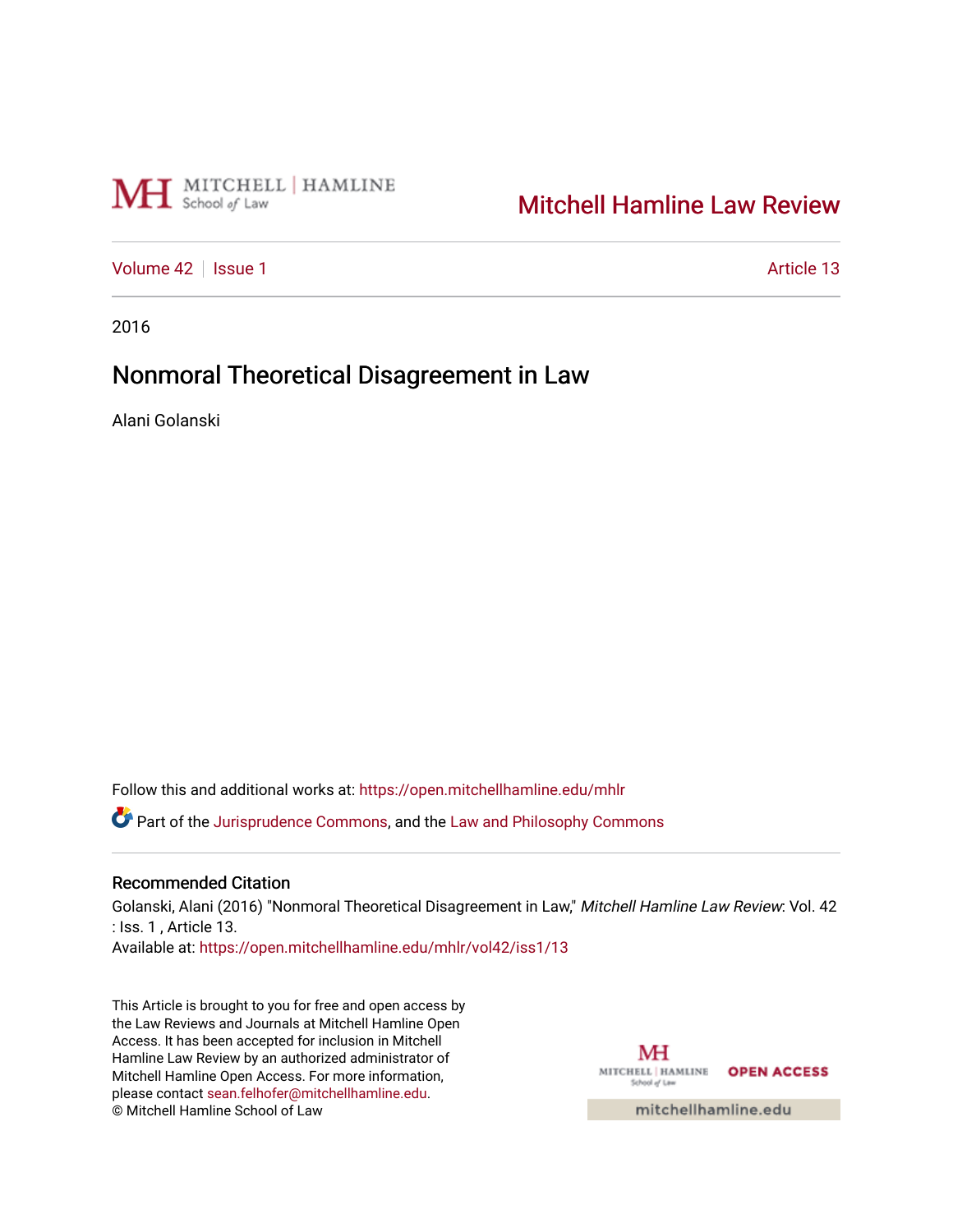### **NONMORAL THEORETICAL DISAGREEMENT IN LAW**

# Alani Golanski†

| H.  | THE LOGICAL STRUCTURE OF INSTITUTIONS  231              |  |
|-----|---------------------------------------------------------|--|
|     | A.                                                      |  |
|     |                                                         |  |
|     |                                                         |  |
|     |                                                         |  |
| TH. |                                                         |  |
| IV. | BECAUSE LEGAL SYSTEMS ARE INSTITUTIONS,                 |  |
|     | <b>INSTITUTIONAL CONSTRAINTS MUST APPLY TO THEM 251</b> |  |
| V.  | LAW'S WIDESPREAD "THEORETICAL" DISPUTES ARE             |  |
|     | NONMORAL CONTROVERSIES ABOUT EXACTNESS AND              |  |
|     |                                                         |  |
| VI. |                                                         |  |

#### I. INTRODUCTION

Many legal positivists no longer deny that there is a necessary connection between law and morality.<sup>1</sup> This concession, however,

 <sup>†</sup> LL.M., James Kent Scholar, Columbia University School of Law; M.A. Philosophy, Graduate Center of the City University of New York; J.D., University of Connecticut School of Law. The author directs the appellate litigation unit at Weitz & Luxenberg, P.C., New York, New York. I thank Michael Gentithes, David Lyons, Thomas H. Morawetz, Gerald J. Postema, and Brian Sheppard for having generously taken the time to read and comment upon earlier versions of this paper. I also thank Robert Alexy, John Finnis, Edward A. Purcell, Jr., and John R. Searle for their encouragement, as well as Professors Gregory T. Papanikos and David A. Frenkel and other participants in the July 14, 2015 session of the Athens Institute for Education and Research's 12th Annual International Conference on Law.

 <sup>1.</sup> *See* Joseph Raz, *Incorporation By Law*, 10 LEGAL THEORY 1 (2004), *reprinted in* JOSEPH RAZ, BETWEEN AUTHORITY AND INTERPRETATION: ON THE THEORY OF LAW AND PRACTICAL REASON 182, 189 (Oxford U. Press 2009) [hereinafter RAZ, BETWEEN AUTHORITY AND INTERPRETATION] (acknowledging that the legal normative point of view derives what validity it has from the moral one); *see also*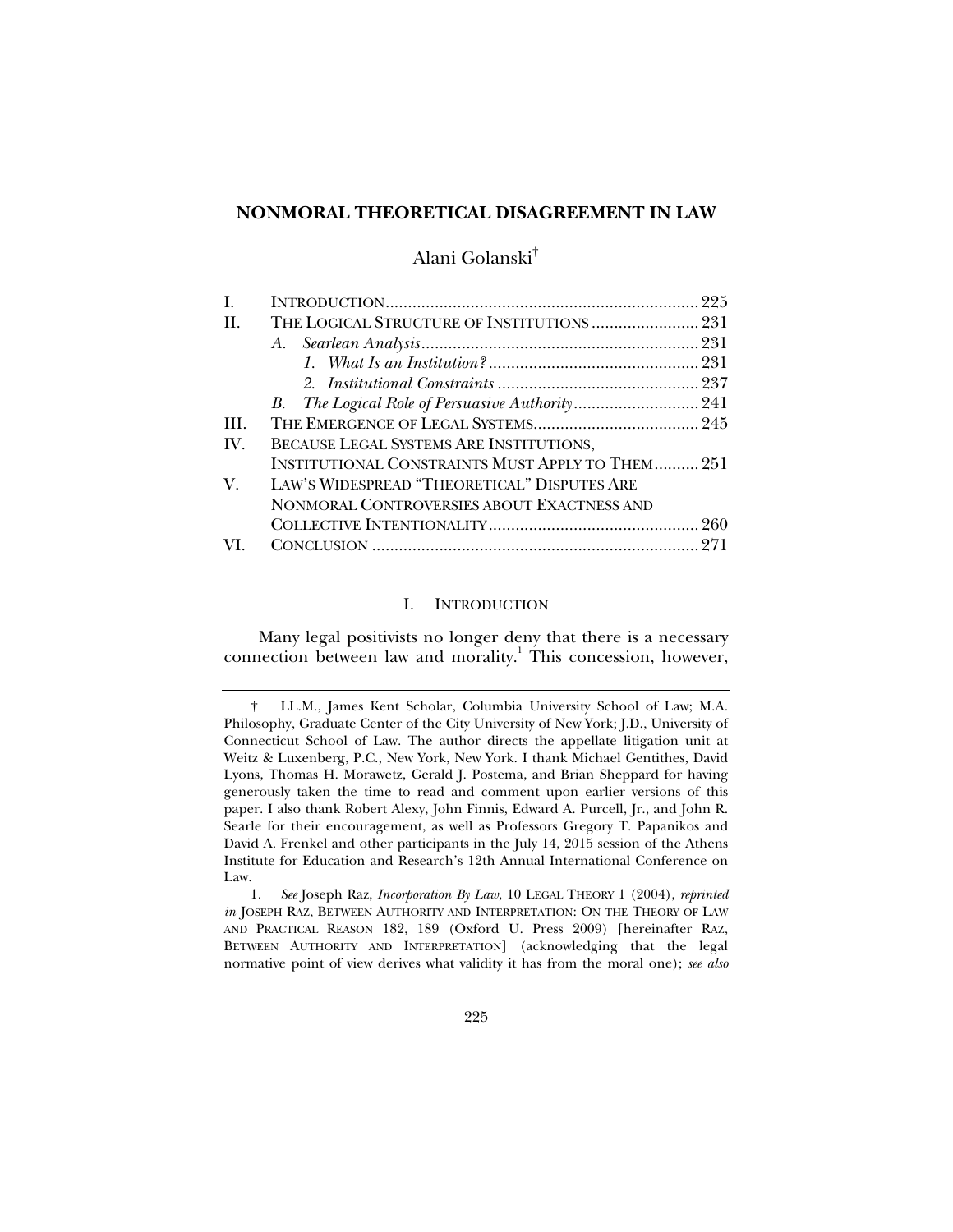leaves positivism's other theses intact. Positivism's central thesis is that, whether always the case, typically the case, or the case in at least one legal system, moral justification does not supply the criteria by which a rule or principle counts as legal. $^2$  Instead, a society will have an overriding social practice or convergence of official behavior that, as a matter of social fact rather than moral reasoning, determines legality. $^3$  We can then decide what the law is without committing ourselves to a view about which decision would be morally right.<sup>4</sup>

If legality is determined by social convention, this being mainly a uniform judicial practice, the pull is to conclude that there is widespread agreement throughout the legal system about the ground of law and the criteria of legal validity.<sup>5</sup> As a result, positivism has had a stake in presenting a picture of law in which theoretical disagreement is minimal.

If theoretical disagreement in law appears to occur somewhat frequently, however, this cuts in favor of a non-positivist conception that connects legal practice to moral assessments, which are typically controversial and subject to widespread disagreement. For instance, the legal philosopher Ronald Dworkin viewed theoretical

 2. Wilfrid J. Waluchow, *The Many Faces of Legal Positivism*, 48 U. TORONTO L.J. 387, 395 (1998) (noting that depending on the variant of legal positivism one espouses the "internally sanctioned criteria for what counts as a valid legal standard" will never, or may sometimes, "make reference to morality").

 3. HERBERT L.A. HART, THE CONCEPT OF LAW 258 (Peter Cane et al. eds., 2d ed. 1994) (1961).

 4. *See* Jeremy Waldron, *Jurisprudence for Hedgehogs*, NEW YORK UNIVERSITY PUBLIC LAW AND LEGAL THEORY WORKING PAPERS-PAPER 417 (2013), http://lsr.nellco.org/nyu\_plltwp/417?utm\_source=lsr.nellco.org%2Fnyu\_plltwp% 2F417&utm\_medium=PDF&utm\_campaign=PDFCoverPages; *cf*. MATTHEW H. KRAMER, IN DEFENSE OF LEGAL POSITIVISM: LAW WITHOUT TRIMMINGS 44, 59–60 (1999) (arguing that procedural principles that some deem to provide law with an inner morality are, in reality, equally consistent with an evil legal system).

 5. Brian Leiter, *Explaining Theoretical Disagreement*, 76 U. CHI. L. REV. 1215, 1226–27 (2009); Frederick Schauer, *Formalism*, 97 YALE L.J. 509, 513–14 (1988).

Joseph Raz, *About Morality and the Nature of Law*, 48 AM. J. JURIS. 1, 14 (2003), *reprinted in* RAZ, BETWEEN AUTHORITY AND INTERPRETATION 166, 180 (stating that law "is a structure of authority . . . in the business of telling people what they must do" and thereby "claims to have legitimate moral authority over its subjects"); SCOTT J. SHAPIRO, LEGALITY 187 (2011) ("[T]he legal point of view always purports to represent the moral point of view, even when it fails to do so."); *cf*. Philip Soper, *Searching for Positivism*, 94 MICH. L. REV. 1739, 1741 (1996) (reviewing WILFRID J. WALUCHOW, INCLUSIVE LEGAL POSITIVISM (1994)) (discussing the issue of "whether and why positivism can or cannot accept moral principles as part of the law").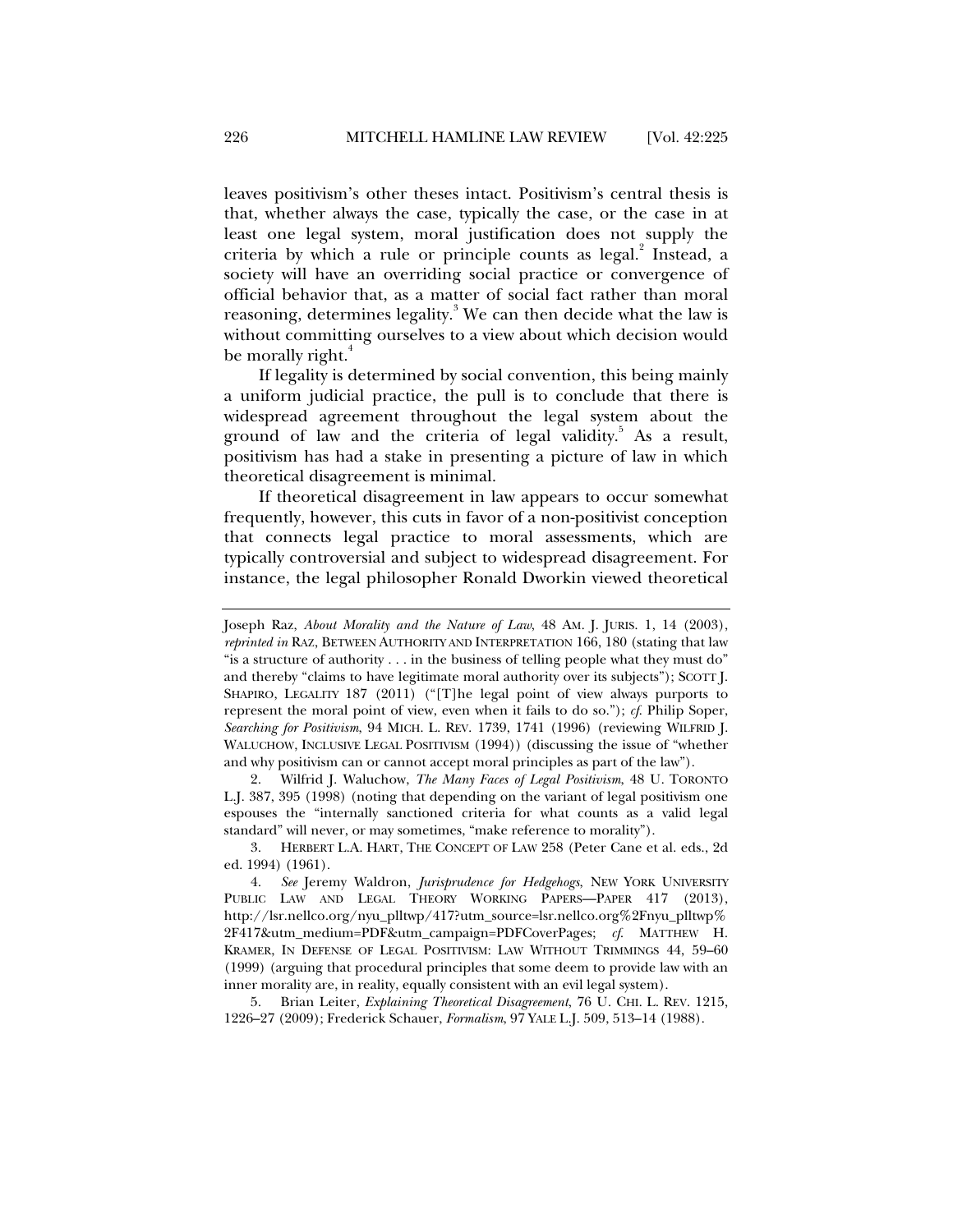disagreement in law as endemic, and this view supported his theory of law as rooted in moral content.<sup>6</sup> Judges both interpret the legal record to determine which principle best fits the conflict and seek out the right answer based on their best construction of those principles. Because the principles that judges use to interpret the legal record are derived from the community's political morality, disagreements over how to achieve the "right answer" will be especially contentious.

One reason that there are competing claims about the extent to which "theoretical disagreement" exists in law is that the term can be defined narrowly or broadly. The narrow view tends to focus on the interpretive method in constitutional or statutory disputes. For example, should a constitutional provision be interpreted based on the perceived original intent of its framers, its original meaning for citizens at the time, or as a shifting blueprint for the exercise of state power alive to contemporary values?<sup>8</sup> Should evaluation of an enactment be limited to its text, or account for the intent of the legislators? These controversies make up the tiniest fraction of law's practice, however vigorously they are disputed when they do arise.

This tapered construction of "theoretical disagreement" begs the question in positivism's favor. Dworkin did not see things so narrowly. He saw controversy as inhering in the argumentative

 <sup>6.</sup> RONALD DWORKIN, LAW'S EMPIRE 7–8 (1986) [hereinafter DWORKIN, LAW'S EMPIRE]; *see generally* Scott Shapiro, *The "Hart-Dworkin" Debate: A Short Guide for the Perplexed*, *in* RONALD DWORKIN, CONTEMPORARY PHILOSOPHY IN FOCUS 22, 35 (Arthur Ripstein ed., 2007) (explaining that Dworkin's central retort to legal positivism is that "legal positivists are unable to account for a certain type of disagreements that legal participants frequently have").

 <sup>7.</sup> DWORKIN, LAW'S EMPIRE, *supra* note 6, at 225; RONALD DWORKIN, TAKING RIGHTS SERIOUSLY 126 (1977) [hereinafter DWORKIN, TAKING RIGHTS SERIOUSLY]; *cf*. A.E. Dick Howard, *Oliver Wendell Holmes Devise Lecture Symposium: The Indeterminacy of Constitutions*, 31 WAKE FOREST L. REV. 383, 390–91 (1996) (agreeing with James Madison that because language is inherently imprecise, its meanings can be settled only upon "a series of particular discussions and adjudications") (quoting THE FEDERALIST No. 37, at 179 (James Madison) (Gary Wills ed., 1982)); Richard K. Sherwin, *Law, Violence and Illiberal Belief*, 78 GEO. L.J. 1785, 1822 (1990) ("Faced with a plurality of possible normative constructions of social reality, the question arises: How do we regulate conflicting and perhaps incommensurable ways of thinking and speaking about a given controversy?").

 <sup>8.</sup> John O. McGinnis, *The Original Constitution and Our Origins*, 19 HARV. J.L. & PUBLIC POL'Y 251, 261 (1995); Caleb Nelson, *Originalism and Interpretive Conventions*, 70 U. CHI. L. REV. 519, 554–55 (2003).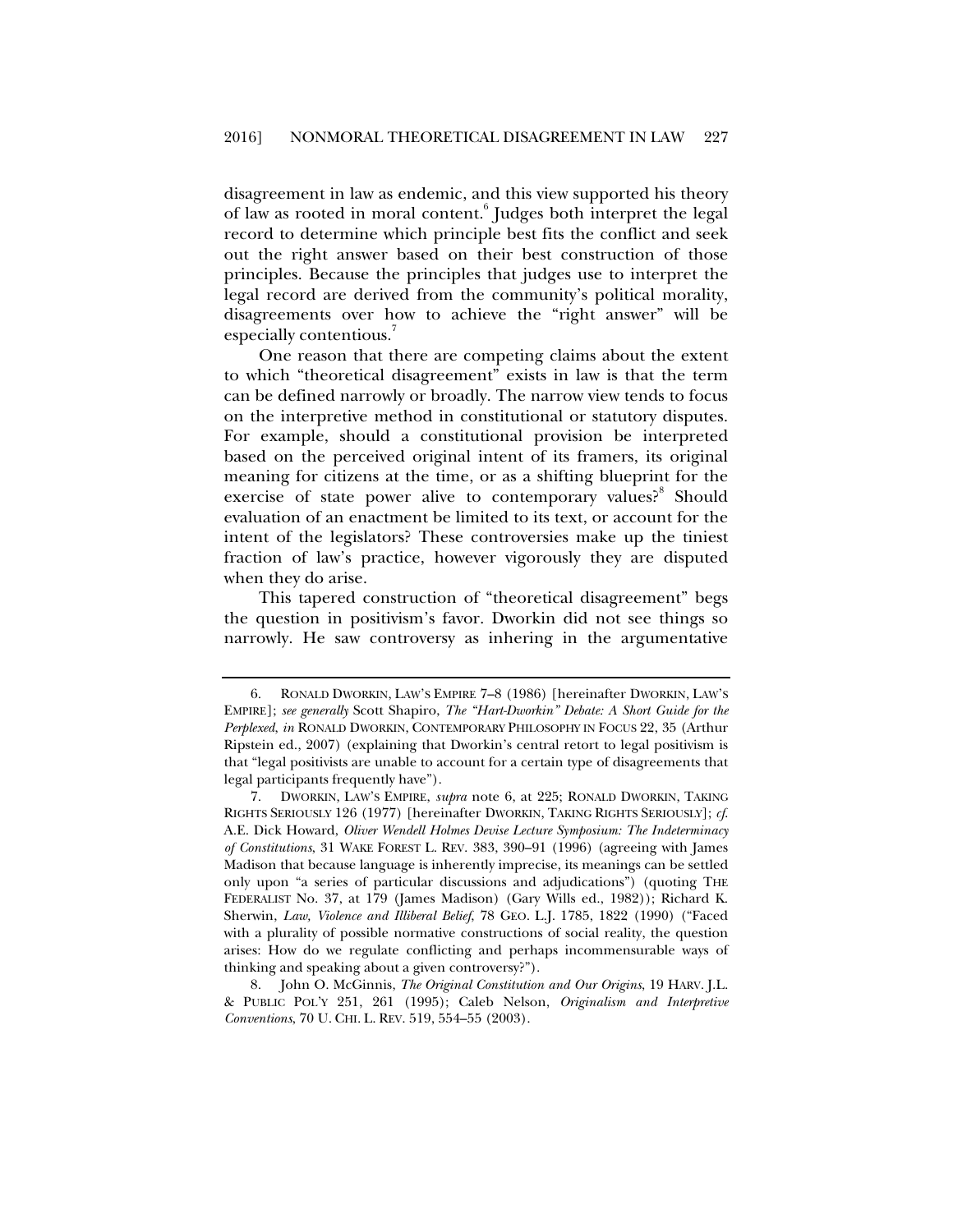structure of legal practice. $^9$  When judges disagree in what Dworkin called "the theoretical way," these disagreements are interpretative. Judges often "disagree, in large measure or in fine detail, about the soundest interpretation of some pertinent aspect of judicial practice."10 To this point, it is difficult to deny that theoretical controversy is frequent in legal practice. Dworkin's affinity with natural law theory derived from his further claim that law's content resides in morally justified principles that practitioners should use to construe the community's legal practice in the most favorable  $light.<sup>11</sup>$ 

Some positivists have tried to reconcile the existence of theoretical disagreements in law with the commitment to a social fact-based legal theory. For instance, Scott Shapiro suggests a view of legal controversy according to which interpreters debate the point of legal practice, which is, for him, an empirical question about the political attitudes and objectives of those who "designed" the legal system.<sup>12</sup> Disputes about a regime's "animating ideology" are disputes about social facts, and the question becomes which methodology best harmonizes with that scheme.<sup>13</sup>

This article similarly seeks to reconcile the existence of widespread theoretical disagreement in law with a commitment to a social fact-based legal theory. Those disagreements are not easily characterized, however, as exercises in how best to defer to the decisions of "designers" of the legal system's political objectives and divisions of labor.<sup>14</sup> While courts and litigants do sometimes debate

 <sup>9.</sup> DWORKIN, LAW'S EMPIRE, *supra* note 6, at 13 (discussing the "crucial argumentative aspect of legal practice").

 <sup>10.</sup> *Id.* at 87. *But cf*. Southard v. Morris, 31 Ohio Dec. 684, 687 (Ct. Com. Pl. 1913) (suggesting that the legal practitioner's duty is to argue in a way that places her client's interests in the best light, including by way of "[i]llustrations, analogies, inferences from facts proved, and in some instances, from failure to introduce proof when it appears reasonable").

 <sup>11.</sup> DWORKIN, LAW'S EMPIRE, *supra* note 6, at 225; *see* Jules L. Coleman, THE PRACTICE OF PRINCIPLE: IN DEFENSE OF A PRAGMATIST TO LEGAL THEORY 157 (Oxford U. Press 2001).

 <sup>12.</sup> Shapiro, *supra* note 6, at 43–47.

 <sup>13.</sup> *Id.* at 48.

 <sup>14.</sup> *See id.* at 47; Herbert L.A. Hart, *Positivism and the Separation of Law and Morals*, 71 HARV. L. REV. 593, 627 (1958) (stating an intuitively more appealing, albeit somewhat similar, view when he said that "the inclusion of the new case under the rule takes its place as a natural elaboration of the rule, as something implementing a 'purpose' which it seems natural to attribute (in some sense) to the rule itself rather than to any particular person dead or alive.").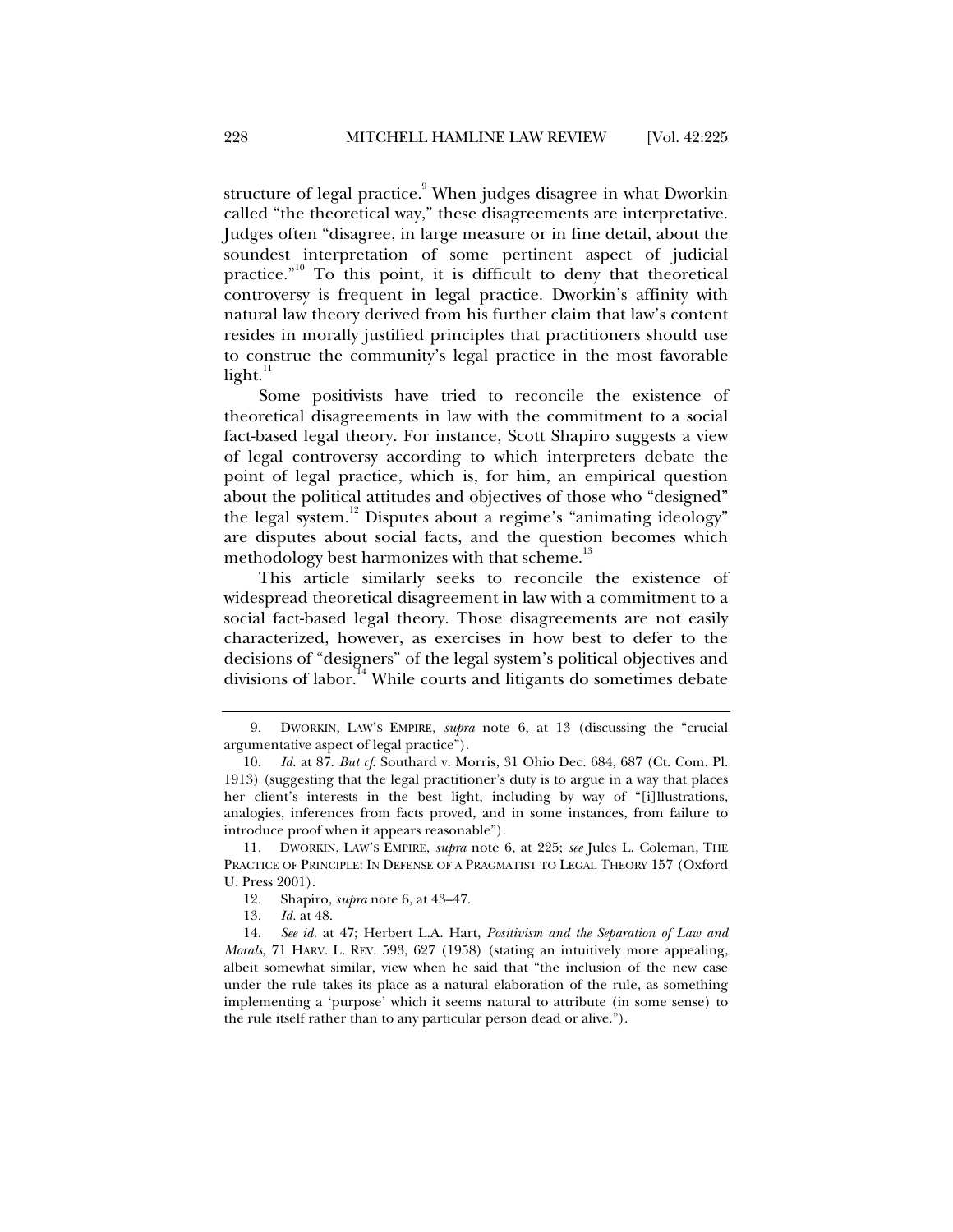the original rationales for rules and statutory schemes, this sort of controversy is not particularly pervasive and does not likely account for a broader occurrence of theoretical disagreement.<sup>15</sup>

By taking advantage of philosophical resources just recently being developed in scholarship about the logic of institutions,<sup>16</sup> this article provides a more compelling reason for agreeing with Dworkin that theoretical disagreement in law is widespread and rooted in law's argumentative structure, while at the same time refusing to draw the inference that morality and moral controversy engenders this widespread disagreement.<sup>17</sup>

Law's institutional nature renders nonmoral theoretical disagreement widely possible, and frequently actual. As an institution, law must comport with, and be sustained by, institutional logic. $18$  Most importantly for the purposes of this article, the sort of cooperation requisite to the initiation and maintenance of institutional reality requires that the institution in progress abide by two general constraints. The institution must (1) direct its constitutive and regulative rules at the appropriate social phenomenon, and (2) define its power relations and commitments with a sufficient level of exactness so as to render those rules and commitments recognizable as such reasons for action.<sup>19</sup>

In the context of legal systems, these constraints supply a fertile ground for the sort of disagreement over institutional norms that may be described as theoretical. An understanding of the logic of institutional power and authority shows that "theoretical" disputes in law are, in the first instance, best understood as controversies over the standards for determining whether the existing legal materials are sufficiently *directed at* the present

 <sup>15.</sup> *Cf*. RONALD DWORKIN, JUSTICE FOR HEDGEHOGS 133 (2011) (arguing that "[d]isagreements among lawyers about the best interpretation of particular statutes are . . . symptoms of submerged and often unrecognized disagreements about" such deeper and more refined issues as democratic, political, and moral theory).

 <sup>16.</sup> S*ee infra* Section II.A; *see also* John R. Searle, *Searle versus Durkheim and the Waves of Thought: Reply to Gross*, *in* 6 ANTHROPOLOGICAL THEORY 57, 58 (2006).

 <sup>17.</sup> *Cf*. WILLARD VAN ORMAN QUINE, THE PAUL CARUS LECTURES: THE ROOTS OF REFERENCE 51 (1974) ("It is one thing to learn the difference between right and wrong, and another thing to suit the action to the word.").

 <sup>18.</sup> *See infra* Section II.A.1.

 <sup>19.</sup> *See infra* Sections II.A.1–2; *see also* JOHN R. SEARLE, MAKING THE SOCIAL WORLD: THE STRUCTURE OF HUMAN CIVILIZATION 154–55 (2010) [hereinafter, SEARLE, MAKING THE SOCIAL WORLD]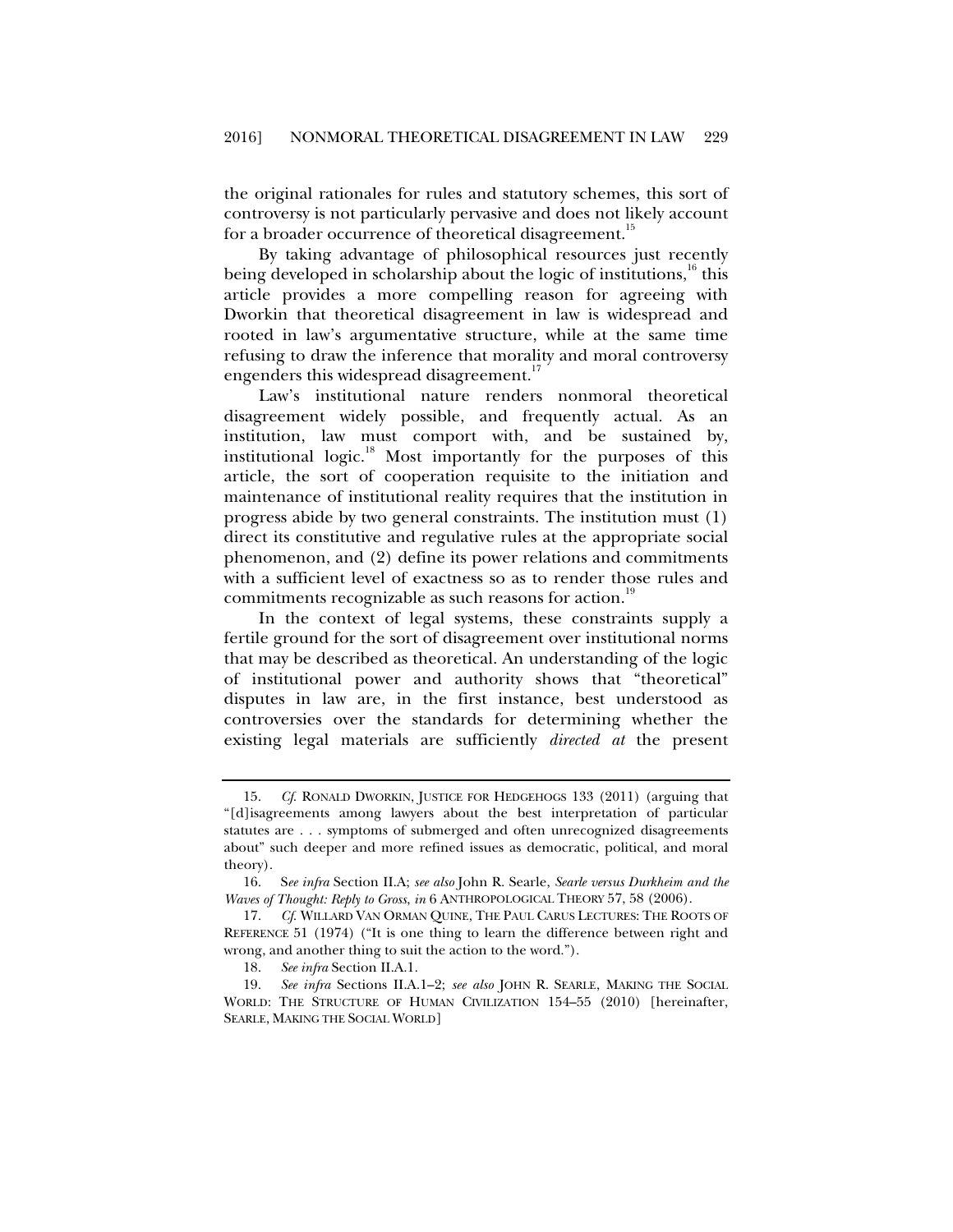circumstances, and whether they provide a solution to the new matter with sufficient *exactness*. Accordingly, this article will discuss the logical structure of institutions, with a focus on the "deontic" commitments—i.e., rights, obligations, duties, entitlements, and so forth—that institutions engender, and the "exactness" and "intentionality" constraints on such institutional power.<sup>20</sup> It also invokes the familiar notion of "persuasive authority," albeit from a new angle, to explain how institutions evolve in the face of those constraints.<sup>21</sup>

Next this article will discuss the emergence of legal institutions as a vehicle for regulating interactions and transactions.<sup>22</sup> These are the primary units of human social endeavor over which law exercises its institutional authority, regardless of any larger ends that law's regulatory apparatus may be aimed at achieving. Law's institutional constraints must permit the legal system to function as intended, and must ensure that it remain capable of regulating the relevant social transactions. Accordingly, this article will next focus on how understanding institutional structures and constraints may affect our theory of law.<sup>23</sup>

Finally this article will demonstrate that the foregoing analysis of institutional logic, as applied to law, best explains the phenomenon in law well-described as theoretical controversy.<sup>24</sup> Rather than pointing primarily to a moral ground for legal validity, controversy in law arises in the first instance when it is uncertain whether existing law has created rights, duties, and obligations with a precision sufficient to inform the new exercise and whether, or in which way, the prior legal materials have been "directed at" the present circumstance. $25$  In this regard, theorists have traditionally been too eager to overlook disagreement about whether and how past legal materials and judicial decisions may fit the new situation, and have leapt too readily to the realm of justification.<sup>26</sup>

 26. *E.g.,* HART, *supra* note 3, at 253 (explaining that, for Dworkin, "the truth of any proposition of law ultimately depends on the truth of a moral judgment as to what best justifies and since for him moral judgments are essentially controversial, so are all propositions of law").

 <sup>20.</sup> *See infra* Sections II.A.1–2; SEARLE, MAKING THE SOCIAL WORLD, *supra* note 19, at 152–55.

 <sup>21.</sup> *See infra* Section II.B.

 <sup>22.</sup> *See infra* Part III.

 <sup>23.</sup> *See infra* Part IV.

 <sup>24.</sup> *See infra* Part V.

 <sup>25.</sup> SEARLE, MAKING THE SOCIAL WORLD, *supra* note 19, at 25.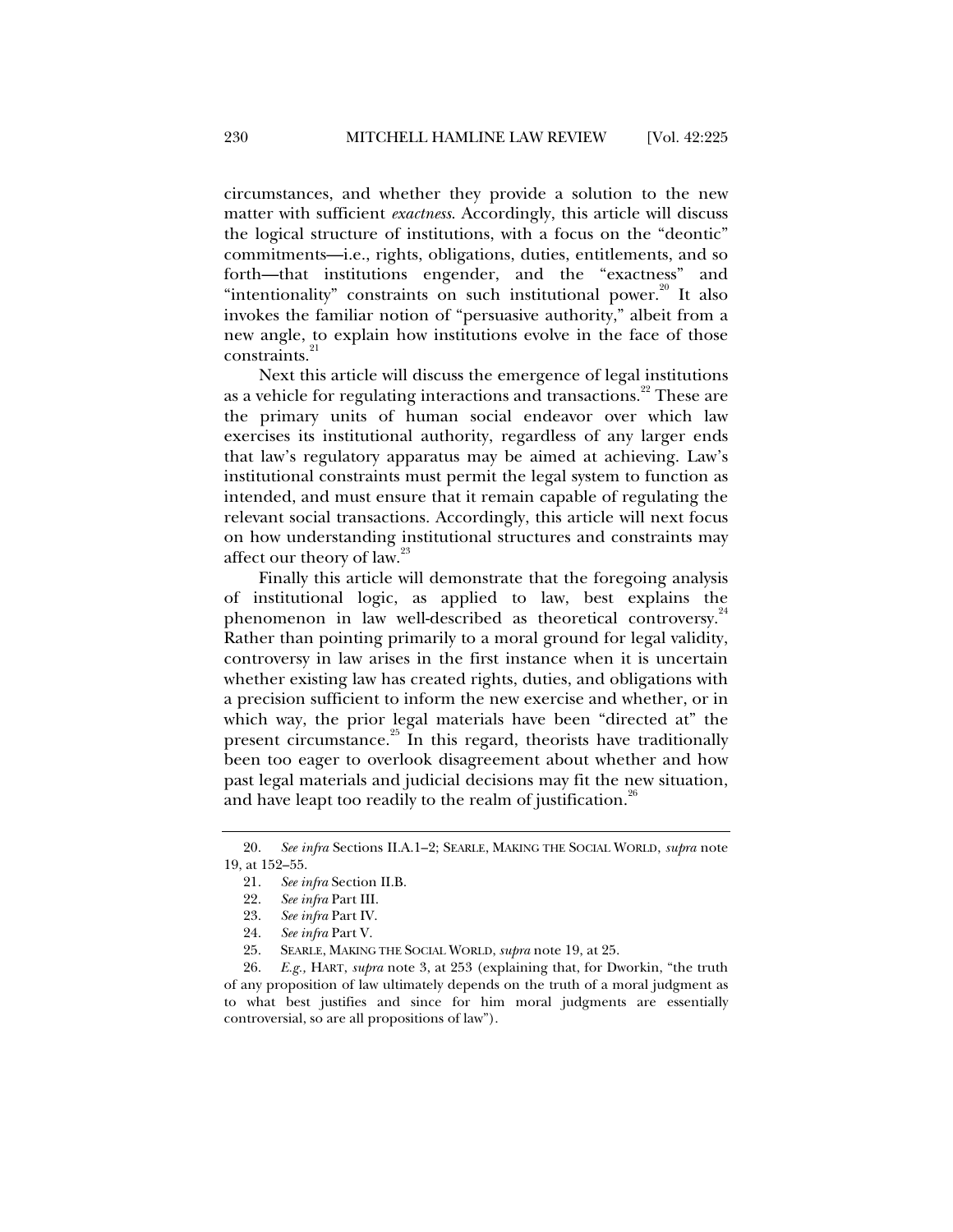#### II. THE LOGICAL STRUCTURE OF INSTITUTIONS

#### *A. Searlean Analysis*

For several decades, John R. Searle has been an influential philosopher of mind, language, and consciousness.<sup>27</sup> In the 1990s, he linked his thinking in those areas to ideas about the ways in which people organize their interactions and structure society, and has thereby become the leading philosopher of social and institutional reality.<sup>28</sup>

#### *1. What Is an Institution?*

The theory of intentional states of the mind provides the crossway, in Searle's thesis, from consciousness to social structures. Intentional mental states, such as beliefs, desires, and ordinary intentions, are those that are directed to, and are about, things in the world.<sup>29</sup> These need not be conscious states; I may believe that the Brooklyn Bridge spans the East River even when not thinking about this.

There is also such a thing as *collective* intentionality.<sup>30</sup> If we are sponsoring a conference on collective intentionality, or about Star Trek, then to that extent, and in that endeavor, we share certain intentional states such as beliefs and ordinary intentions, probably also desires, hopes, and fears.<sup>31</sup> Searle sees limitations in the work of the pioneering philosophers addressing collective intentionality because they have mostly presupposed that collective or "we"

 <sup>27.</sup> *E.g.*, John R. Searle, *Meaning and Speech Acts*, 71 PHIL. REV. 423, 423–32 (1962); JOHN R. SEARLE, SPEECH ACTS: AN ESSAY IN THE PHILOSOPHY OF LANGUAGE 33 (1969) [hereinafter SEARLE, SPEECH ACTS], JOHN R. SEARLE, THE REDISCOVERY OF THE MIND (1992); JOHN R. SEARLE, THE MYSTERY OF CONSCIOUSNESS (1997); JOHN R. SEARLE, CONSCIOUSNESS AND LANGUAGE (2002).

 <sup>28.</sup> *See* Margaret Gilbert, *Searle and Collective Intentions*, *in* INTENTIONAL ACTS AND INSTITUTIONAL FACTS: ESSAYS ON JOHN SEARLE'S SOCIAL ONTOLOGY 31, 31 (Savas L. Tsohatzidis ed., 2007) (noting Searle's "classic" 1990 work in the nascent field of the philosophy of social phenomena).

 <sup>29.</sup> SEARLE, MAKING THE SOCIAL WORLD, *supra* note 19, at 25.

 <sup>30.</sup> *See* John R. Searle, *Collective Intentions and Actions*, *in* INTENTIONS IN COMMUNICATION 401–16 (Philip R. Cohen et al. eds., 1990); JOHN R. SEARLE, THE CONSTRUCTION OF SOCIAL REALITY 25 (1995) [hereinafter SEARLE, CONSTRUCTION OF SOCIAL REALITY].

 <sup>31.</sup> SEARLE, MAKING THE SOCIAL WORLD, *supra* note 19, at 25.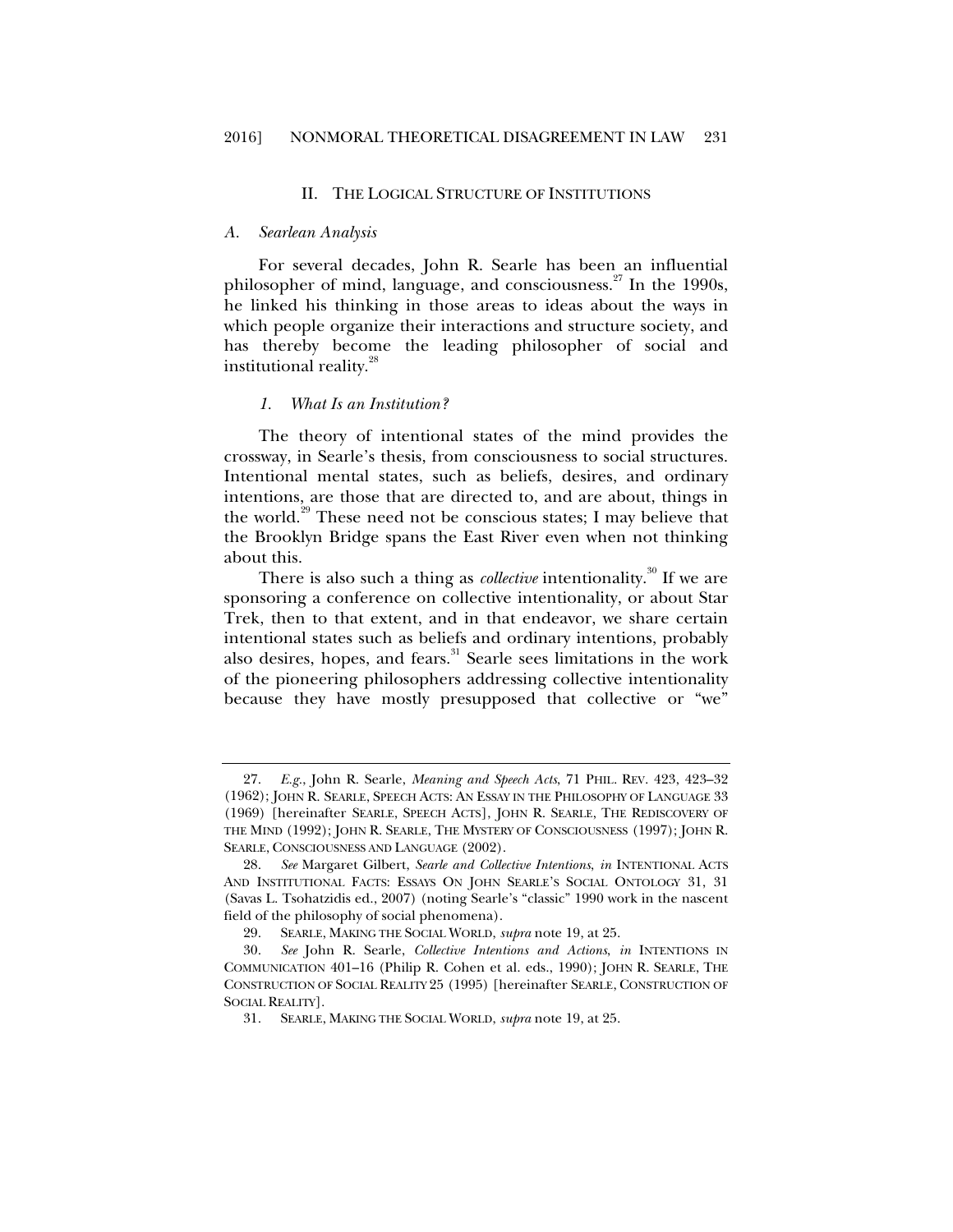intentions are reducible to individual or "I" intentions.<sup>32</sup> Searle argues that collective intentions are "biologically primitive" phenomena not reducible to individual ones: "There is no reason why we cannot have an irreducible we-intention in each of our heads when we are engaging in some cooperative activity."<sup>33</sup>

"[S]ocial facts" are collective intentional facts.<sup>34</sup> Even so, these facts are not particularly human. Lions and wolves hunt in packs, birds build a nest together, and ants and bees engage in highly sophisticated group activities. $35$  A more complex form of social fact emerges when the group assigns a function to a thing. A branch can be used to perch on. A rock can be used to smash a coconut. But at this level, the object as it physically exists in the world allows it to function in that way, and its intrinsic physical features suffice.<sup>36</sup>

Institutional facts are a certain kind of social fact. This uniquely human level of reality begins with the assignment of functions that can be fulfilled by virtue of collective recognition and human cooperation, and not because of an object's intrinsic physical features.37 If collective acceptance underwrites the assignment of a function at this level, then the entity charged with

 <sup>32.</sup> *See generally* MICHAEL E. BRATMAN, FACES OF INTENTION 143–61 (1999); MARGARET GILBERT, ON SOCIAL FACTS 432–36 (Georg Meggle ed., 1989); SEUMAS MILLER, SOCIAL ACTION: A TELEOLOGICAL ACCOUNT 68, 71–74, 80 (Cambridge U. Press 2001).

 <sup>33.</sup> SEARLE, CONSTRUCTION OF SOCIAL REALITY, *supra* note 30, at 24; SEARLE, MAKING THE SOCIAL WORLD, *supra* note 19, at 47. For a competing position, *see*  Seumas Miller, *Joint Action: The Individual Strikes Back*, *in* ESSAYS ON JOHN SEARLE'S SOCIAL ONTOLOGY, *supra* note 28, at 73 [hereinafter Miller, *Joint Action*] (noting that "the constitutive attitudes involved in joint actions are individual attitudes; there are no sui generis we-attitudes"); *see also* GILBERT, *supra* note 32, at 432 (attempting to frame a middle way, stating, "[t]he conclusion seems to be that humans *as singular agents* and *humans as members of plural subjects* are ontologically on a par. Neither is prior as far as ontology goes").

 <sup>34.</sup> SEARLE, CONSTRUCTION OF SOCIAL REALITY, *supra* note 30, at 122.

 <sup>35.</sup> *See* JOHN R. SEARLE, MIND, LANGUAGE, AND SOCIETY: PHILOSOPHY IN THE REAL WORLD 121 (Weidenfeld & Nicolson eds., 1999). Some critics say that Searle gives non-human animals too much credit, because while these may exhibit complex socially-coordinated behavior, they "do not really have shared or collective intentionality of the human kind." Hannes Rakoczy & Michael Tomasello, *The Ontogeny of Social Ontology: Steps to Shared Intentionality and Status Functions*, *in* ESSAYS ON JOHN SEARLE'S SOCIAL ONTOLOGY, *supra* note 28, at 113–14. This debate is too fine-tuned for present purposes.

 <sup>36.</sup> SEARLE, CONSTRUCTION OF SOCIAL REALITY, *supra* note 30, at 38–39.

 <sup>37.</sup> *Id.* at 123–24.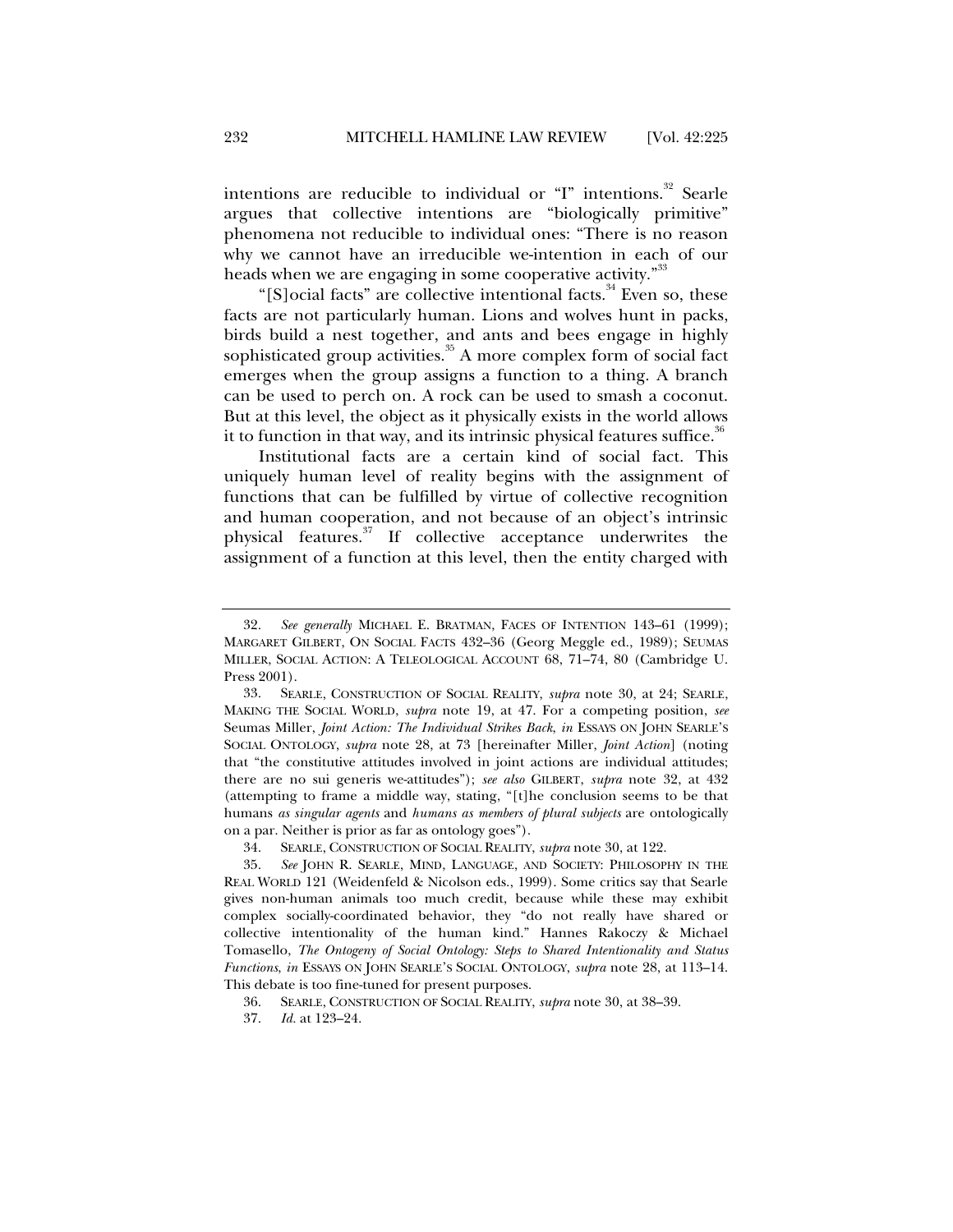fulfilling the function takes on a certain status, and the assignment is therefore one of a "status-function."<sup>38</sup>

Searle's oft-stated example of the assignment of a status function imagines a primitive tribe building a wall around its territory. Over time, the wall erodes and eventually leaves only a line of stones on the ground. Now, however, rather than a wall functioning to keep neighbors out by virtue of its physical characteristics, the larger community collectively recognizes and accepts the boundary symbolized by the line of stones.<sup>39</sup> A normative reality, unique to human culture, has emerged separate and apart from the physicality of the entities involved.<sup>40</sup> Nonhuman animals might be trained not to cross a line, perhaps in response to stimuli and conditioning,<sup>41</sup> but their natural behavior would arise from a disposition, and likely not from the collective acceptance of a norm.

The logical structure of the assignment of status functions in human culture is "X counts as Y in context  $C.$ <sup>43</sup> Because this assignment does not depend on the brute physical structure of the thing at issue, language is typically the necessary medium by which X may count as Y in context  $C<sup>44</sup>$ . The new status exists only by convention, and "words or other symbolic means" permit the community to signify thing X as having meaning and status Y. The social practice might be to treat Sitting Bull as chief, but that symbolic move requires thoughts and language is the vehicle of such thoughts.<sup>45</sup> At this symbolic level, a normative reality emerges in which community members develop an evaluative attitude and

 <sup>38.</sup> *Id.* at 123.

 <sup>39.</sup> *Id.* at 39–40.

 <sup>40.</sup> *Id.*

 <sup>41.</sup> Ivan P. Pavlov, *The Conditioned Reflex*, *in* I.P. PAVLOV: SELECTED WORKS 245, 248 (J. Gibbons ed., S. Belsky trans., 1955).

 <sup>42.</sup> *See* SEARLE, CONSTRUCTION OF SOCIAL REALITY, *supra* note 30, at 71.

 <sup>43.</sup> *See* SEARLE, MAKING THE SOCIAL WORLD, *supra* note 19, at 20; *see* John R. Searle, *What Is an Institution?*, 1 J. INST. ECON. 1, 22 (2005).

 <sup>44.</sup> SEARLE, CONSTRUCTION OF SOCIAL REALITY, *supra* note 30, at 69; *cf*. Gertrude Elizabeth M. Anscombe, *On Brute Facts*, 18 ANALYSIS 69, 71 (1958) (describing "brute" institutional facts as "the facts which held, and in virtue of which, in a proper context, such-and-such a description is true or false, and which are more 'brute' than the alleged fact answering to that description").

 <sup>45.</sup> SEARLE, CONSTRUCTION OF SOCIAL REALITY, *supra* note 30, at 73 (noting that strictly speaking, any conventional marker will fill this role).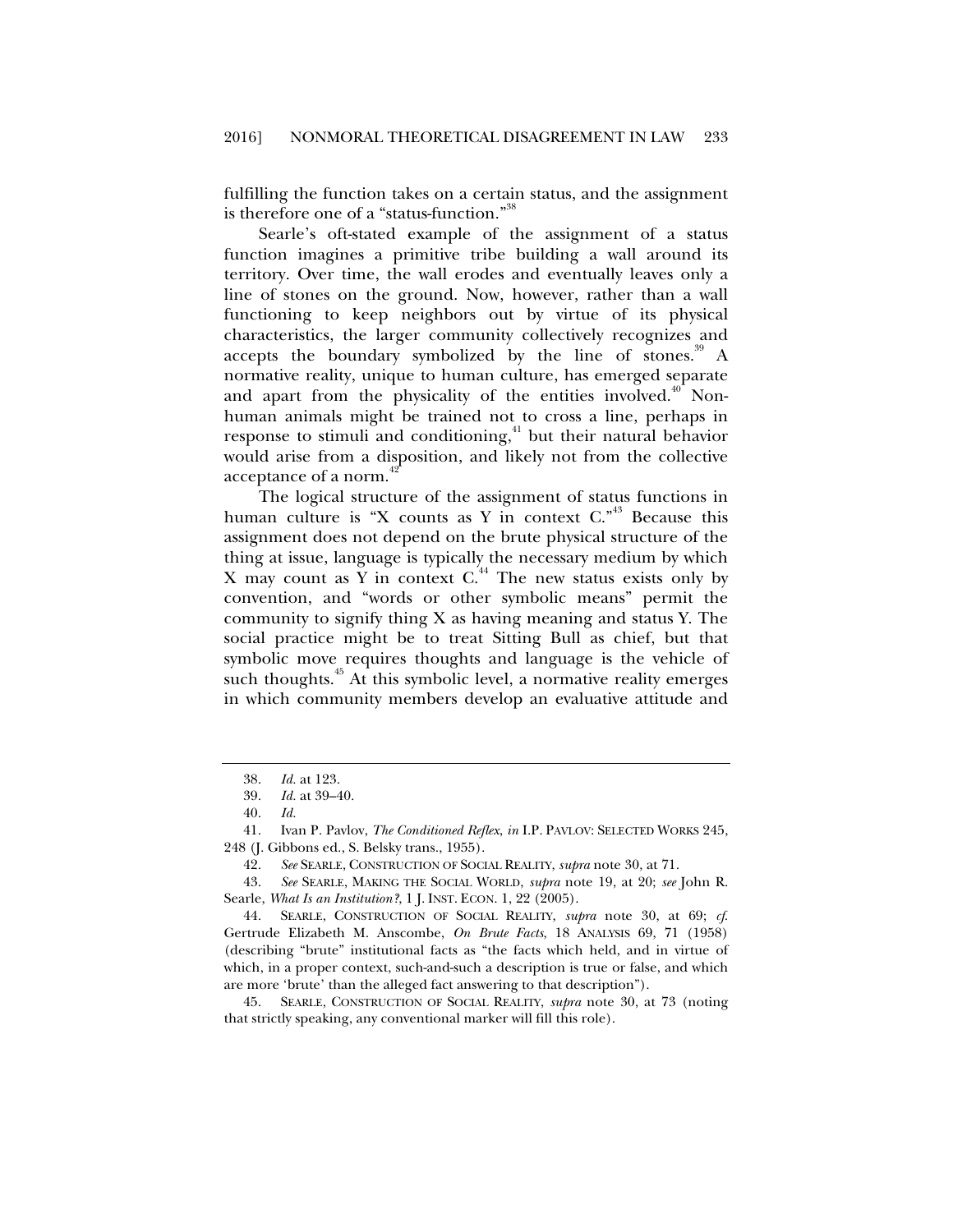justified expectations that others will adhere to the status functions in play. $4$ 

Searle's next moves are particularly relevant to our analysis of law as an institutional phenomenon.<sup>47</sup> To advance from private expectations to social structures and the creation and maintenance of institutions, those community members need to declare their status in some way, implicitly or expressly.<sup>48</sup> It is when participants commit themselves in a public way to satisfy expectations, "according to the normative conventions of a language," that they create obligations and other sorts of deontic commitments.<sup>49</sup> Legal and governmental officials take an oath of office, those marrying say "I do," the note in one's hand declares itself legal tender for all debts, and so forth.

Because institutional facts do not flow from the mere physical presence of the objects and entities comprising the institution,

 47. These are not necessarily next in a chronological or historical sense, but rather in a logical or conceptual sense, such that what has been stated so far are the more basic components of an explanation of institutional reality. *See* Aristotle, *Metaphysics VII § 1028a 34–36*, *in* 2 THE COMPLETE WORDS OF ARISTOTLE 1623–24 (Jonathan Barnes ed., rev. Oxford trans., 1984) (1956).

 48. *See* SEARLE, MAKING THE SOCIAL WORLD, *supra* note 19, at 85; *cf*. SAMUEL WILLISTON, SOME MODERN TENDENCIES IN THE LAW 127 (Baker, Voorhis & Co. ed., 1929) (opining that, "to be useful," legal doctrines must be capable of being understood by the ordinary citizen, hence be declared clearly); JÜRGEN HABERMAS, BETWEEN FACTS AND NORMS: CONTRIBUTIONS TO A DISCOURSE THEORY OF LAW AND DEMOCRACY 232–33 (William Rehg trans., The MIT Press 1998) (1992) (proffering a similar view).

 <sup>46.</sup> *See* Scott Hershovitz, *The End of Jurisprudence*, 124 YALE L.J. 1160, 1196 (2015) (quoting DWORKIN, TAKING RIGHTS SERIOUSLY, *supra* note 7, at 57); *cf*. Steven Schaus, *How to Think About Law as Morality: A Comment on Greenberg and Hershovitz*, 124 YALE L.J. FORUM 224, 236 (2015) ("Obligatory actions are those we are accountable to others (including ourselves and perhaps everyone) for performing, and this sets them apart from actions that are only recommended.").

 <sup>49.</sup> SEARLE, MAKING THE SOCIAL WORLD, *supra* note 19, at 88 (bypassing the distinction that should be made between normativity and deontology); *cf*. Jules L. Coleman, *Mistakes, Misunderstandings, and Misalignments*, 121 YALE L.J. ONLINE 541, 557 (2012) ("It is important to distinguish between the deontic and nondeontic areas of the normative landscape. Sometimes we assess behavior as careless, inattentive; but we recognize that even careless and inattentive behavior may provide benefits—and not merely to those who benefit by saving the costs of greater attentiveness or care. Other times, we characterize our conduct in terms of duties and rights, powers and liberties: claims we have against others, authority we have over them, and demands that we can stand or call upon. Roughly, the latter is part of the deontic area of the normative landscape; the former is not, or at least need not be.").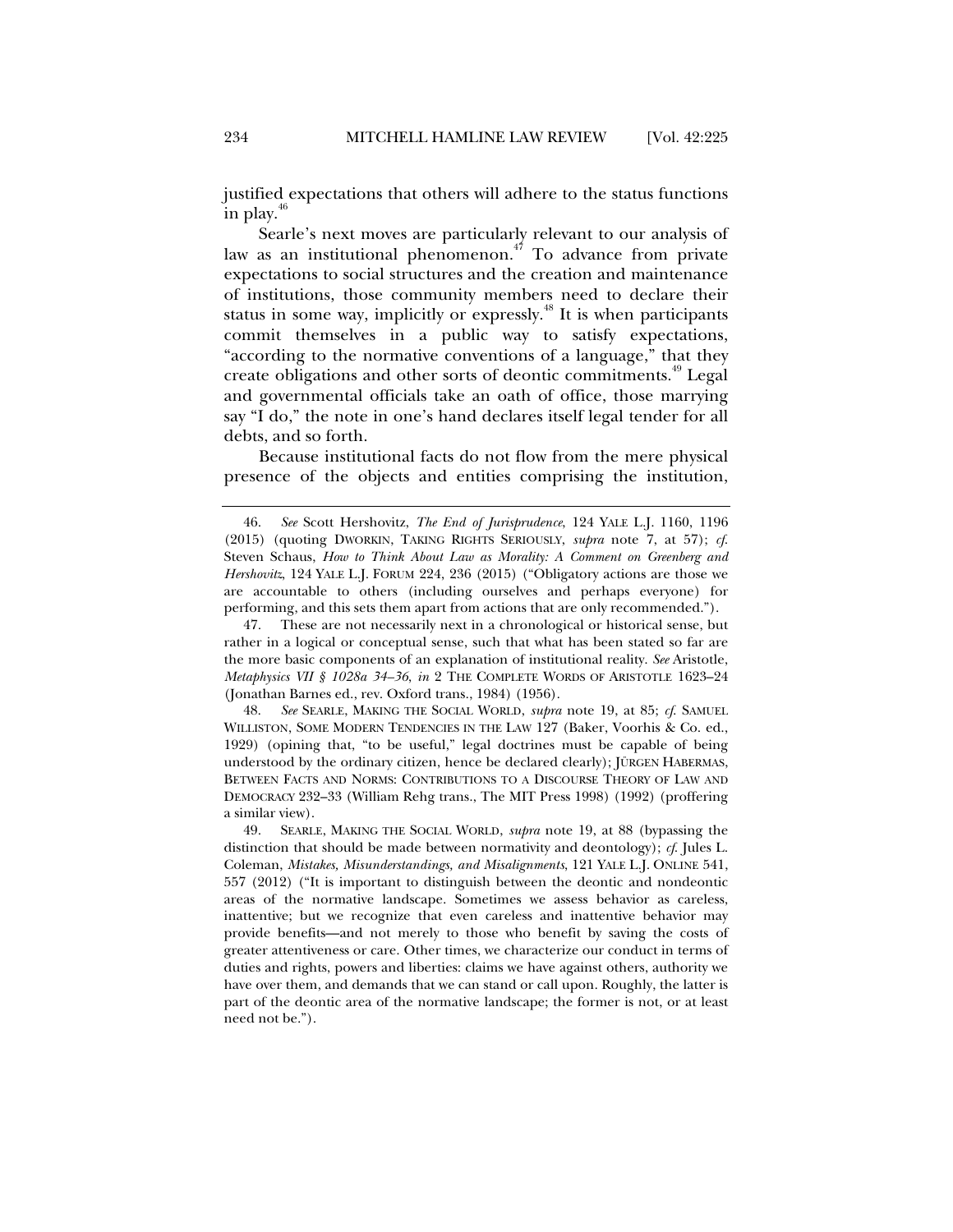there must be a collective recognition, and some level of acceptance, of the deontic status of the individuals, objects, procedures, forms and so forth, that make up the institution.<sup>30</sup> This collective recognition might well be reducible to individual recognition in tandem with community members' mutual beliefs about how things are.<sup>51</sup>

But more than collective recognition is required for the institution to function. People must act in reliance upon, and in conformity with, the rights and obligations engendered by the institution. In other words, for non-accidental institutional transactions to occur, there must be not only collective recognition, but also cooperation and a non-reducible collective intentionality.<sup>32</sup> Such transactions are minimally cooperative endeavors at the least, rooted in a collective intention to cooperate, and usually based on a mutual commitment to a common set of rights and obligations sustained by constitutive and regulative institutional rules.<sup>53</sup>

Now we have arrived at a fairly robust description of institutional reality. There are a few more things that should be said about the logic of this reality, as Searle has argued it. As shown, $54$  an institution must be constituted by rules that permit the individuals, entities, or objects involved to "count as" having a certain significance and status within the institution. A rule creating landlords' rights to evict tenants invests them with a status by which they wield certain powers of eviction, and makes this the case by representing it as being the case.<sup>55</sup> In linguistic terms, the

 <sup>50.</sup> SEARLE, MAKING THE SOCIAL WORLD, *supra* note 19, at 57.

 <sup>51.</sup> *Id.* at *57*–58.

 <sup>52.</sup> *See infra* note 175 and accompanying text (explaining that, in order for institutional transactions to successfully occur, collective recognition must be supplemented by some minimal level of cooperation, and the institutional rules be deemed to be reasons for the actors' conduct).

 <sup>53.</sup> SEARLE, MAKING THE SOCIAL WORLD, *supra* note 19, at 58 (using the example of the institution of money, explaining that whereas the "existence" of this institution may merely require collective recognition, the ability to engage in monetary transactions requires a further level of cooperation).

 <sup>54.</sup> *See supra* notes 37–40 and accompanying text (explaining the conceptual step taken from assignment to functions, based on the physical attributes of the entity at issue, to the assignment of status functions separate and apart from the physicality of the entities involved).

 <sup>55.</sup> SEARLE, MAKING THE SOCIAL WORLD, *supra* note 19, at 97.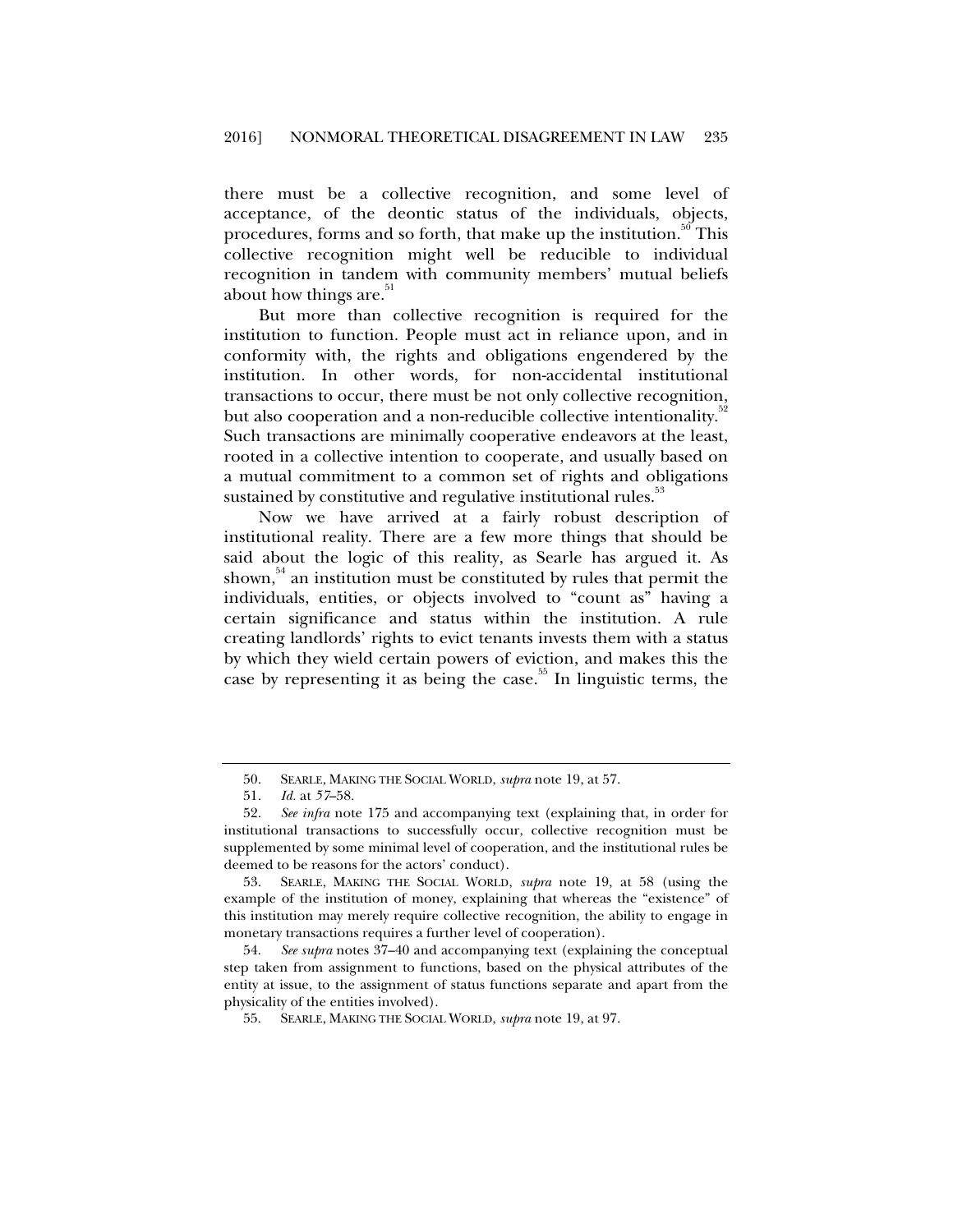constitutive rule announced by legal officials is a speech act known as a "standing declaration."56

In some contrast, institutions are also comprised of other sorts of rules, these being regulative rules that govern behavior within the institution. $57$  Rules requiring landlords to make necessary repairs to a dwelling, or tenants to pay their rent on time, are examples of regulative rules. And these, in linguistic terms, are known as "standing [d]irectives."58

It is not necessary that individual members of an institutional community subjectively "approve" of the institution or its rules. Even a transaction permeated with fear and loathing depends on a minimum level of cooperative intention.<sup>59</sup> The ability to transact within the institution in all events requires cooperative behavior manifesting the "we" intention characterizing a non-reducible collective intentionality. $60$  As a product of the collective recognition and understanding of the rights and obligations generated by status functions, the institution provides participants with reasons for action.<sup>61</sup> The critical and sustaining feature of institutional reasons for action is that these reasons are "desire-independent," separate and apart from what the participants may desire for themselves at that moment, and arising from collective rights, obligations, and duties.<sup>62</sup> The landlord may not want to repair the plumbing, or the tenant may not desire to pay the rent, but mostly they do so.

 61. SEARLE, MAKING THE SOCIAL WORLD, *supra* note 19, at 103; *cf*. SAMANTHA BESSON, THE MORALITY OF CONFLICT: REASONABLE DISAGREEMENT AND THE LAW 4 (2005) (noting that the law functions analogously to provide disputants with reasons for settling their disagreements, namely, by "providing us with a way to agree to disagree or agree on how to do so").

 62. *See* SEARLE, CONSTRUCTION OF SOCIAL REALITY, *supra* note 30, at 70; SEARLE, MAKING THE SOCIAL WORLD, *supra* note 19, at 127–31; *cf*. JOSEPH RAZ, PRACTICAL REASONS AND NORMS 183 (Oxford U. Press, 1999) (1975) (explaining that "[a]n exclusionary reason merely requires us to avoid something which other reasons make legitimate, but do not require"). Searle dissents from classical views of rationality, which deny the feasibility of desire-independent reasons for action. *See* JOHN R. SEARLE, RATIONALITY IN ACTION 10, 26 (2001). As an aside, the subtle distinctions between Searlean desire-independent reasons and Hartian and Razian "content-independent" peremptory reasons become particularly interesting in light of recent positivist views about the connection between law and morality.

 <sup>56.</sup> *Id.*

 <sup>57.</sup> *Id.*

 <sup>58.</sup> *Id.*

 <sup>59.</sup> *Id.* at 103–04.

 <sup>60.</sup> *See* Gilbert, *supra* note 28, at 38.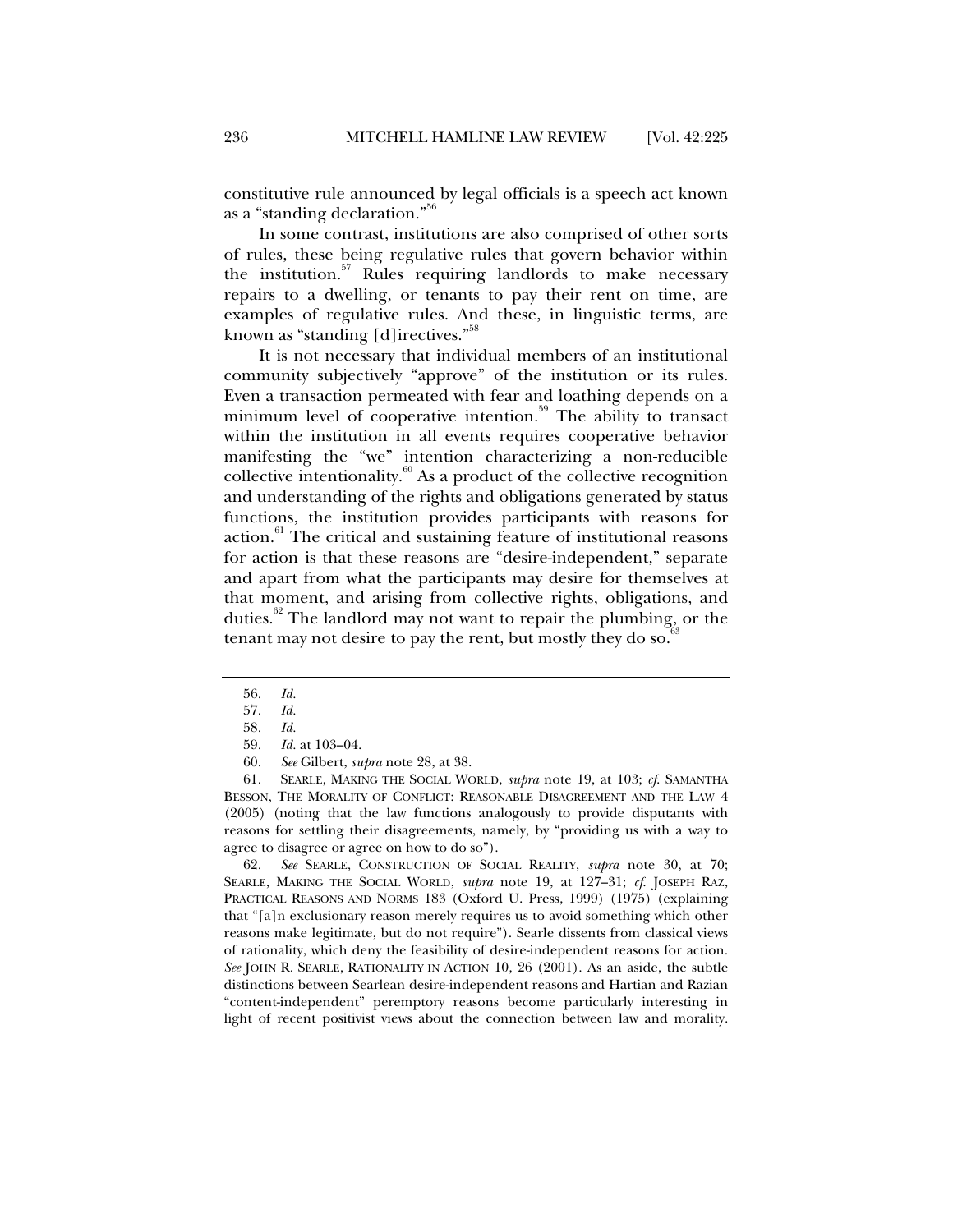Now these are just John Searle's views of the logic of institutional reality, or at least an attempt to paraphrase them. Other thinkers may have other views, although much of the debate in this area focuses on Searle's philosophy.<sup>64</sup> We next ask, what are the key implications of his theory, and what constraints do they entail?

#### *2. Institutional Constraints*

For Searle, the core feature of institutions is their structuring of deontic power, a means by which people are induced to do what the institution requires of them. $65$  This power usually resides in the creation of desire-independent reasons for action, within the institutional setting.<sup>66</sup> In this regard, "A has power over S with respect to action B if and only if A can intentionally get S to do what A wants regarding B, whether S wants to do it or not."<sup>67</sup>

The sort of intentionality most important here is the ordinary kind, by which A intends a certain outcome.<sup>68</sup> If A intends that S

 64. *See generally* Miller, *Joint Action*, *supra* note 33; Mattia Gallotti & John Michael, *Objects in Mind*, *in* 4 STUDIES IN THE PHILOSOPHY OF SOCIALITY: PERSPECTIVES ON SOCIAL ONTOLOGY AND SOCIAL COGNITION 1, 5 (Mattia Gallotti & John Michael eds., 2014) ("The recent debate on social facts has grown from the pioneering work of John Searle, whose conceptual apparatus is now taken widely, though not unquestionably, as the starting point of most analyses of social ontology.").

65. *See* SEARLE, MAKING THE SOCIAL WORLD, *supra* note 19, at 148–51, 169.

 66. JOHN R. SEARLE, FREEDOM AND NEUROBIOLOGY: REFLECTIONS ON FREE WILL, LANGUAGE, AND POLITICAL POWER 9 (2007) [hereinafter SEARLE, FREEDOM AND NEUROBIOLOGY].

67. SEARLE, MAKING THE SOCIAL WORLD, *supra* note 19, at 151.

 68. *See* Leo Zaibert, *Intentions, Promises, and Obligations*, *in* CONTEMPORARY PHILOSOPHY IN FOCUS 52, 60 (Barry Smith ed., 2003) (suggesting that the distinctions Searle draws in other work—differentiating between "prior intentions" and "intentions-in-action,"—may be of limited usefulness even in the context of Searle's own theory); *see also* SHAPIRO, *supra* note 1, at 211, 213, 309 ("[T]he institutionality [sic] of law is ultimately grounded in intentions."). This analysis is moored in a view that likens laws to plans, and law to a planning mechanism aimed at settling society's moral disputes. Shapiro's approach thereby appears to

HERBERT L.A. HART, *Commands and Authoritative Legal Reasons*, *in* ESSAYS ON BENTHAM 243–44 (1982); JOSEPH RAZ, THE MORALITY OF FREEDOM 35–36 (Oxford U. Press 1988) (1986).

 <sup>63.</sup> *See also* LON L. FULLER, THE MORALITY OF LAW 22 (Yale Univ. Press rev. ed. 1969) (describing the ways in which "duties generally can be traced to the principle of reciprocity," such that, in the example just given, the landlord's and tenant's desire-independent reasons will be interdependent).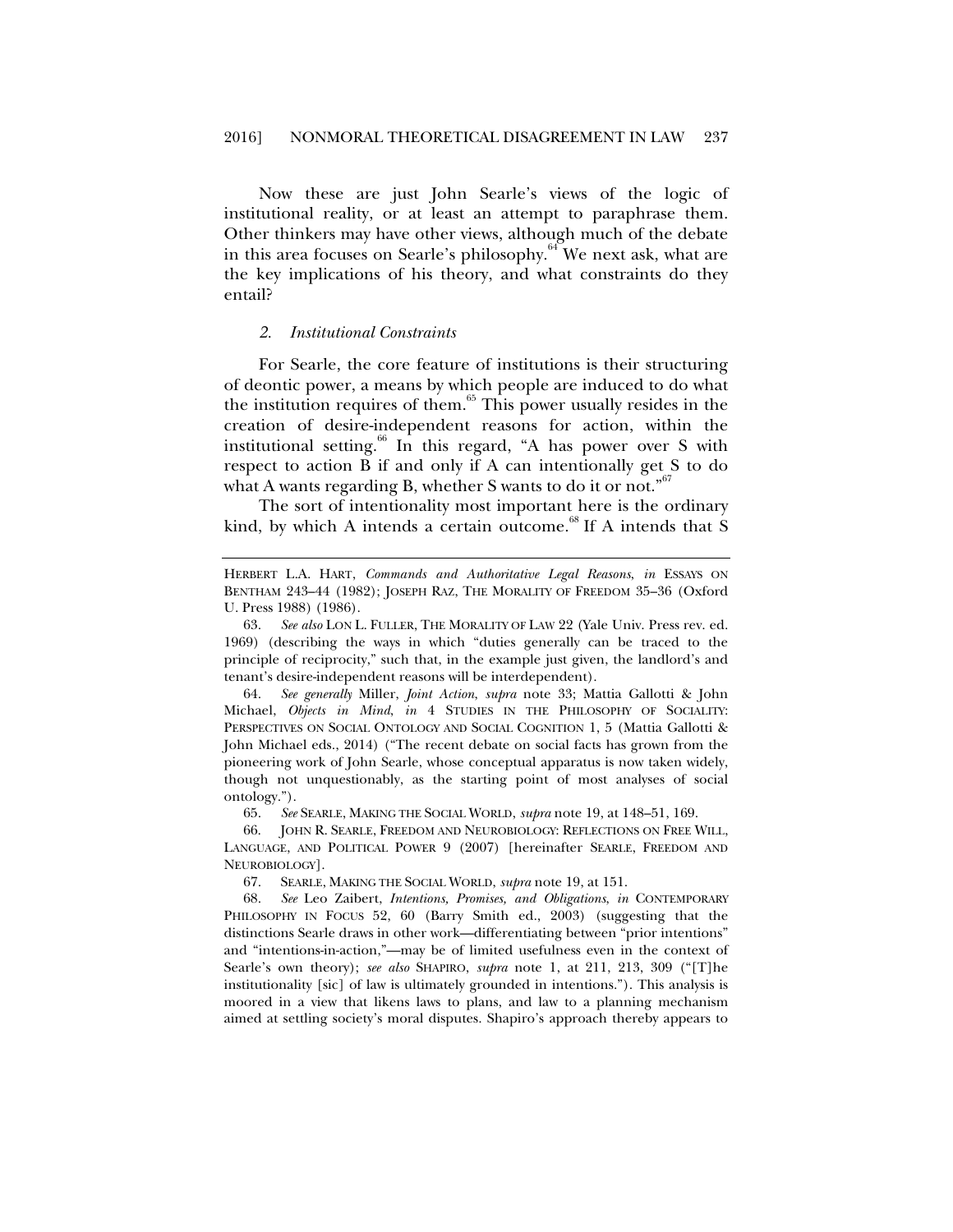stop his car at the corner and has the capability and authority to erect a stop sign there, then A has power over S in that context. Other sorts of intentional content will also come into play, such as the parties' beliefs about driving and road signs, their fears or anxieties about being ticketed by the police, and their hopes concerning safety.<sup>6</sup>

Human beings ordinarily exercise power through their speech acts and the typical form of this exercise is the standing directive.<sup>70</sup> So this exercise of power must have an intentional, or propositional content, meaning that the exercise of power must be about, or be directed at, something.<sup>71</sup> The propositional content should convey conditions capable of being satisfied by the institutional actors.<sup>7</sup>

 Searle describes two relevant constraints on the concept of power that inform the logic of institutional reality. First, the concept of power is logically connected to the concept of the intentional exercise of power—toward what end is the power intended, believed or perhaps desired to be exercised; Searle calls this the "intentionality constraint."<sup>73</sup> "The intentional exercise of power may have unintended consequences," and the intention may sometimes even be unconscious.<sup>4</sup> Perhaps, for example, the crossing guard moves the child on towards school while being conscious only of getting her to the other side of the street. Nevertheless, the crossing guard's authority arises in the context of the institution's collective intention to educate the child.

Notably, intentionality in the ordinary sense of intending a certain outcome is self-referential. If we intend the object in the corner to be a chair, we must think of it as a chair.<sup>75</sup> If one intends to get to Chicago by train, in order for this intention to be satisfied,

rely on intentionality as limited to ordinary intentions, those that "take plans as their objects." *Id*. at 127.

 <sup>69.</sup> *See* SEARLE, MAKING THE SOCIAL WORLD, *supra* note 19, at 25.

 <sup>70.</sup> *Id.* at 97.

 <sup>71.</sup> Fred I. Dretske, *The Intentionality of Cognitive States*, *in* 5 MIDWEST STUDIES IN PHILOSOPHY 281 (Peter A. French et al. eds., 1980), *reprinted in* THE NATURE OF MIND 354, 354 (David M. Rosenthal ed., 1991).

 <sup>72.</sup> *Cf.* SCOTT SOAMES, ANALYTIC PHILOSOPHY IN AMERICA—AND OTHER HISTORICAL AND CONTEMPORARY ESSAYS 75 (2014) (arguing that "we must derive the intentionality of propositions from the intentionality of those who entertain them").

 <sup>73.</sup> SEARLE, MAKING THE SOCIAL WORLD, *supra* note 19, at 151.

 <sup>74.</sup> *Id.* at 151.

 <sup>75.</sup> SEARLE, CONSTRUCTION OF SOCIAL REALITY, *supra* note 30, at 53.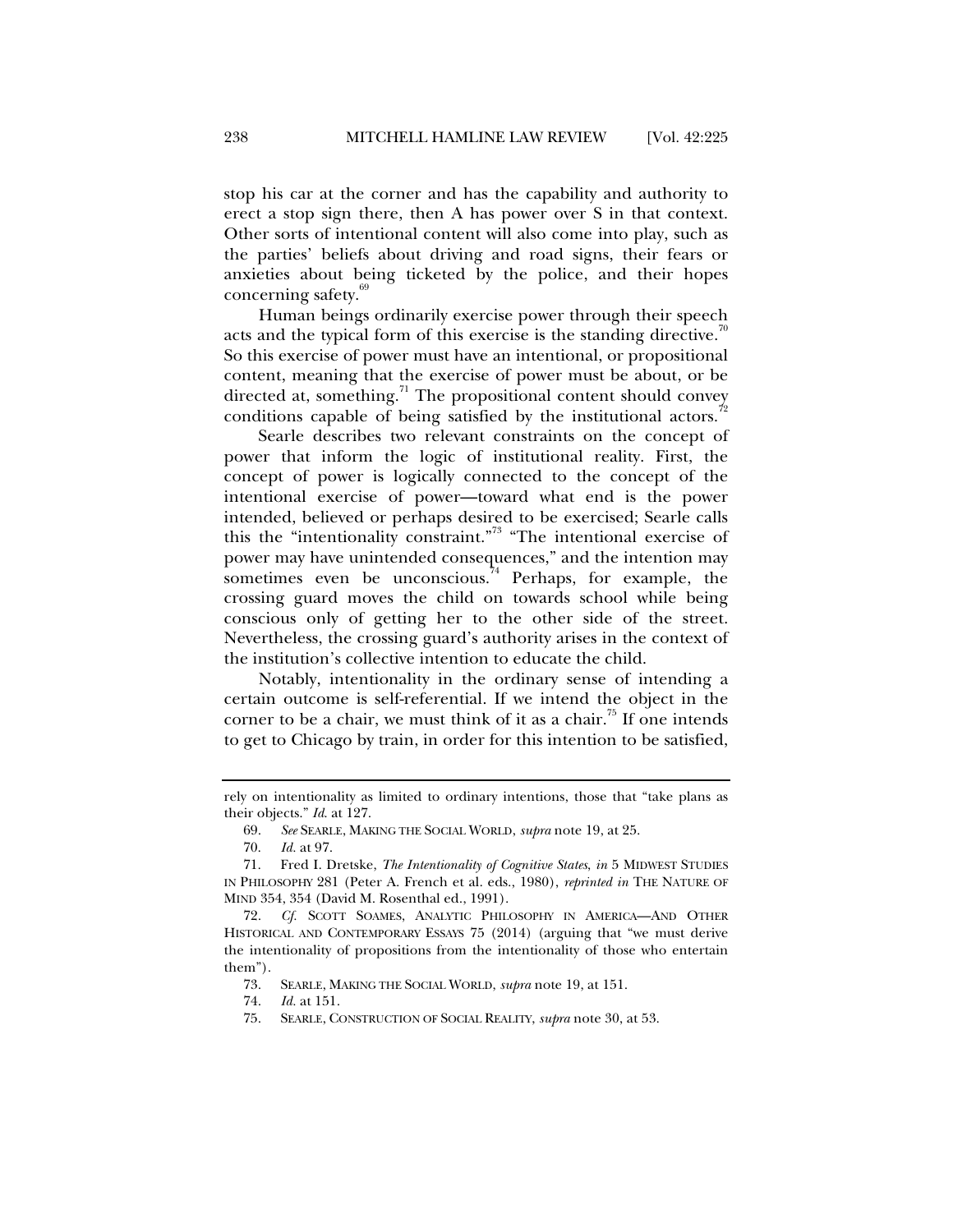the intention itself must figure causally in the outcome, here arriving in Chicago by train.<sup>76</sup> The same would not be the case if we simply desired to get to Chicago, without yet intending how to bring this about.

The second constraint on the concept of power is the "exactness constraint."77 For the institution to function, and for participants to recognize its nature and know what may be expected of them, the intentional content of the power relations upholding the institution—that is, what has been collectively intended and believed to be the case—should be sufficiently specified.<sup>78</sup> Participants in the institution must be capable of knowing, although they need not actually know, what is expected of them, and more generally what status-functions have been assigned.<sup>19</sup>

Recall that Searle's formula for constitutive rules is: fact "X counts as status Y in context  $C^{0.80}$ . The Y term is not sustained by virtue of the physicality of the object or entity, and so there must be an intersubjective appreciation, and collective acceptance, of the assignment of the status-function.<sup>81</sup> The assignment must be sufficiently specified to permit such collective recognition.<sup>82</sup> It is also a condition of ascribing legitimacy to an exercise of power that one be able to say who holds the power, who is subject to that power, and what is the intended effect of its exercise.<sup>83</sup> If the logic of institutional reality rests on intended outcomes, assigned status functions, collectively-held intentions, and collective recognition or acceptance of the resulting institutional structures, as Searle

 <sup>76.</sup> SEARLE, MAKING THE SOCIAL WORLD, *supra* note 19, at 36.

 <sup>77.</sup> *Id.* at 152.

 <sup>78.</sup> *Id.*

 <sup>79.</sup> *Id.* Of course, participants in an institution need not "discuss" power even when exercising or being affected by it. However, status functions must be assigned with sufficient exactness to render such a discussion possible in a "satisfactory" way.

 <sup>80.</sup> *See* SEARLE, CONSTRUCTION OF SOCIAL REALITY, *supra* note 30, at 40.

 <sup>81.</sup> *Id.* at 39–41; *see also* JOSEPH RAZ, THE AUTHORITY OF LAW: ESSAYS ON LAW AND MORALITY 147 (2d ed. 2009) (saying, for example, that "laws are normally the product of authoritative acts").

 <sup>82.</sup> SEARLE, MAKING THE SOCIAL WORLD, *supra* note 19, at 152.

 <sup>83.</sup> *See id.* at 155; *see also* ANDREI MARMOR, INTERPRETATION AND LEGAL THEORY 21 (2d ed. 2005) ("From the perspective of pragmatics, an act of communication succeeds if and only if the hearer recognizes S's intention.").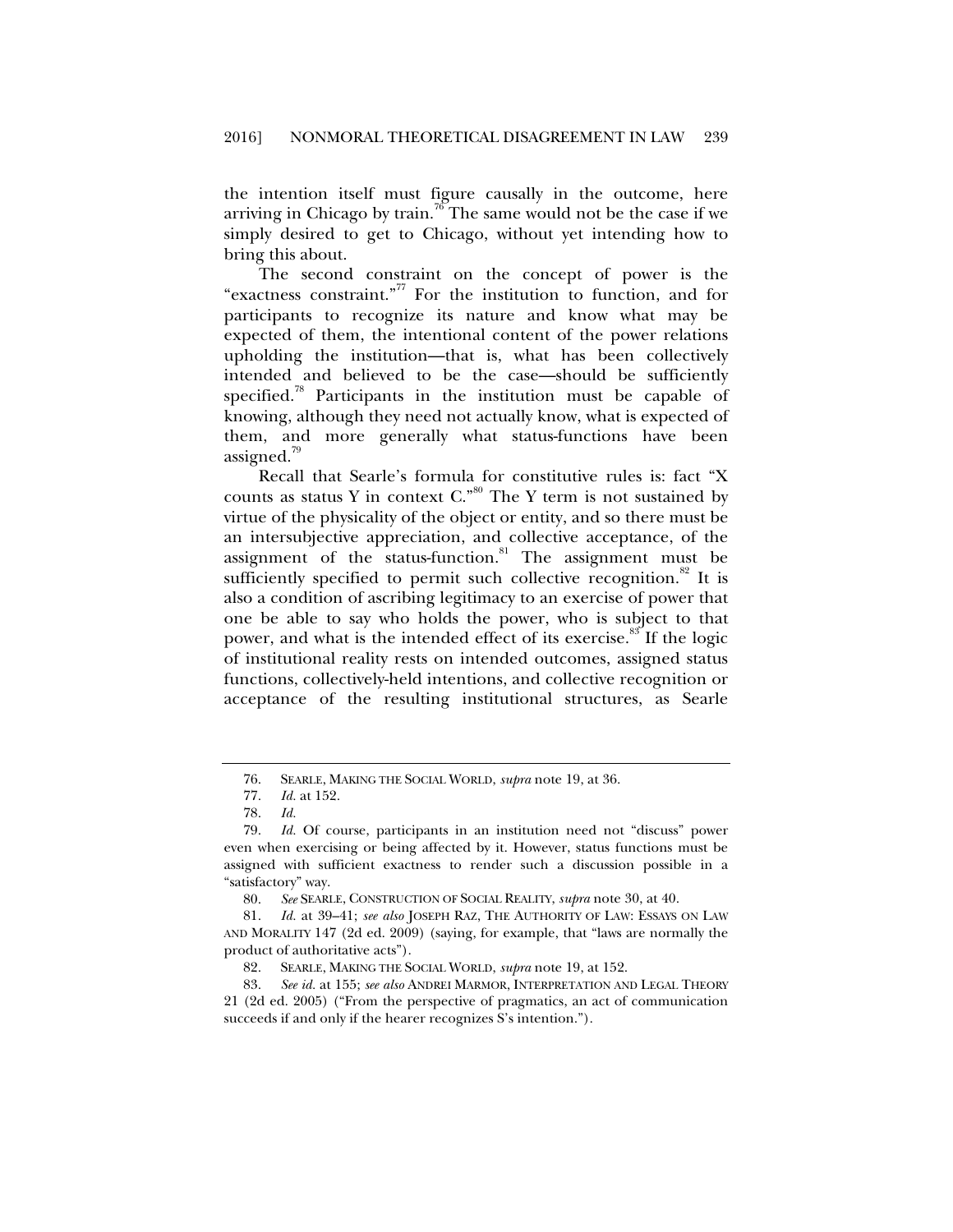contends, $84$ <sup>84</sup> there will have to be some level of specificity in the intentions and assignments underlying the deontic powers thereby created and sustained.<sup>85</sup>

The Finnish moral and social philosopher Raimo Tuomela has articulated a quite Searlean account of social structures.<sup>86</sup> He specifies that several kinds of activities or entities can qualify as a social institution.<sup>87</sup> These include social practices (such as sauna bathing on Saturdays in Finland), objects (such as money), individual properties (such as ownership), linguistic entities (such as natural language), interpersonal states (such as marriage), and social organizations, most of which are typically society-wide, normgoverned group practices.<sup>88</sup> He interestingly adds, however, that

 <sup>84.</sup> SEARLE, MAKING THE SOCIAL WORLD, *supra* note 19, at 57; *cf*. *id.* at 103–04 ("One mark of recognition or acceptance is continued usage of the institution and institutional facts . . . . Acceptance need not take the form of an explicit speech act and can range all the way from enthusiastic endorsement to grudging acquiescence."). Again, while Searle's social ontology is the most influential programme at play in the area of social philosophy, and is enlisted as a foundation for this Article's discussion of controversy in law, each of his contentions may be subject to dispute and interpretation. *E.g.*, George P. Fletcher, *Law*, *in* CONTEMPORARY PHILOSOPHY IN FOCUS 85, 99 (Barry Smith ed., 2003) ("When modern legislatures start enacting new laws, these laws become binding—at least according to the conventional view—not because they are accepted but because they are validly enacted.").

 <sup>85.</sup> *See* Roderick M. Hills, Jr., *Federalism in Constitutional Context*, 22 HARV. J.L. & PUB. POL'Y 181, 181 (1988) (effectively referring to the functional of competition over the federal government's intentionality in assigning state and federal officials the status of implementing federal law); Note, *Reforming the Initial Sale Requirements of the Private Placement Exemption*, 86 HARV. L. REV. 403, 407 (1972) (suggesting that the Supreme Court's intended outcomes will be defeated when its stated standards "are so vague that they do not offer a workable basis" for construing statutes); *cf*. In re Williams, No. 1999CA000128, 2000 WL 222033, at \*2 (Ohio Ct. App. Feb. 22, 2000) (emphasizing that the "vagueness doctrine . . . applies to legislation that lacks clarity and precision").

 <sup>86.</sup> RAIMO TUOMELA, THE PHILOSOPHY OF SOCIALITY: THE SHARED POINT OF VIEW 182–211 (Oxford U. Press, 2007). Whereas Searle grounds his analysis in the deontic status and status functions informing the logic of institutions, Tuomela's focus is more broadly concerned with the conceptual and social status that characterizes institutional reality and he deems Searle's view to involve a "stronger" kind of social institution. *Id*. at 196–97; *see id*. at 203 (saying that "Searlean deontic status can be reinterpreted to be a subcase" of Tuomela's expression of a social institution). In all events, these distinctions should not come into serious play regarding law and legal institutions.

 <sup>87.</sup> *Id*. at 194.

 <sup>88.</sup> *Id*.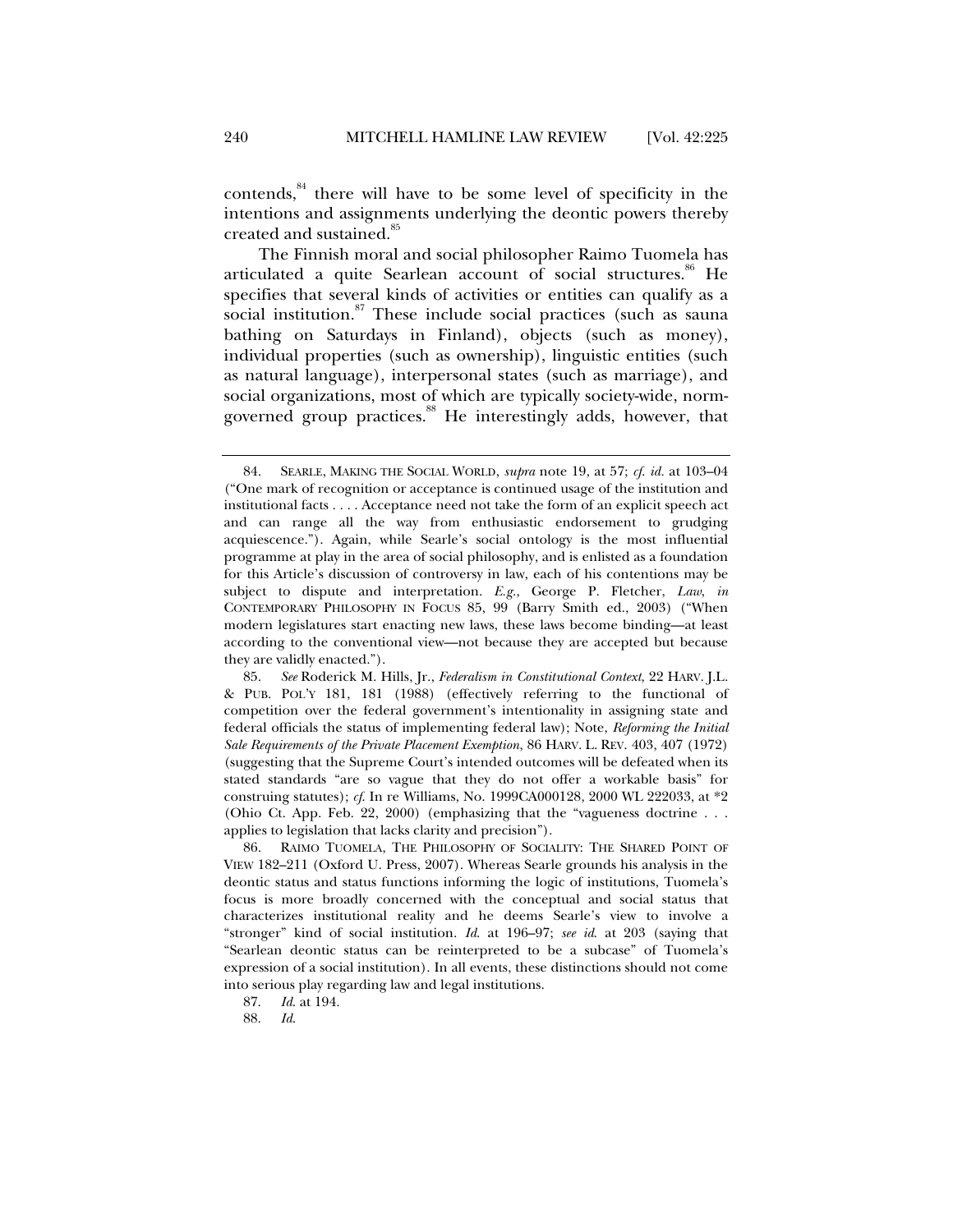"[o]nly group items that are represented as existing by the group are institutional."<sup>89</sup> This should not mean that all community members will have to be conscious of the norm or practice, or even support these without conflict; it might be the case that a small group of officials specify the norm, rule, or structure, so long as the larger group collectively recognizes the general ethos upon which the officials may act.<sup>90</sup> One further insight by Searle, significant enough to keep in mind, is that higher levels of status functions can be imposed on entities that have previously been assigned status functions.<sup>91</sup> A relatively simple institution can thereby engender a more complex one. Promises, for instance, have status functions because they are collectively recognized as carrying obligations or duties to make good on the promise.<sup>92</sup> But in a certain setting, and at a logically higher level—one, that is, that refers to, incorporates, and contextualizes the deontic force of the promise as such—a promise can create a contract or count as a necessary step toward marriage.<sup>93</sup>

More schematically, in the collective intentional assignment of the form, "X counts as Y in context  $C$ ," the Y term in the simpler institution can become the X term in the more complex one.<sup> $94$ </sup> Stones on the ground may count as a boundary neighbors collectively accept they should not cross in the simpler setting, but iterating upward the boundary may mark off a separate political or quasi-political territory. Or as Searle puts it, an utterance (X1) may count as a promise (Y1) in C1, but under certain circumstances C2, that very promise  $(X2)$  counts as a contract  $(Y2)$ .<sup>95</sup> Now with the contract itself as a context (or  $Y2 = C3$ ), a particular action as X3 can count as its breach  $(Y3)$ , and so on.<sup>86</sup>

#### *B. The Logical Role of Persuasive Authority*

We should now have approximately set out Searle's project. There is one refinement worth making for the legal theory context, and in respect of institutions generally. This refinement is

 <sup>89.</sup> *Id*.

 <sup>90.</sup> *See id*. at 31.

 <sup>91.</sup> SEARLE, CONSTRUCTION OF SOCIAL REALITY, *supra* note 30, at 80.

 <sup>92.</sup> *Id.*

 <sup>93.</sup> *Id.* at 82.

 <sup>94.</sup> *Id.* at 80.

*Id.* at 125.

 <sup>96.</sup> *Id.*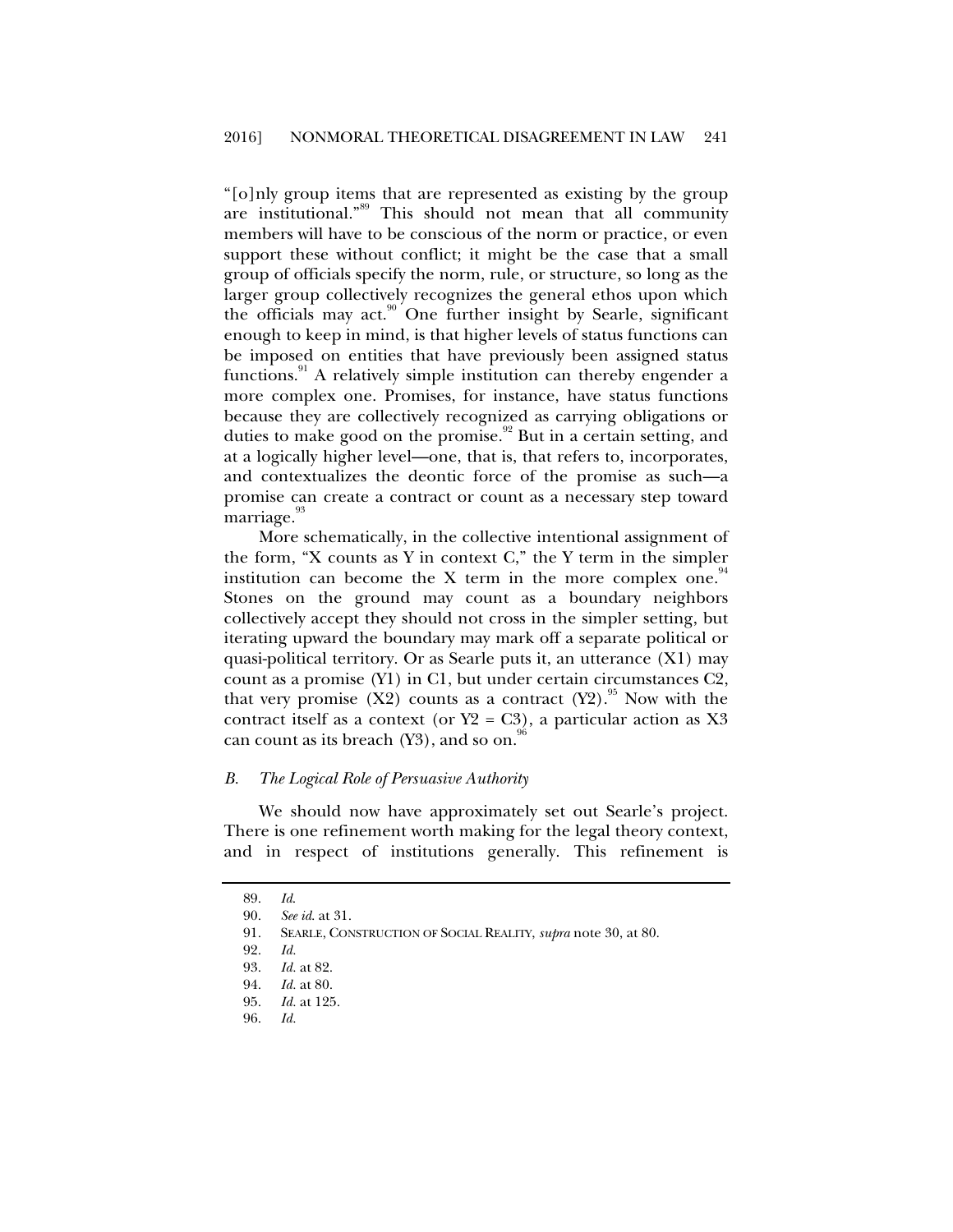important because institutional philosophy has not yet fully fleshed out the logic of institutional evolution. The literature speaks to the logical role played by status function assignments within the institution, $97 \text{ but not yet the structural factors motivating and}$ legitimizing the evolution of such assignments and institutional change over time. The concept of persuasive authority should provide a fruitful research program in this regard.<sup>98</sup>

Searle does not distinguish much between power and authority.<sup>99</sup> This is not to say that he finds them synonymous; rather, authority falls within the range of deontic powers, which for Searle "are rights, duties, obligations, authorizations, permissions, privileges, authority and the like."<sup>100</sup> Although Searle does not say more about the discrete nature of authority, he seems to use the term in a familiar way. His sense of "authority" is the one that flows both from and constitutes institutional power, and that is interwoven with duties, rights, and obligations.<sup>101</sup> As one example, an official within an institution will have the authority to perform certain acts.

There is another sense of "authority" that is sometimes complimentary, but not subordinate or tantamount, to institutional deontic power. In this second sense, authority is minimally a linguistic source capable of influencing intentional states, but without imposing obligations.<sup>102</sup> In everyday parlance we speak of the "power to persuade."103 A linguistic source is presented or becomes available in some way, rises to conscious awareness, and carries an influential force capable of affecting beliefs. $104$ 

 <sup>97.</sup> *See, e.g.*, SEARLE, CONSTRUCTION OF SOCIAL REALITY, *supra* note 30, at 46.

 <sup>98.</sup> *See generally* Chad Flanders, *Towards a Theory of Persuasive Authority*, 62 OKLA. L. REV. 55, 63–64 (2009).

 <sup>99.</sup> *See, e.g.*, SEARLE, MAKING THE SOCIAL WORLD, *supra* note 19, at 8–9 (generally classifying "rights, duties, obligations, requirements, permissions, authorizations, entitlements, and so on" as "deontic powers" engendered and carried by status functions).

 <sup>100.</sup> SEARLE, FREEDOM AND NEUROBIOLOGY, *supra* note 66, at 98.

 <sup>101.</sup> *Id.* 

 <sup>102.</sup> *E.g.*, NICHOLAS HARPSFIELD, TREATISE ON THE PRETENDED DIVORCE BETWEEN HENRY VIII AND CATHERINE OF ARAGON 232 (Camden Society 1878) (stating, "[t]hen lasheth he forth many authorities and examples").

 <sup>103.</sup> Henry P. Monaghan, *Supreme Court Review of State-Court Determinations of State Law in Constitutional Cases*, 103 COLUM. L. REV. 1919, 1934 (2003) (discussing *Bush v. Gore*, 531 U.S. 98 (2000)).

 <sup>104.</sup> *Cf*. Roger J. Traynor*, Quo Vadis, Prospective Overruling: A Question of Judicial Responsibility*, 50 HASTINGS L.J. 771, 774–75 (1999) (struggling to convey a sense of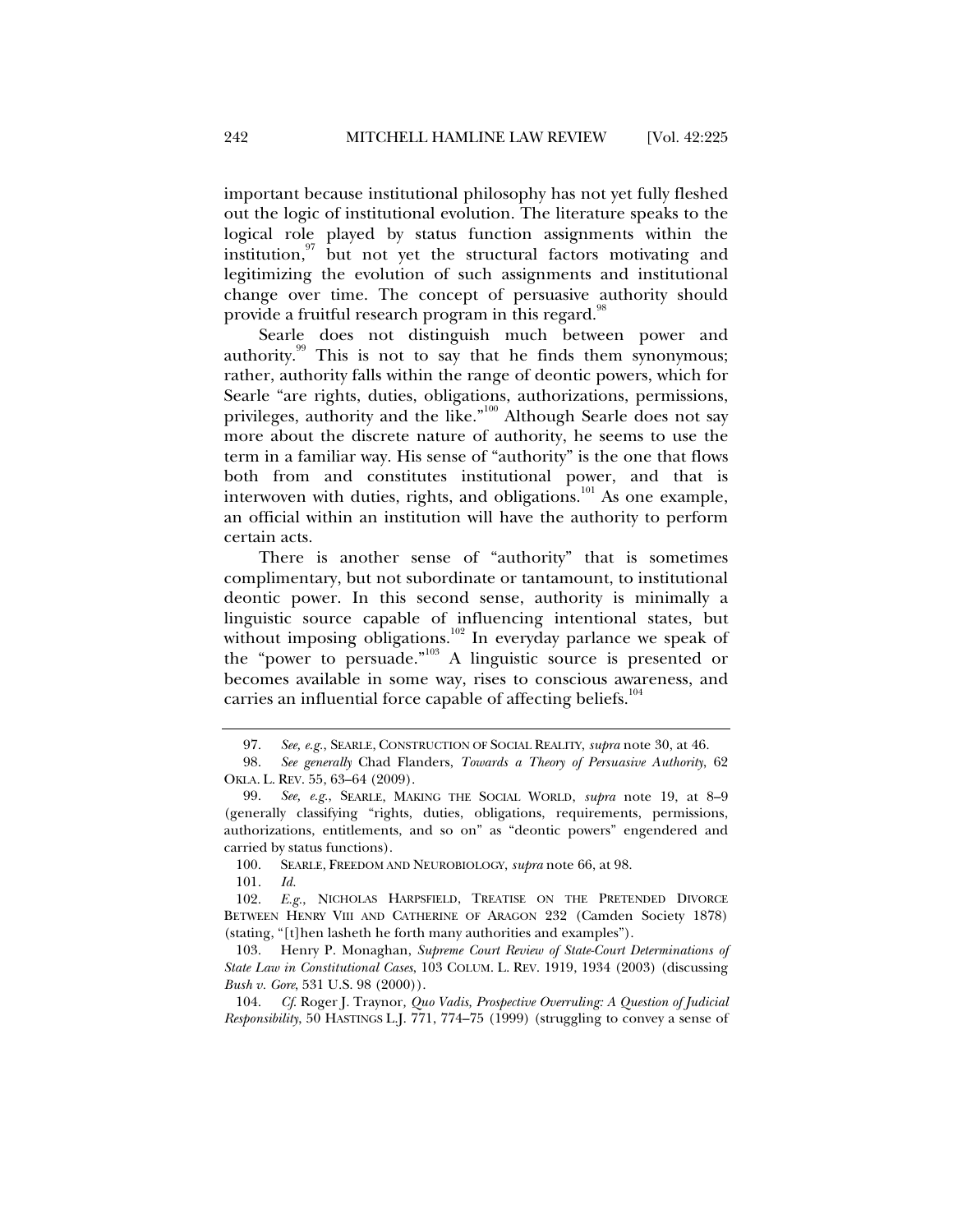The two senses of authority may in general be aligned as "practical" and "theoretical," respectively. Much has been written about the effects of the former sort of authority within and upon institutions, particularly law.<sup>105</sup> Theoretical authority, on the other hand, is typically rooted in an expertise, but usually without the intent and ability to impose duties that characterize practical authority.106 This sort of authority may be an object, perhaps a document, an affair, individual, or entity, always linguistically expressed, that may originate within the institution<sup>107</sup> or that may derive from an "other-institutional"<sup>108</sup> or non-institutional source.

Consider, for instance, two books about a national park. One conveys authority in the first sense. It sets out the rules and regulations for use of the park (Searle's "standing directives"), discusses the agency charged with issuing those rules, and cites the statute establishing (by "standing declaration" in Searle's terminology) the agency and the regulatory scheme for the national park. The second book, perhaps issued by an unaffiliated group of "friends of the park," is dedicated to revealing scenic routes that may be taken in the park, the location of its streams and waterfalls, and so forth.<sup>109</sup> The interesting aspect of this example is

the search for persuasive authority in the legal context, including the search for authority "in the context of ancestral judicial experience").

 <sup>105.</sup> JOSEPH RAZ, THE MORALITY OF FREEDOM 37 (Clarendon Press 1986) ("Orders and commands are among the expressions typical of practical authority. Only those who claim authority can command.").

 <sup>106.</sup> *Compare* HERBERT L.A. HART, *Commands and Authoritative Legal Reasons*, *in* READINGS IN SOCIAL AND POLITICAL THEORY: AUTHORITY 92, 107 (Joseph Raz ed., 1990) (noting that theoretical authorities may hold sway over matters of belief rather than conduct), *with* Joseph Raz, *Authority and Justification*, *in* READINGS IN SOCIAL AND POLITICAL THEORY: AUTHORITY 115, 123 (Joseph Raz ed., 1990) (explaining that practical authorities may fulfill the function of imposing duties, among other functions).

 <sup>107.</sup> The persuasive source contemplated here originates within, or has been issued by, the institution, but not as an item imbued with deontic powers. *See infra* note 109.

 <sup>108.</sup> Exemplifying the use of other-institutional sources as persuasive authorities in the legal context, for example, is Justice John Paul Stevens opinion in *Thompson v. Oklahoma*, 487 U.S. 815, 830–31 (1988), taking guidance from the policies of several foreign nations concerning the death penalty.

 <sup>109.</sup> The book on scenic routes may, of course, have been issued by the agency itself in charge of the park, hence institutionally, and yet, because of its content and intended purpose, does not carry deontic authority. But right now we are interested only in the possibility that the source is extra-institutional.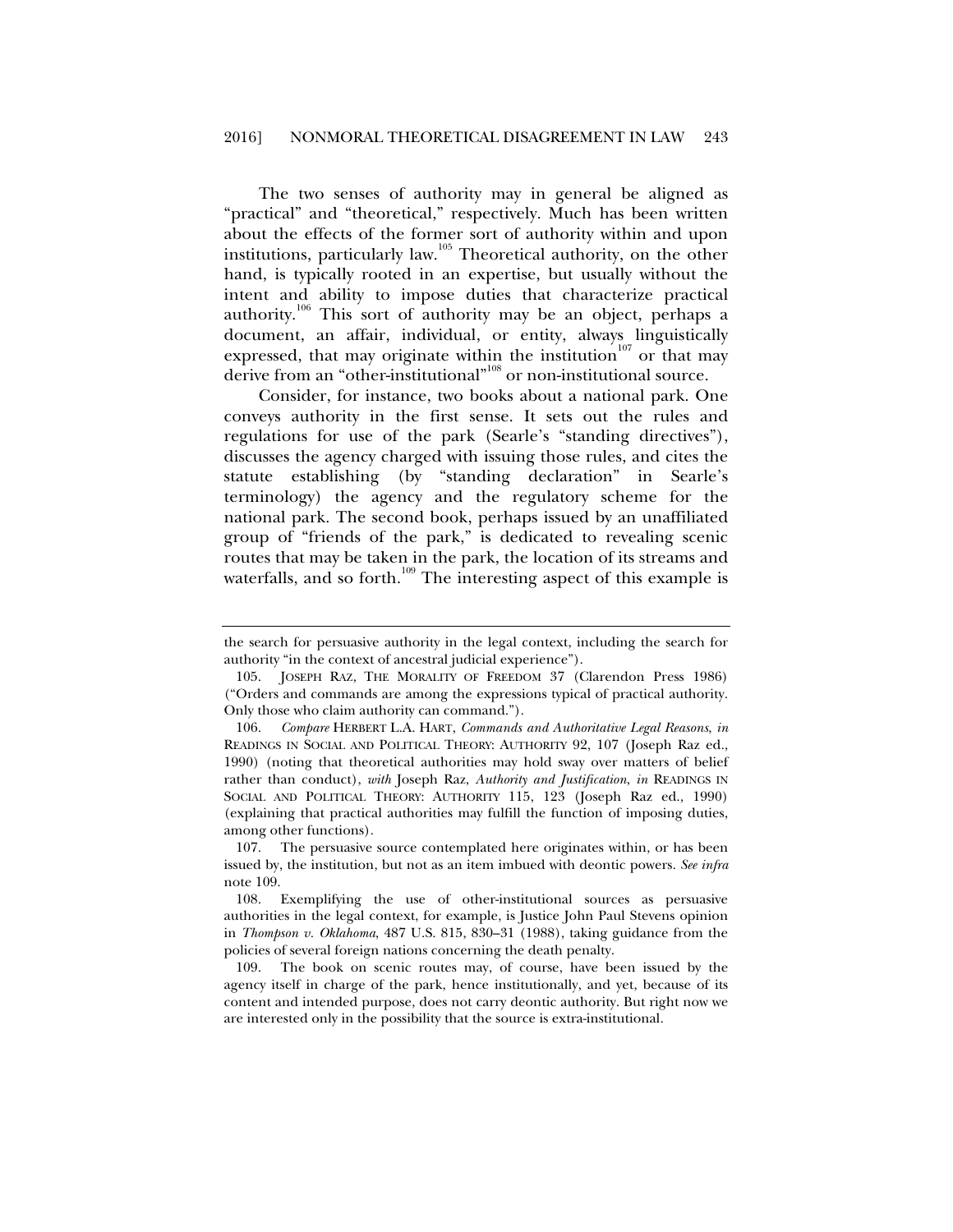the non- or other-institutional source of the authority. The institution may incorporate or adopt the authority, perhaps by offering the "friends" book at the park's gift shop, or by recommending it to visitors. In this case, the institution will have changed, to that extent.

Nor is the sort of authority just discussed—that is, of an influential or persuasive source—the same as bare influence. Many extra-institutional factors, including weather conditions, manipulations of a resource, and so on, may exert bare influence over institutions.<sup>110</sup> These will not qualify as persuasive authority. Nor need the "exercise" of influence, a human endeavor, be linguistic, as when someone pulls the lever that may release the flood waters. These sorts of events and efforts, however, also do not qualify as "authority."

But more precisely, the sort of persuasive authority we are concerned with here need not necessarily be theoretical, and need not necessarily embody any expertise. It is, as stated, a linguistic source capable of influencing intentional states, but without imposing obligations.<sup>111</sup> This persuasive authority may comprise a system of background norms or an independently existing institution. Perhaps it is a dress code, for example, or Robert's Rules of Order, systems of norms not adopted by the particular institution at issue. Once adopted, however, those authorities may now be enforced in the context of the adoptive institution.<sup>112</sup>

Absent persuasive authority or other outside influence, it would be difficult to explain how institutions evolve. For example, the medieval community may decide, by some accepted procedure, to use squirrel pelt as their form of money; until the group

 <sup>110.</sup> *See, e.g.*, RAZ, *supra* note 62, at 99 (noting that such exertions of influence as manipulation of the money supply will affect "people's reasons for action," but are "not the exercise of normative powers").

 <sup>111.</sup> *See supra* note 102 and accompanying text.

 <sup>112.</sup> *Cf*. Amichai Magen, *The Rule of Law and Its Promotion Abroad: Three Problems of Scope*, 45 STAN. J. INT'L L. 51, 113–14 (2009) ("Voluntary lesson drawing, according to [Richard] Rose, occurs when domestic policy-makers are dissatisfied with the existing state of affairs; define the problem and mark it as potentially solvable through the adoption of new rules, institutions or policies; look outside their domestic system to an external source identified as a potential model for emulation; form the perception that the external practices, rules or institutions are successful in solving difficulties identical, or at least comparable to those at home; and determine that the external rules are not only technically transferable, but politically acceptable.").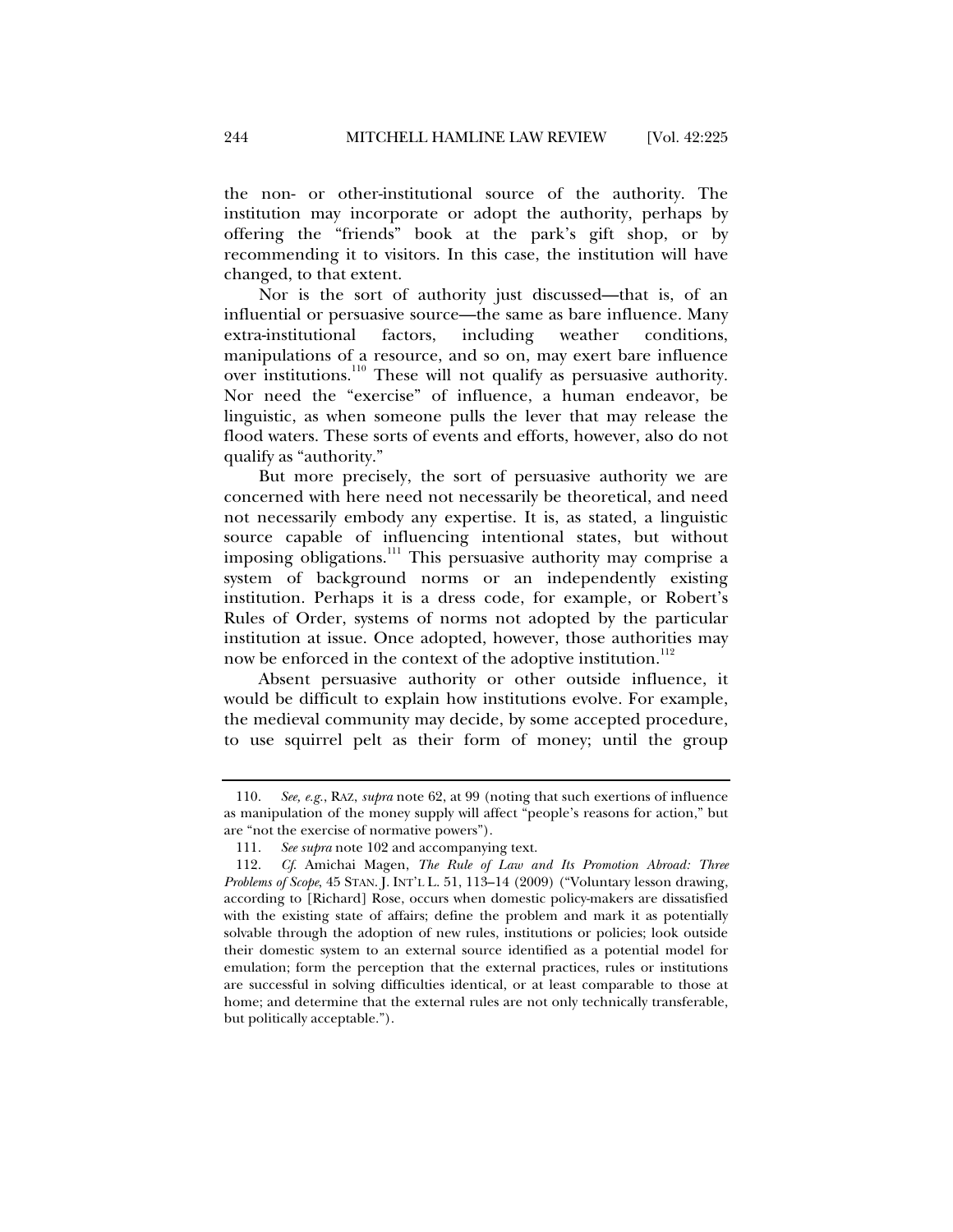collectively accepts this change, squirrel pelt does not have the status or function of money within that institution, and is an extrainstitutional item. $113$  This is a trivial point on its own. However, perhaps the institutional criteria for selecting the medium of exchange are portability and intrinsic value, being a medium not too plentiful yet not too scarce.<sup>114</sup> Less than ideal experience with squirrel pelt exchange leads to mammalogical inquiry,<sup>115</sup> and soon the institutional criteria themselves are modified to include durability and divisibility. Extra-institutional persuasive authority which in law may derive either from non-legal sources or from precedents set down in other jurisdictions—has guided institutional evolution.<sup>116</sup>

#### III. THE EMERGENCE OF LEGAL SYSTEMS

As a conceptual matter, people interact prior to, and without the necessity of, a legal system. We will stipulate that when an interaction results in gain or loss, the interaction is a transaction. The set of interactions that are transactions may be equal to or some portion of the full set of interactions. Some would say that the set of transactions is necessarily greater, since perhaps we can effectively transact at a distance without interacting.<sup>117</sup> But here we presuppose that any such transaction suffices to be deemed an interaction, that is, some sort of action or influence upon another that may or may not involve gain or loss.

 <sup>113.</sup> *See* TUOMELA, *supra* note 86, at 183, 186.

 <sup>114.</sup> WILLIAM S. JEVONS, MONEY AND THE MECHANISM OF EXCHANGE 25–26 (Kegan Paul, Trench & Co. eds., 7th ed. 1885) (noting many of the types of objects that have been used as currency in various cultures, such as whale's teeth by the Fijians, the Egyptians' engraved stones, corn by the Norwegians and ancient Greeks, olive oil in the Ionian Islands, and cacao nuts in the Yucutan).

 <sup>115.</sup> *See* NORTH AMERICAN FUR AUCTIONS, WILD FUR PELT HANDLING MANUAL 30 (2009) (instructing that for use of a squirrel pelt, "The front feet should be cut off close to the body, leaving just enough to tuck in to the fur side. The tail must be split. Not doing this can result in taint due to the lack of exposure to the air.").

 <sup>116.</sup> *See, e.g.*, Reid v. Life Ins. Co., 718 F.2d 677, 680 (4th Cir. 1983) (looking to precedents in other jurisdictions for persuasive authority); *cf*. City of Milwaukee v. Chi., Milwaukee, St. Paul. & Pac. R.R. (*Milwaukee Road*), 269 N.W. 688, 689 (Wis. 1936); United States v. Magluta, 198 F.3d 1265, 1280 (11th Cir. 1999) ("[A] district court's error is not 'plain' or 'obvious' if there is no precedent directly resolving an issue."), *vacated on other grounds*, 203 F.3d 1304 (11th Cir. 2000).

 <sup>117.</sup> *See generally* Daryl J. Levinson, *Framing Transactions in Constitutional Law*, 111 YALE L.J. 1311, 1321 (2002).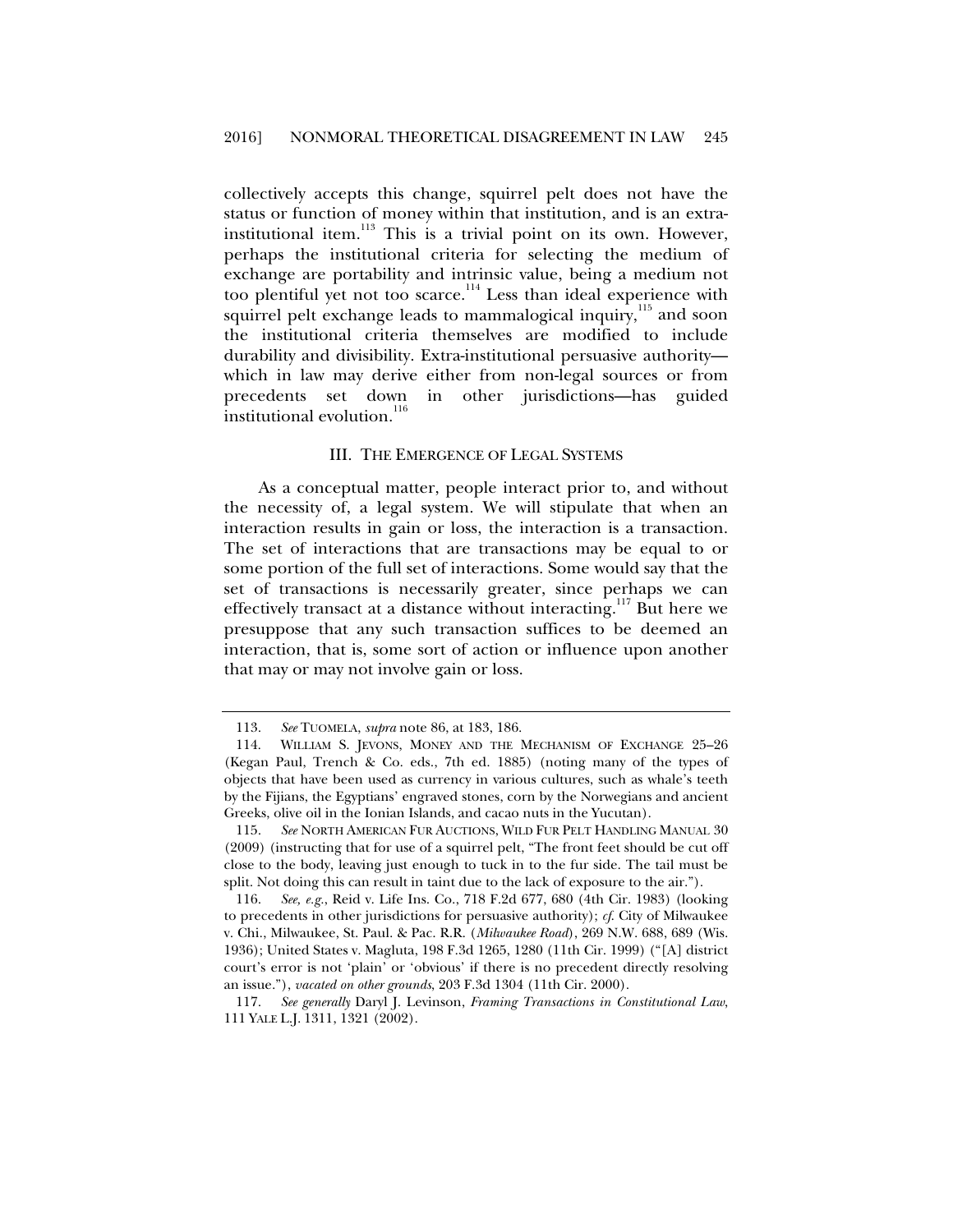Transacting happens in various ways, both intentionally and accidentally. People injure one another, sometimes intentionally, sometimes accidentally.<sup>118</sup> They make promises, carve out territory and spaces for living and for more transacting, and also plan for lots of things, including death. Something happens between us once and then twice. We become motivated, by our psychology and nature, to structure the next interaction efficiently because the alternative is waste.<sup>119</sup>

As transactions, broadly defined to include accidental occurrences, take place in the pre-legal social group—promising, injuring, planning and so forth—they give rise to entitlements, commitments, obligations, and other deontic facts, including deontic emotions such as blame and resentment.<sup>120</sup> Questions inevitably arise about how to organize, coordinate, and prioritize those obligations, resentments, powers, and practiced means to intended ends.<sup>121</sup> Security and liberty interests are at stake and must be balanced. Without a structure for accomplishing these ends, however, the smooth functioning of the group cannot get off the ground or continue. A legal system emerges, which begins with collectively-recognized regulative and constitutive rules.<sup>122</sup> Legal practice arising in the legal system brings with it an argumentative structure and argument about the nature of that argumentative structure.<sup>123</sup>

 <sup>118.</sup> *See, e.g.*, Coleman v. Twin Coast Newspaper, Inc., 346 P.2d 488, 490 (Cal. 1959) ("[A] right to relief arising out of the same transaction or series of transactions exists where several plaintiffs sue for personal injuries suffered in the same accident.").

 <sup>119.</sup> *Cf*. Siegfried Ludwig Sporer, *Recognizing Faces of Other Ethnic Groups*, 7 PSYCHOL. PUB. POL'Y & L. 36, 64 (2001) (describing how a certain face recognition schema "allows for quicker and more effective processing, just as other types of recurring patterns are processed more efficiently and automatically").

 <sup>120.</sup> SEARLE, MAKING THE SOCIAL WORLD, *supra* note 19, at 147–48; *see also* Carla Bagnoli, INTRODUCTION TO MORALITY AND THE EMOTIONS 1, 26 (Carla Bagnoli ed., 2011).

 <sup>121.</sup> *See* Joseph Raz, *Introduction* to AUTHORITY 1, 7 (Joseph Raz ed., 1990) (expressing the view that "the need to secure coordination is one of the main arguments for political authority").

 <sup>122.</sup> *See* Fletcher, *supra* note 84, at 85–86.

 <sup>123.</sup> *See generally* DWORKIN, TAKING RIGHTS SERIOUSLY, *supra* note 7, at 24–26; Peder B. Hong, *A Theory of Final Argument in Civil Trials*, 21 HAMLINE L. REV. 31, 55 (1997); *cf.* Colin S. Diver, *Sound Governance and Sound Law—Administrative Law: Rethinking Judicial Control of Bureaucracy*, 89 MICH. L. REV. 1436, 1446 (1991) (book review) (questioning whether "judicial pluralism" is justified, given the varied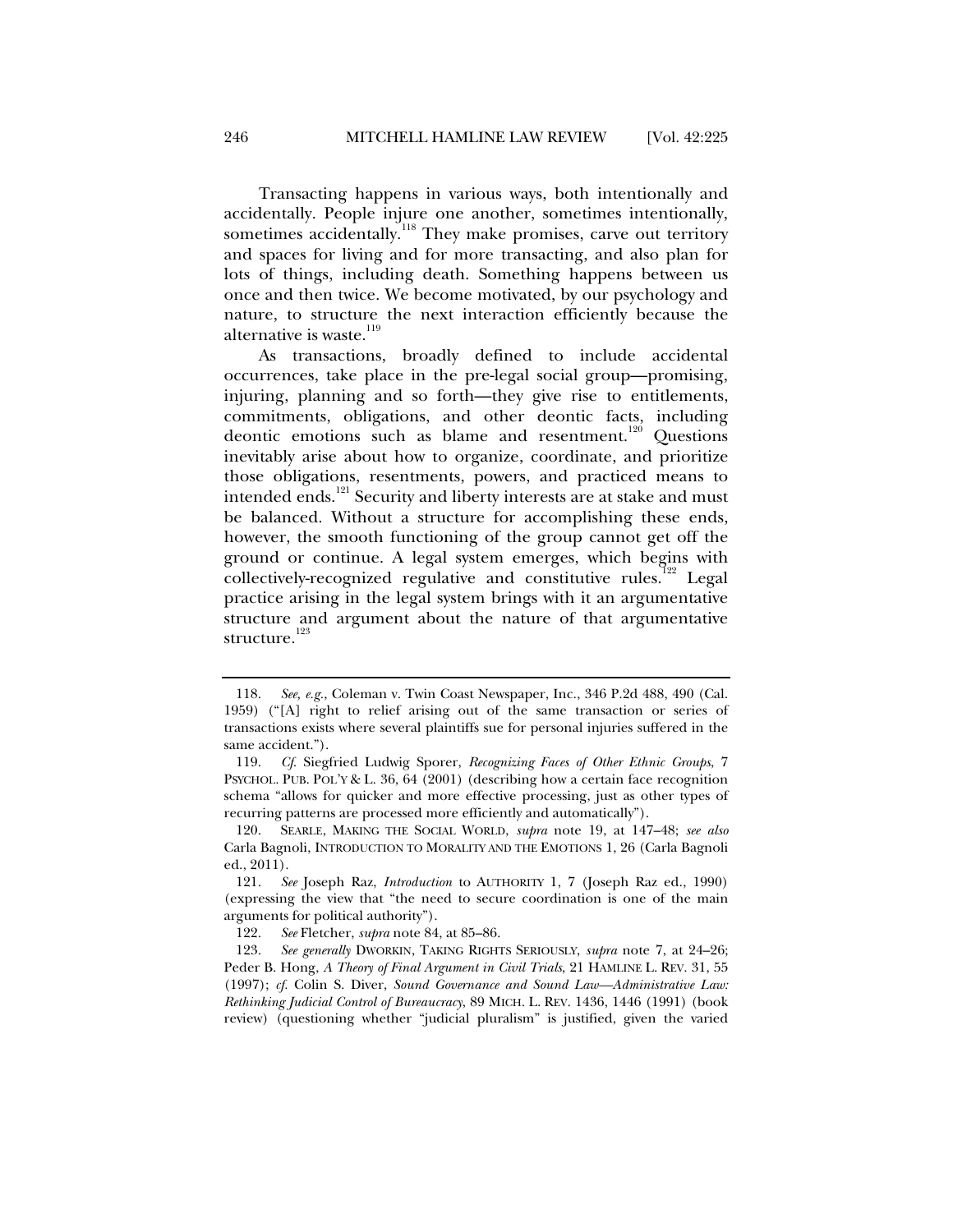This view has affinities with Dworkin, for whom law's "most abstract and fundamental" point was to "guide and constrain" governmental coercion.<sup>124</sup> This approach constructively interprets past political decisions and thereby views those decisions in their best light from a moral point of view to determine when collective force is justified.<sup>125</sup> There is a logic to constructive interpretation by which the project manifests in various stages, each involving a "different degree[] of consensus" within the community.<sup>1</sup> Although Dworkin did not speak in terms of the logical structure of his approach, he made it clear that the first stage—the "preinterpretive" stage—was conceptually prior.<sup>127</sup> This is the stage at which we identify the rules and standards, perhaps the statutory words, taken to provide the tentative content of the practice, but at which "a very great degree of consensus is needed."<sup>12</sup>

For Dworkin, skepticism about whether a regime resting on little more than the raw data identified at the pre-interpretive stage comprises anything beyond a tentative or minimally "legal" system is justified.<sup>129</sup> That view seems wise. At the same time, Dworkin's pre-interpretive stage generally coincides with what we have just described as the conceptually primary stage characterizing the emergence of a legal system.<sup>130</sup> Dworkin's second, "interpretive," and third, "post-interpretive," stages involve increasing levels of disputation concerning which outcomes best fit and justify the prior materials, and correspondingly lesser degrees of community consensus, and hence the proliferation of theoretical disagreement.<sup>131</sup>

If we go a bit further and ask toward what end government coercion would be exercised in the first place, the answer by our model is to regulate transactions, broadly defined, as these

reasoning and outcomes that would depend "on the convictions of the judge or panel involved").

 <sup>124.</sup> DWORKIN, LAW'S EMPIRE, *supra* note 6, at 93.

 <sup>125.</sup> *Id*.; HART, *supra* note 3, at 248.

 <sup>126.</sup> DWORKIN, LAW'S EMPIRE, *supra* note 6, at 65.

 <sup>127.</sup> *Id.* at 65–66.

 <sup>128.</sup> *Id.* 

 <sup>129.</sup> *Id.* at 103–04.

 <sup>130.</sup> *See supra* text accompanying notes 120–23 (suggesting that human interactions engender promising, injuring, planning, and so forth, these giving rise to deontic commitments, rights and obligations, and the inception of primary legal rules and principles).

 <sup>131.</sup> DWORKIN, LAW'S EMPIRE, *supra* note 6, at 66–67.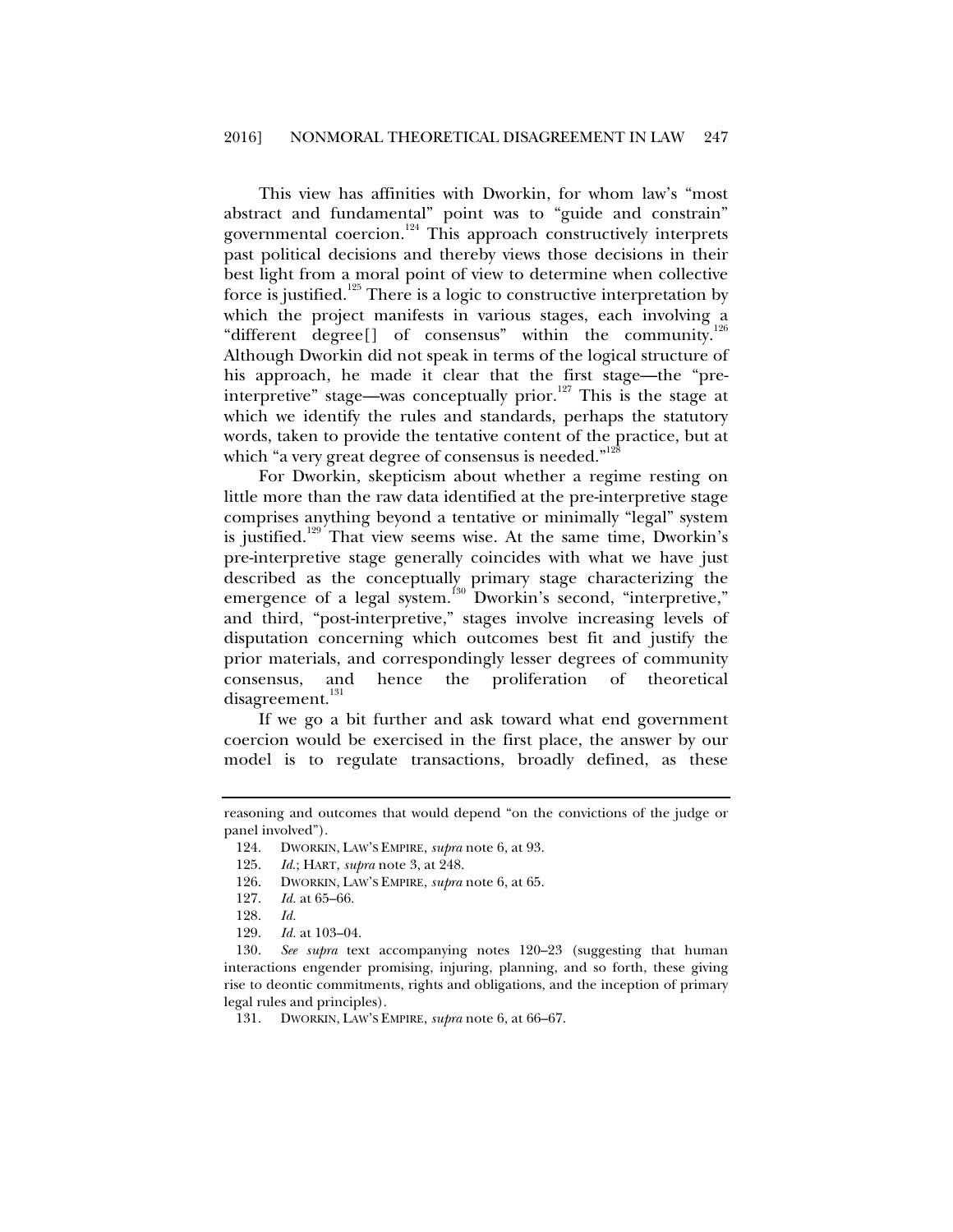naturally arise within the community. This regulative apparatus, in turn, may serve any of a number of political ends, including social domination, dispute resolution, or other ends. In all events, the conceptually prior scheme—or "pre-interpretive" stage in Dworkinian terms—consists in regulative and constitutive rules and, perhaps, standards.<sup>132</sup>

The definitions of regulative and constitutive rules at least appear to neatly distinguish them. Frederick Schauer explains that constitutive rules are rules that "create the very possibility of engaging in conduct of a certain kind. They define and thereby constitute activities that could not otherwise even exist."<sup>133</sup> The rules of chess create the possibility of playing chess; they do not, however, make possible the movement of wooden medieval pieces on a checkered board. Regulative rules, on the other hand, are seen as governing antecedently or independently existing behavior and behavioral patterns.<sup>134</sup> In practice, however, rules that may be thought of as constitutive—often, but certainly not always, being procedural—"have their regulative side." $135'$  Thus, to some significant extent, the distinction between regulative and constitutive rules will be vague. $136$ 

The rules of law are sometimes constitutive of state-enforced rights and obligations. Due process principles, for example, may constitute the procedural fairness that is due to parties facing

 <sup>132.</sup> *See* Jody S. Kraus, *Legal Determinacy and Moral Justification*, 48 WM. & MARY L. REV. 1773, 1786 (2006).

 <sup>133.</sup> FREDERICK SCHAUER, PLAYING BY THE RULES: PHILOSOPHICAL EXAMINATION OF RULE-BASED DECISION-MAKING IN LAW AND IN LIFE 6 (Tony Honoré & Joseph Raz eds., 1991); John Rawls, *Two Concepts of Rules*, 64 PHIL. REV. 3, 25–28 (1955).

 <sup>134.</sup> SEARLE, SPEECH ACTS, *supra* note 27, at 33.

 <sup>135.</sup> SCHAUER, *supra* note 133, at 7; *cf*. Nimer Sultany, *The State of Progressive Constitutional Theory: The Paradox of Constitutional Democracy and the Project of Political Justification*, 47 HARV. C.R.-C.L. L. REV. 371, 397–98 (2012) (noting one scholar's argument "that constitutional self-binding is both regulative and constitutive, limiting and creative, disabling and enabling") (citing STEPHEN HOLMES, PASSIONS & CONSTRAINT: ON THE THEORY OF LIBERAL DEMOCRACY 163 (1995)); RAZ, *supra* note 62, at 109 ("There is nothing in Searle's explanation to suggest that his classification is exclusive, that the same rule cannot be both regulative and constitutive.").

 <sup>136.</sup> *E.g.*, Ignacio Sánchez-Cuenca, *A Behavioral Critique of Searle's Theory of Institutions*, *in* ESSAYS ON JOHN SEARLE'S SOCIAL ONTOLOGY, *supra* note 28, at 175, 178 ("Contracts are constitutive rules that define the rights and obligations of the parties who enter into some exchange . . . . Yet, the exchange is not made possible by the contract.").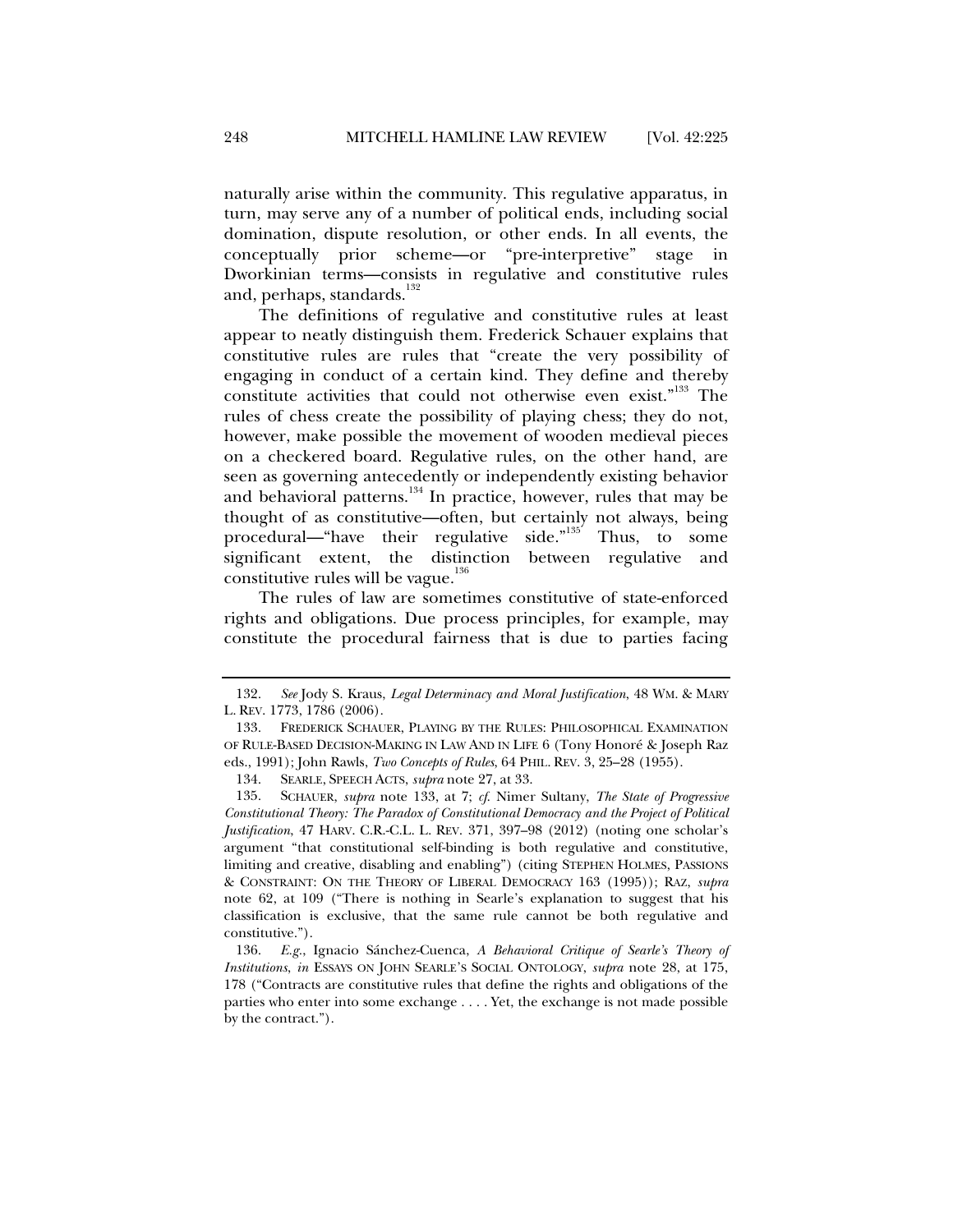punitive measures from legal adjudicators.<sup>137</sup> Yet once the legal system, or any other sort of institution, is functional, the constitutive rules "lose their constitutive character within those institutions, serving instead to regulate antecedently defined behavior."<sup>138</sup>

As group members interacting—or at least theories about this or the representations the members bring into the interactions—is conceptually prior to their law, so is the community's construction of innumerable rights and obligations, balancing security and liberty interests, conceptually, prior to law's prescriptions. These informal deontic structures evolve into webs of background norms that both influence behavior and empower, subtly or bluntly, coercive responses to violations of those norms.<sup>139</sup> Courts develop their embodied or practical philosophies by determining which rights and obligations law should enforce. These, in turn, dialectically influence the community's norms.<sup>140</sup> The legal system's coercive capability may not be strictly necessary to a concept of law, but "in the world of law as it exists and as it is experienced, coercion is rampant and sanctions are omnipresent."<sup>141</sup>

The legal system may create a rule for enforcing promises as follows: "A contract is a promise or a set of promises for the breach of which the law gives a remedy, or the performance of which the law in some way recognizes as a duty."<sup>142</sup> In the area of personal injury, members of the group internalize a sense of obligation when its breach gives rise to some level of collective resentment because it violates a governing norm the group may reasonably be expected to infer.<sup>143</sup> People liberally assign fault, even when actual

 140. *See generally* Janine Young Kim, *Hate Crime Law and the Limits of Inculpation*, 84 NEB. L. REV. 846, 888 (2006).

141. Frederick Schauer, *The Best Laid Plans*, 120 YALE L.J. 586, 605 (2010).

142. RESTATEMENT (SECOND) OF CONTRACTS § 1 (1981).

 143. *See generally* Allan Gibbard, *Wise Choices, Apt Feelings*, *reprinted in* MORAL DISCOURSE AND PRACTICE: SOME PHILOSOPHICAL APPROACHES 179, 197 (Stephen Darwall et al. eds., Oxford U. Press 1997).

 <sup>137.</sup> ROBERT S. SUMMERS, FORM AND FUNCTION IN A LEGAL SYSTEM: A GENERAL STUDY 343 (2006).

 <sup>138.</sup> SCHAUER, *supra* note 133, at 7.

 <sup>139.</sup> *See generally* SEARLE, MAKING THE SOCIAL WORLD, *supra* note 19, at 155; ÉMILE DURKHEIM, THE RULES OF SOCIOLOGICAL METHOD 56 (Steven Lukes ed., W.D. Halls trans., 1982) (1895), ("An outburst of collective emotion in a gathering . . . is a product of shared existence, of actions and reactions called into play between the consciousnesses of individuals.").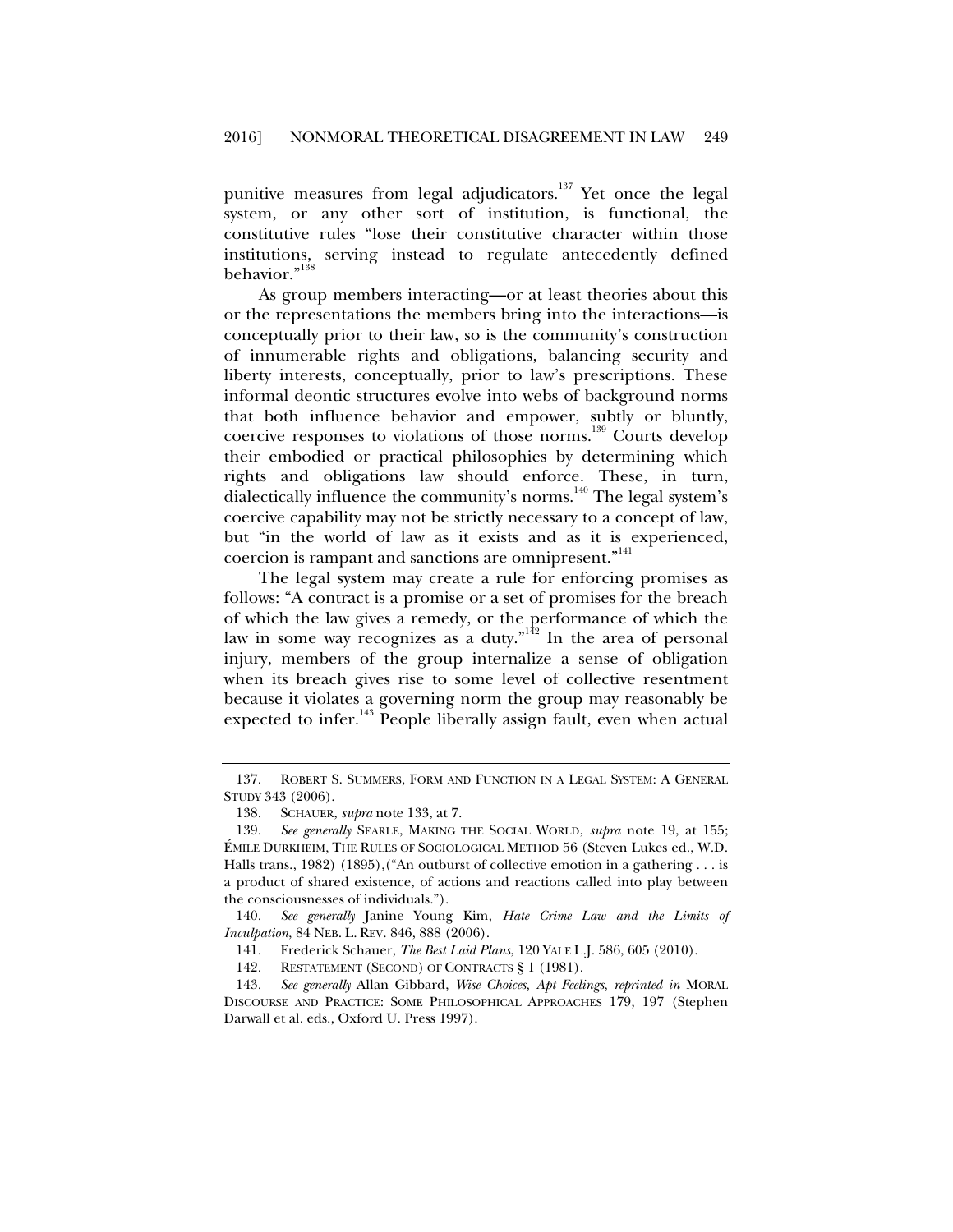fault is improbable.<sup>144</sup> The legal system may declare that duty in tort is an obligation or set of obligations to adhere to a particular standard of care, which the law recognizes as binding across the community, and for the injurious breach of which the law allows a private remedy.145 Criminal law, as well as tort, may develop to safeguard the community from freewheeling resorts to the vendetta or blood feud.<sup>146</sup>

As the legal system evolves, aiming to fulfill its primary mission of regulating the people's broad range of transactions, it is both the sovereign's unique governing apparatus, and abstractly institutional. The notion that legal systems emerge to regulate transactions is not intended to restrict our view of the range of possible purposes that may drive the emergence or maintenance of a legal system, or of *any* legal system. The primary engagement between law and its subjects is at the level of the legal system's regulation of their transactions, which are a species of their interactions.147 Toward which end law regulates these transactions, whether this be social domination and control, dispute resolution, the constructive ordering of norms or morality, or some other aim or combination of aims, poses a different question.

Legal philosophers have not paid much recent attention to law's institutional constraints, which if soundly analyzed should inform their view of law's nature. Searle's original and elegant theory about institutions, whether accepted in whole or in part, should significantly impact this discussion.<sup>148</sup> Thinking about law's institutional nature may, in turn, help refocus our understanding of controversy in law.

 <sup>144.</sup> *See* Ray Glier, *Dodgers' Jones Plumbs Depths of Hitting Slump*, N.Y. TIMES, (Apr. 22, 2008), http://www.nytimes.com/2008/04/22/sports/baseball/22jones .html?\_r=0.

 <sup>145.</sup> *See* Gipson v. Kasey, 150 P.3d 228, 230 (Ariz. 2007); A.W. v. Lancaster Cty. Sch. Dist. 0001, 784 N.W.2d 907, 913 (Neb. 2010).

 <sup>146.</sup> HAROLD J. BERMAN, LAW AND REVOLUTION: THE FORMATION OF THE WESTERN LEGAL TRADITION 53–54 (1983).

 <sup>147.</sup> *See supra* text accompanying note 117.

 <sup>148.</sup> *See generally* Fletcher, *supra* note 84, at 101 (noting that "[o]ur easy reliance" upon Searle's terminology "illustrates how useful Searle's conceptual framework can be in formulating views in legal philosophy").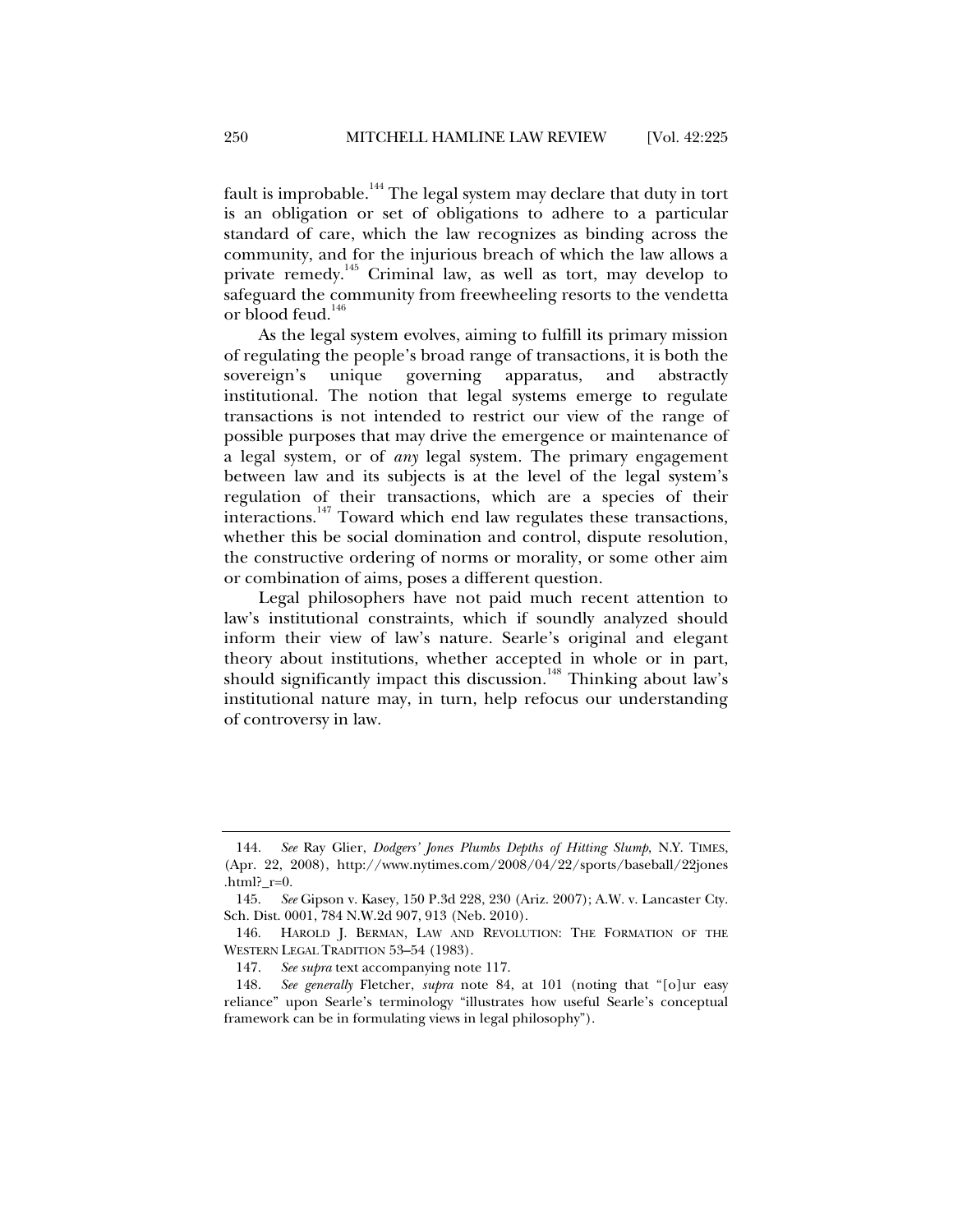#### IV. BECAUSE LEGAL SYSTEMS ARE INSTITUTIONS, INSTITUTIONAL CONSTRAINTS MUST APPLY TO THEM

Legal systems regulate transactions, but what regulates legal systems? The answer should be, first, the structural requirements that constrain all institutions, and, second, institution-specific secondary rules that constrain the actions of legal officials. Of these, structural constraints pertaining to all institutions must be prior. Any secondary rule contrary to those constraints would undermine the system's institutional grounding. $149$ 

If the logic of institutions entails that they are constrained by intentionality and exactness conditions, then the same must hold for law. The nature and complexity of legal systems as institutions will diverge dramatically from that of other sorts of institutions.<sup>150</sup> Nevertheless, the strong thesis upholding the new social ontology is that all human institutional reality derives from, and rests on, the assignment of status functions and is constrained by conditions of intentionality and exactness.<sup>151</sup> Those constraints upon institutional power should similarly constrain legal institutional power.

This is not necessarily to agree, with thinkers such as Scott Hershovitz, who seeks to transcend the Hart-Dworkin debate, that there is no distinctively legal domain of normativity.<sup>152</sup> However, as suggested earlier, human interactions and transactions, and the range of deontic and normative phenomena which these give rise to, are conceptually prior to the emergence of legal systems.<sup>153</sup> To that extent, the thesis here, like Hershovitz's, may be characterized as "eliminativist [sic]."154

 <sup>149.</sup> *See generally* FULLER, *supra* note 63, at 39 (demonstrating as a practical matter, for instance, that a secondary rule prohibiting the issuance of any additional rules, precluding the publication of rules which would permit subjects to know what they are "expected to observe," or other secondary rules which would effectively defeat law's intentionality and exactness constraints, would thereby defeat the idea that there is "a legal system at all").

 <sup>150.</sup> *See* Schaus, *supra* note 46, at 236.

 <sup>151.</sup> *See* SEARLE, MAKING THE SOCIAL WORLD, *supra* note 19, at 151–52.

 <sup>152.</sup> *See* Hershovitz, *supra* note 46, at 1173–74.

 <sup>153.</sup> *See supra* notes 117–23 and accompanying text (positing a conceptual ordering from the social engagement of human beings in interactions and transactions, to the consequent emergence of rights and obligations, and, on that conceptual foundation, to the initiation of a legal system).

 <sup>154.</sup> Hershovitz, *supra* note 46, at 1193–95.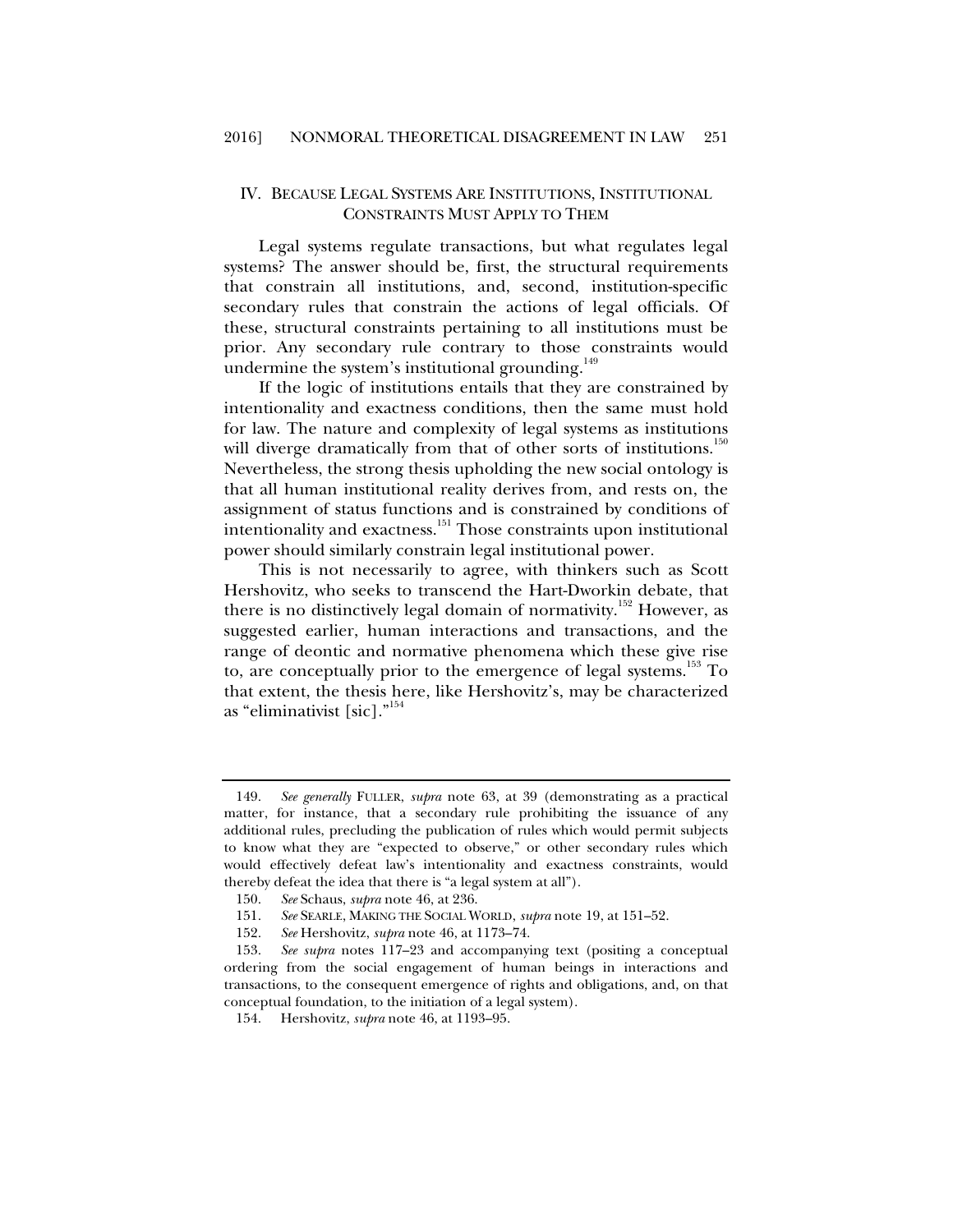It may nevertheless seem to be somewhat of a non sequitur to take the further step, with Dworkin in his wonderful final book *Justice for Hedgehogs*, of viewing law as a branch of political morality.<sup>155</sup> Hershovitz, however, takes the eliminativist position to "vindicate[] Dworkin's suggestion that people disagree about what the law requires because they disagree about the moral significance of our legal practices."<sup>156</sup> This puts the cart before the horse, for even if law does not generate its own distinctive domain of normativity, nonmoral disagreements rooted in law's institutional nature may best explain—as a conceptual and, perhaps, empirical matter—the widespread nature of theoretical controversy in legal practice.

Again following the general contours of Searle's argument, all institutional reality depends on a basic level of human cooperation, not necessarily for good, and possibly secured by coercion, but rooted in the collective recognition of rights, obligations, duties, and authority, that give subjects desire-independent reasons for action in the institutional context.<sup>157</sup> This collective recognition is the glue that permits observer-relative institutional facts to exist. To sustain the institution, these power relations and commitments must both be intended, or at least be capable of being interpreted as intended, and defined with a sufficient level of exactness.

When a legal case begins, or when a legal issue arises, the first step for the parties or the court is to discern whether the existing legal materials—prior decisions, enactments, and so forth—point the way ahead. If the answer is clearly "yes," law is likely, but certainly not strictly compelled, to accept that outcome and resolve the matter. If not clear, the court will summon some manner of persuasive authority.<sup>158</sup> But either way, the controversy that defines the case will at the outset be characterized by a claim that one outcome or the other is supported by existing institutional facts which are directed at the new situation.

Institutional logic, no less when it comes to legal institutions, demands that the community be capable of recognizing that the case has been presented, that the empowered official or panel has

 <sup>155.</sup> DWORKIN, JUSTICE FOR HEDGEHOGS, *supra* note 15, at 405.

 <sup>156.</sup> Hershovitz, *supra* note 46, at 1195.

 <sup>157.</sup> *See* SEARLE, FREEDOM AND NEUROBIOLOGY, *supra* note 66, at 9.

 <sup>158.</sup> *See, e.g.,* Reid, 718 F.2d at 680 ("In deciding a question of first impression, the decisions of courts of other jurisdictions are persuasive authority.").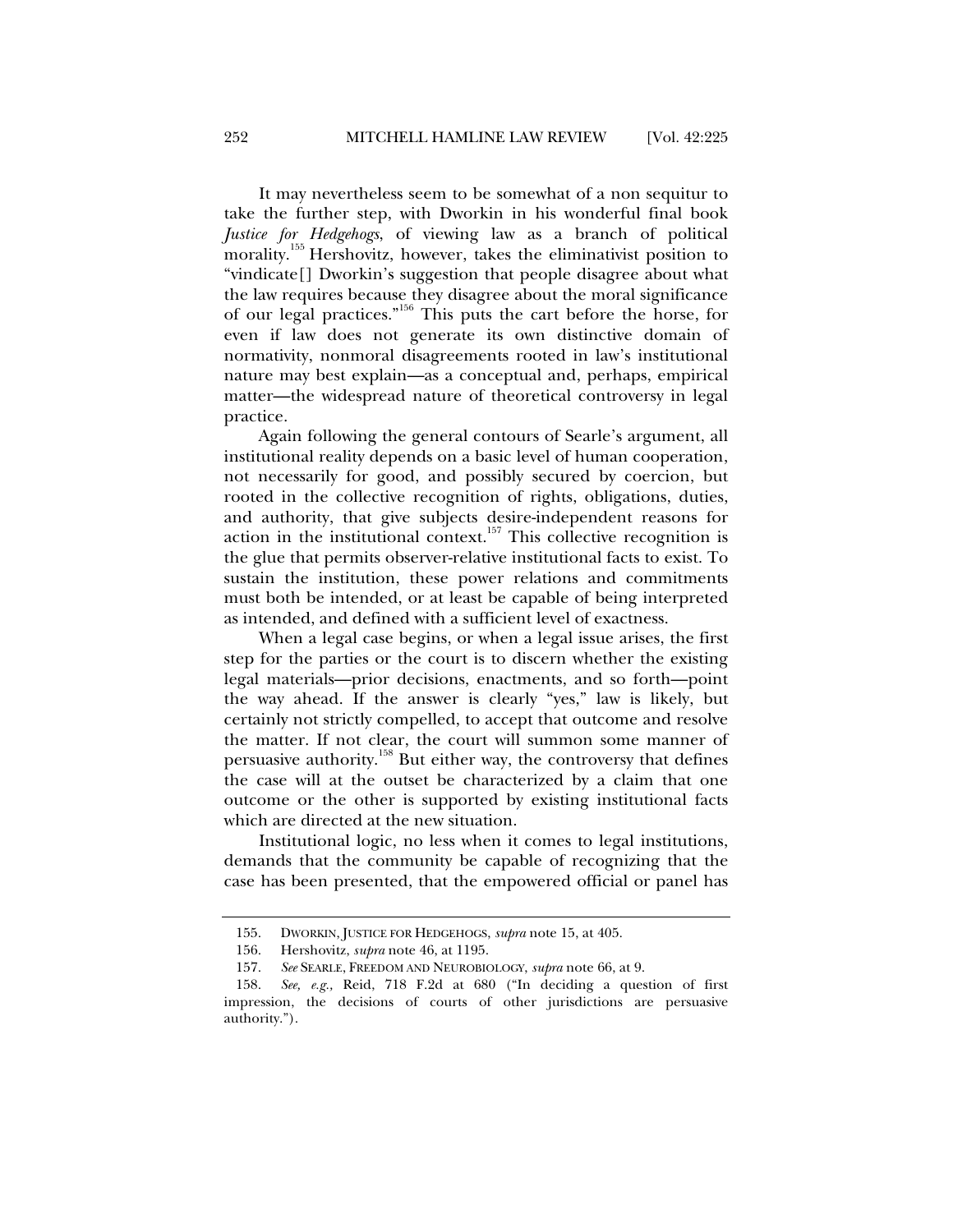resolved the case, and that, as a result, the party or parties involved must do this or refrain from doing that. Legal officials may systematically conceal the outcome, perhaps by trucking the subject away at midnight to an obscure gulag, but, in that case, the community is capable of recognizing that this sort of "infraction" is tragically handled by means of that sort of exercise of power.<sup>15</sup>

In a legal system, officials and participants intend that the parties to a proceeding will leave with a sense that they understand what is next expected of them, or at least that what has occurred is capable of being construed and explained to them in rational discourse.<sup>160</sup> Although this should usually happen, some contingencies will not have been addressed, which may engender contention for future actors in their later case. Alternatively, the future actors may view the prior case as settling certain aspects of the new affair, but not others. The entity charged with interpretation, typically the court, will usually discern a minimal content that has previously been determined with sufficient specificity.<sup>161</sup>

Were the parties to a case or controversy to leave the scene without the sense of a certain level of clarity about the rule or norm that has resolved the matter, or that will thereafter govern their interactions, the system would be appropriately criticized as having failed to function in its communications, and more broadly in fulfilling its institutional role of regulating transactions.<sup>162</sup>

Although depicting law's institutional constraints as the workings of its internal morality, Lon Fuller famously articulated

 <sup>159.</sup> *See generally* Sherwin, *supra* note 7, at 1793.

 <sup>160.</sup> *See* WILLISTON, *supra* note 48, at 127–28 ("[T]he law must be applied by men engaged in practical affairs and by so many of them that to be useful a legal doctrine must be capable of being understood and stated by men who are neither profound scholars nor interested in abstract thought."); *cf*. HABERMAS, *supra* note 48, at 232–33 ("[T]he legitimacy of legal statutes is determined not only by the rightness of moral judgments but, among other things, by the availability, cogency, relevance and selection of information; by how fruitful such information proves to be; by how appropriately the situation is interpreted and the issue framed.").

 <sup>161.</sup> *See, e.g.*, City of Milwaukee, 269 N.W. at 689; Magluta, 198 F.3d at 1280 ("[A] district court's error is not 'plain' or 'obvious' if there is no precedent directly resolving an issue."), *vacated on other grounds*, 203 F.3d 1304 (11th Cir. 2000).

 <sup>162.</sup> *See, e.g.*, In re Williams, 2000 WL 222033, at \*2 ("[W]e find the vagueness doctrine applicable . . . because it applies to legislation that lacks clarity and precision.").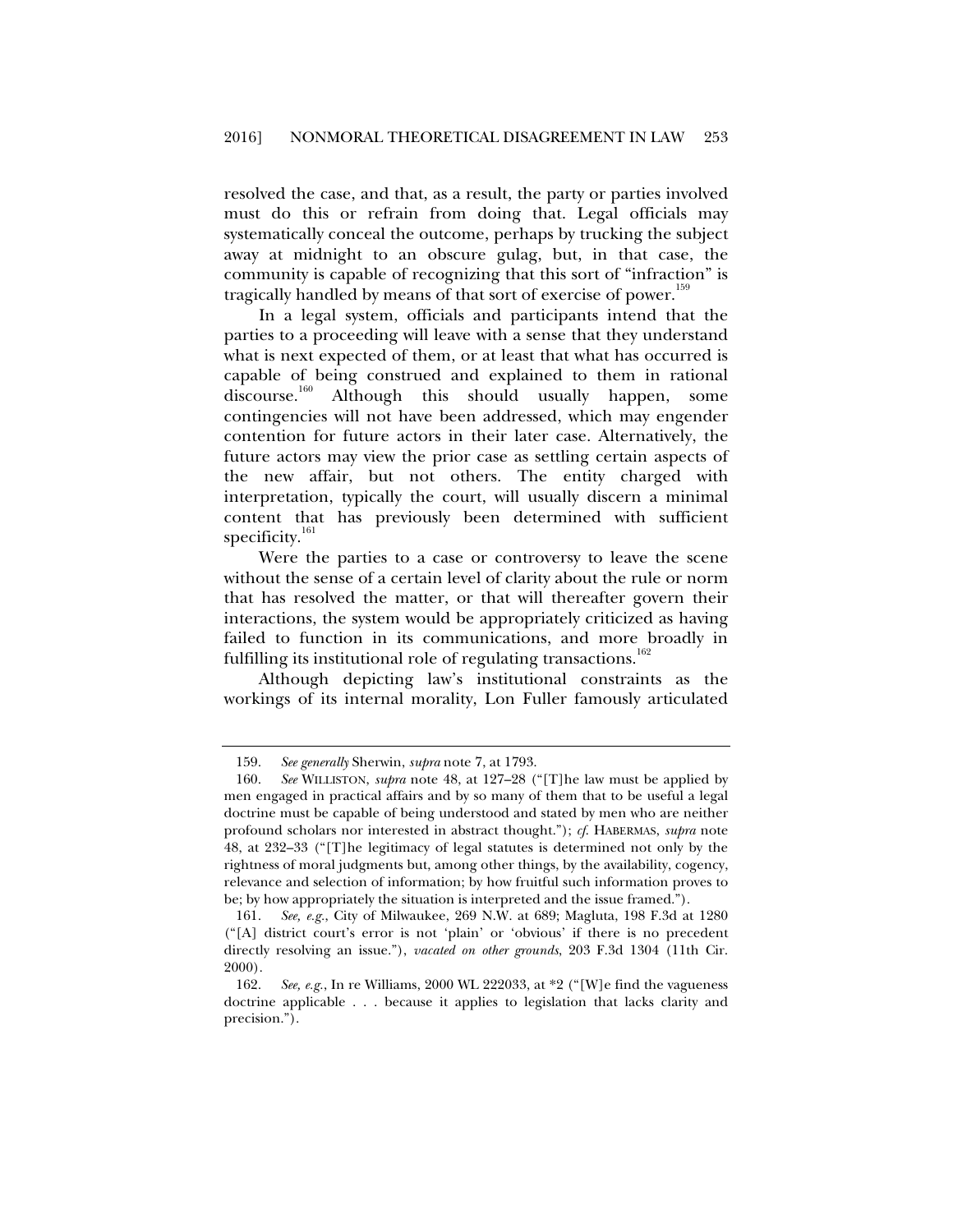eight criteria that any legal system must aspire towards: (1) the adoption of general rules that permit the system to avoid merely ad hoc decision making; (2) the publication of those rules such that participants may be capable of knowing what is expected of them; (3) the general prohibition on the abuse of retroactive legislation; (4) the articulation of the rules such as they may be understandable; (5) the coherence of the rules such that the duties they impose are not in conflict with one another; (6) the adoption of rules that the participants are reasonably capable of obeying; (7) the maintenance of a fairly stable set of rules, thereby avoiding frequent and disorienting changes; and (8) a congruence between the rules adopted and the way in which legal officials enforce and administer those rules.<sup>163</sup>

Fuller introduced his standards by means of a lengthy allegory, one in which conjured monarch-Rex attempts to create a legal system for his kingdom in ways that successively violate each of the eight principles.<sup>164</sup> At each step, the legal system, as an institution, breaks down, because the kingdom's subjects refuse to collectively accept the legitimacy of the unworkable scheme. As Fuller then announced:

A total failure in any one of these eight directions does not simply result in a bad system of law; it results in something that is not properly called a legal system at all, except perhaps in the Pickwickian sense in which a void contract can still be said to be one kind of contract.<sup>1</sup>

Fuller thereby expressed an existential view of law's minimal institutional constraints. As the legal philosopher Matthew Kramer has already pointed out, however, law—and indeed Fuller's eight precepts engendering law—is as compatible with an evil legal system as with a good one.<sup>166</sup> A respect for individual cognitive autonomy presupposed by the eight precepts, for example, as readily pertains when a bank robber orders his victim to do certain things, because, in that instance, the robber implicitly acknowledges his victim's capacity for rational reflection and

 <sup>163.</sup> *See* FULLER, *supra* note 63, at 39.

 <sup>164.</sup> *Id.* at 33–38.

 <sup>165.</sup> *See id.* at 39. Fuller's adjectival use of *total* is important to note, given his further acknowledgment that "the inner morality of law is condemned to remain largely a morality of aspiration and not of duty. Its primary appeal must be to a sense of trusteeship and to the pride of the craftsman." *Id*. at 43.

 <sup>166.</sup> *See* KRAMER, *supra* note 4, at 44, 59–60; *see also* HART, *supra* note 3, at 211.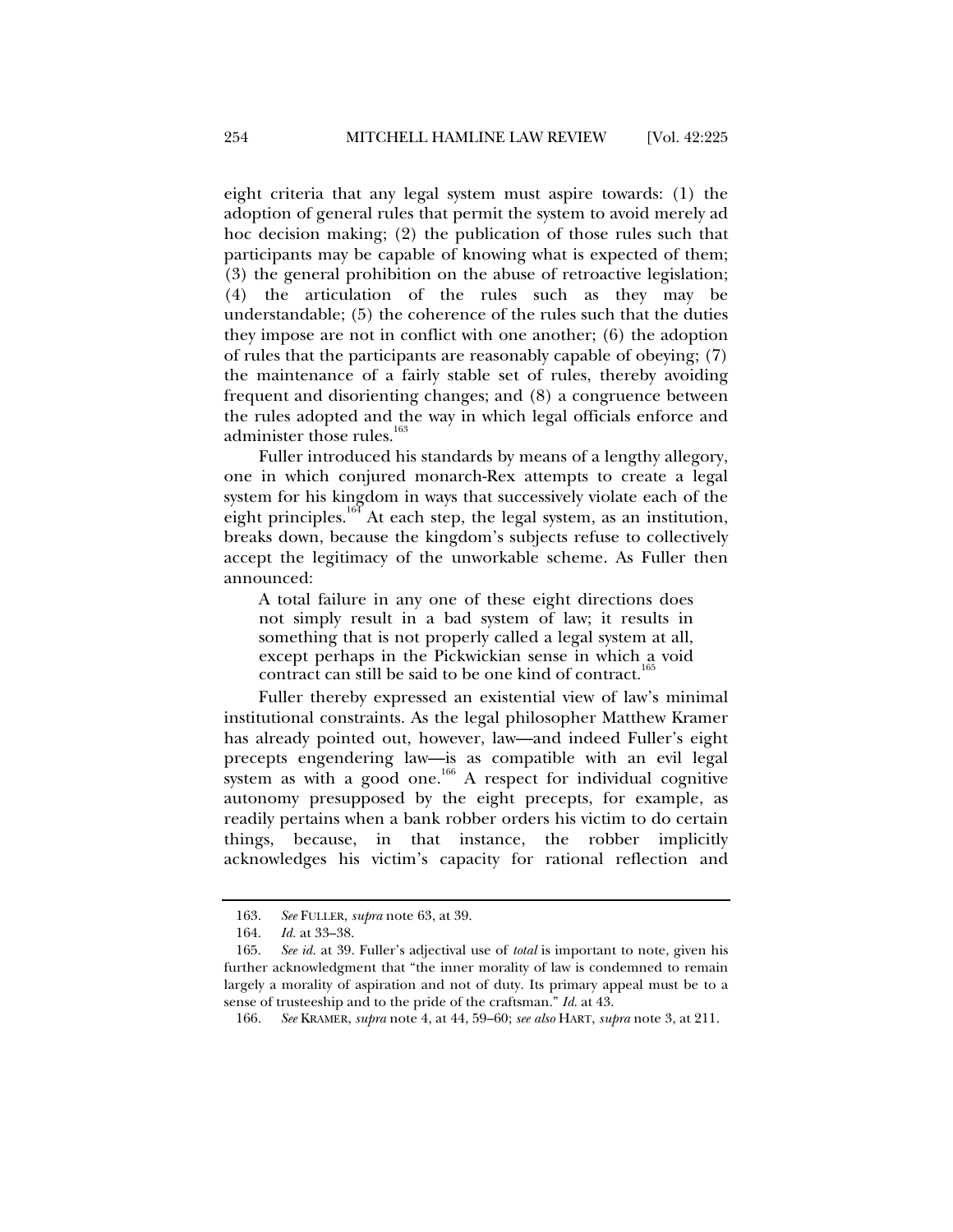decision making.<sup>167</sup> Fuller himself qualifies the significance of his desiderata by conceding that, "[w]ith respect to the demands of legality other than promulgation, then, the most we can expect of constitutions and courts is that they save us from the abyss; they cannot be expected to lay out very many compulsory steps toward truly significant accomplishment."168 Because Fuller's constraints implicate the legal system's ability to survive and persist as an institution, we can adapt them to our institutional approach without accepting the inference he draws to an inner morality for law.

The legal system assigns status functions by promulgating rules and standards to the officials who assume the duty of formulating, administering, or implementing the law in specific and more generalized areas.<sup>169</sup> As with any institution charged with a practical functionality, a legal system would dissipate and be rendered ineffectual were its assignments of rights, duties, and responsibilities to be conveyed in a manner requiring so much interpretation as to render it incapable of guiding the participants' conduct. Rules or standards imparted solely by parable or riddle, for instance, to suggest a scenario at the extreme would be so vague and confusing as to be unworkable and impracticable.<sup>170</sup>

For the most part, the meaning of a law, and of the legal duty it imposes, must be capable of being easily understood by those charged with the duty. Community members develop an evaluative attitude and justified expectations that legal officials will adhere to the status functions assigned to them and legal officials, like

 169. *See, e.g.*, Hills, *supra* note 85, at 181 ("[C]ompetition between federal and non-federal officials for implementation authority helps insure that federal laws are implemented by officials who are both faithful to the purposes of such laws yet independent from Congress.").

 170. *Cf*. Note, *supra* note 85, at 407 (arguing that certain "standards laid down by the [Supreme] Court are so vague that they do not offer a workable basis for distinguishing" requirements of the Securities Act of 1933).

 <sup>167.</sup> KRAMER, *supra* note 4, at 59.

 <sup>168.</sup> FULLER, *supra* note 63, at 44. Fuller's justification for the promulgation condition somewhat parallels Searle's claims for the institutional exactness constraint. Fuller says the requirement that laws be published "does not rest on any such absurdity as an expectation that the dutiful citizen will sit down and read them all" but rather on the practical conclusion that those who do know the law will by their behavior indirectly influence the others similarly to observe the law. *Id.* Although Fuller also includes moral language, such that each citizen is "at least entitled to know" the law, even if not individually studying it, he lays out an institutional dynamic by which power is assigned and maintained. *Id*. at 51.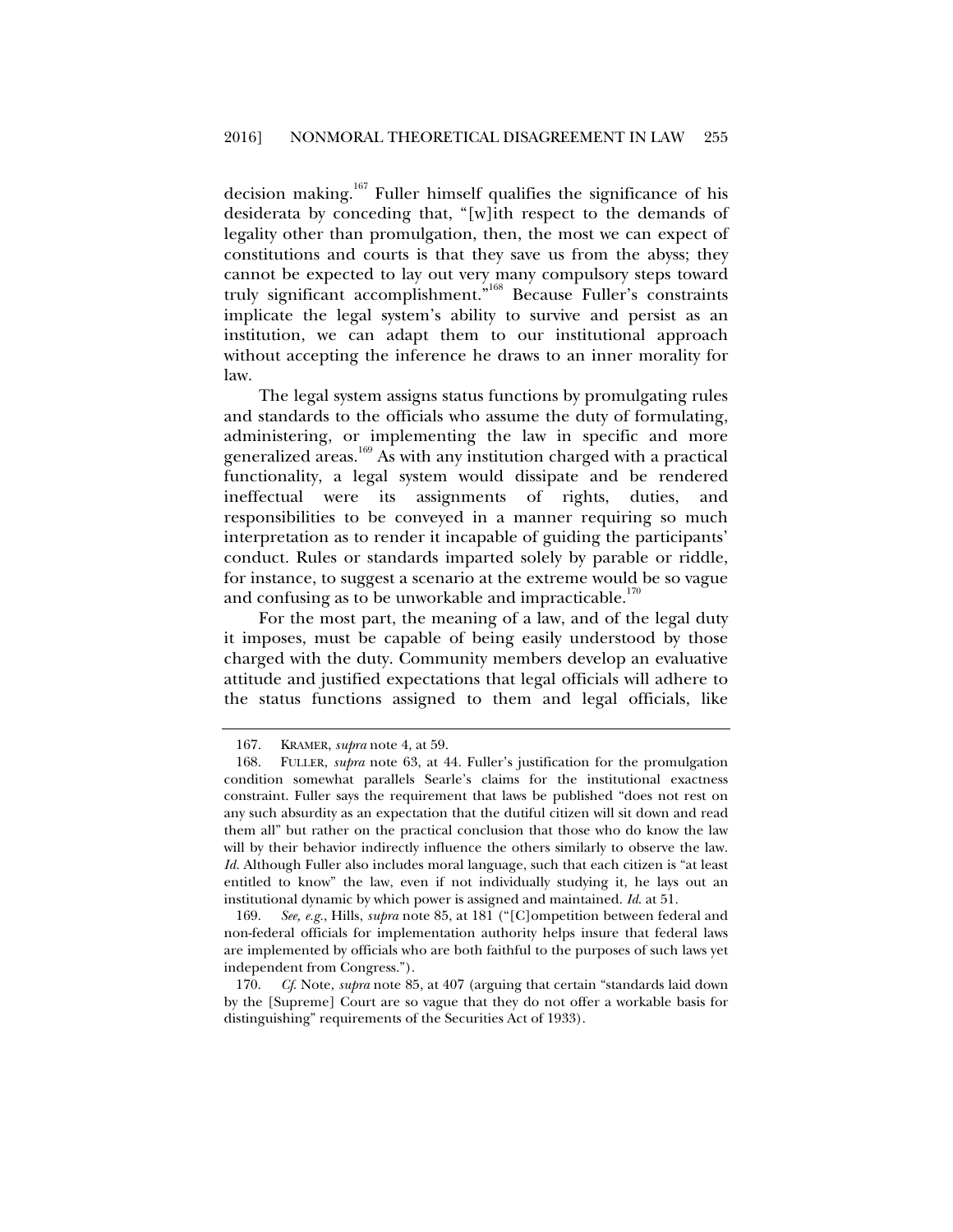officials in other institutions, commit themselves in a public way to satisfy those expectations.<sup>171</sup> There are no doubt exceptions, such as when a legislature enacts an abhorrent law, or even when private contractual parties execute an unconscionable agreement, known to offend judicial sensibilities.<sup>172</sup> But in such cases expectations of judicial enforcement may not be justified.

Although Fuller's eight conditions do not necessitate an internal morality for law, they are compelling indicia of the intentionality and exactness constraints that maintain law's institutional power structures and relations. More to the point, these conditions help locate some of the focal points that may engender nonmoral theoretical disagreement over the standards governing those institutional constraints. Participants disagree over whether a ruling may have been general enough to cover their circumstance, whether a rule as published clearly enough supports a litigant's construction, and so forth. Disputes over the standards governing such guideposts, e.g., generality, clarity, understandability, coherence, and capability of being obeyed, are not in the first instance moral ones, and, indeed, legal officials will often have little patience for a detour into moral argumentation about them.<sup>173</sup>

Less anecdotally, while non-positivists may deny that Nazi edicts were law,  $174$  it is not apparent that they would deny the Nazi apparatus to have been an institution. For a regime committed to evil, dispute over institutional constraints qualifying as theoretical would persist by virtue of the system's institutional structures and needs, but could hardly be seen as inevitably grounded in the furtherance of best moral outcomes. If such theoretical dispute over institutional constraints is more easily accepted as a matter of social fact but not morality, this only goes to show that theoretical dispute in law *qua* institution similarly need not be seen as rooted in moral controversy.

 <sup>171.</sup> *See* SEARLE, MAKING THE SOCIAL WORLD, *supra* note 19, at 88.

 <sup>172.</sup> *See* Susan Randall, *Judicial Attitudes Toward Arbitration and the Resurgence of Unconscionability*, 52 BUFFALO L. REV. 185, 186–87 (2004).

 <sup>173.</sup> *E.g.,* Southard v. Morris, 14 Ohio N.P. (n.s.) 465 (Ct. Com. Pl. 1913) ("Returning from the digression of moralism, the point urged by counsel for plaintiff is that the precedents all support the view that the question should have been submitted to the jury and counsel have produced landmark decisions in support of his claim.").

 <sup>174.</sup> DWORKIN, JUSTICE FOR HEDGEHOGS, *supra* note 15, at 411–12.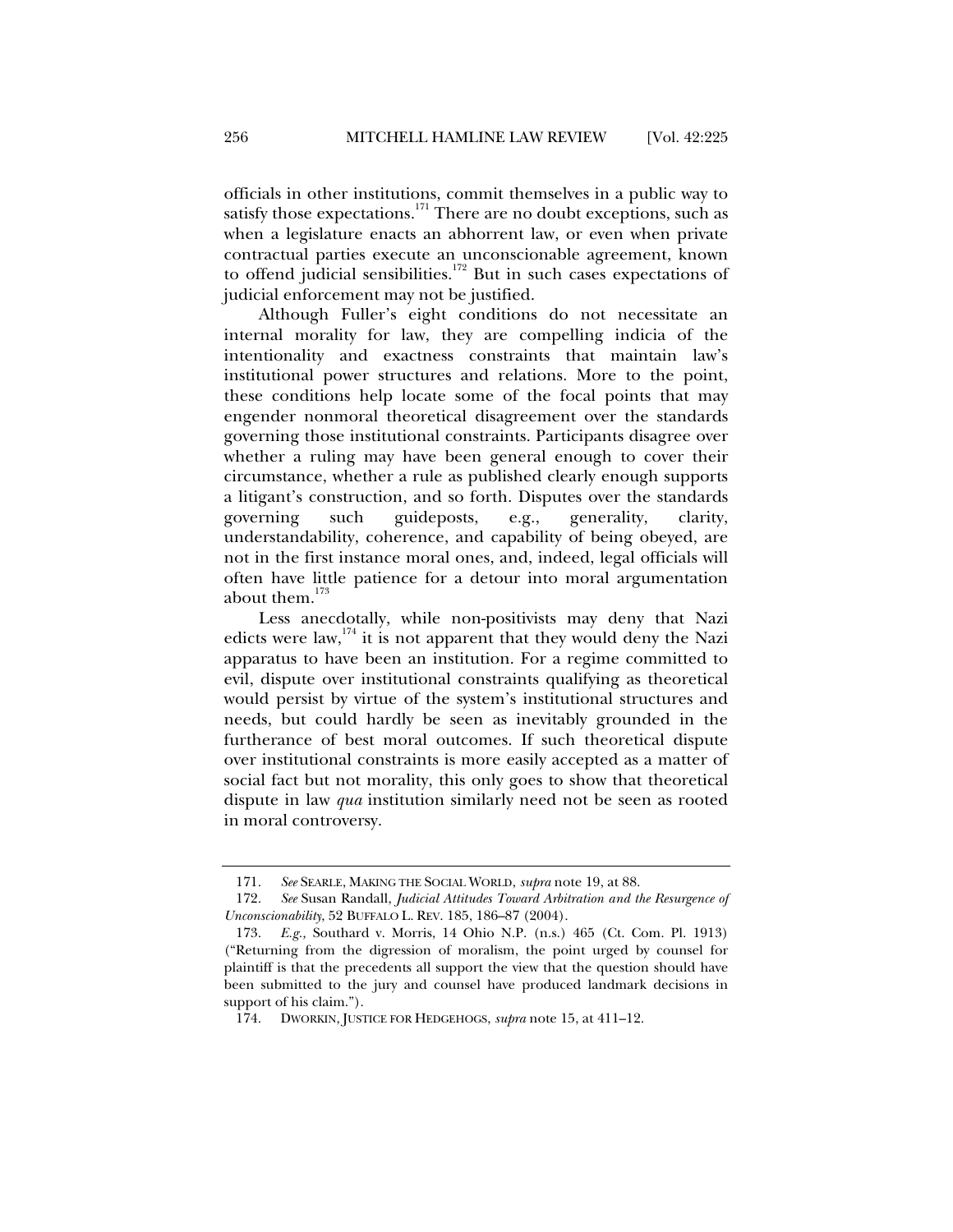As shown with regard to institutions generally, law's continuous functioning and maintenance depends on more than collective recognition of the duties and obligations imposed by rules, standards, and other devices for assigning status functions within the legal institution. People upon whom a duty has been imposed, or to whom a power has been conferred, will be unable to fulfill that duty or exercise that power unless the community around them engages in some minimal level of cooperation chaperoned by a collective intentionality (most significantly the group's collective beliefs and ordinary intentions), which accepts the legal rules and principles as reasons for conduct.<sup>175</sup> The citizen will apply for a passport before trying to travel abroad, engage in a certain ritual when making a will, stop at the red light, refrain from fixing prices, and so on. The student may become a lawyer, who may become a judge, at each stage holding a distinctive status and a set of obligations arising by virtue of that status.

The prescriptions followed in these instances will tend toward being sufficiently exact to be capable of being understood, even if sometimes on the basis of the retained expertise of others more qualified. But what also must be understood is the fact itself of collective acceptance. It would not be enough for Ms. Jones to follow a rule believing it to be meant only for her. She should understand that others similarly situated are not adhering to divergent rules or generally following practices that may be at crosspurposes with her own, but are engaged in the same overall enterprise.<sup>176</sup>

This is not to say that the rules and standards in a legal system must serve the ends of equality or fairness. Laws may be sufficiently clear and exact to guide community members in achieving oppressive inequality or unfair domination and deprivation, and these may be a legal system's intentional objectives.<sup>177</sup> But even under this scenario, the precision of the power relations specified by the rules permits subjects to know and obey the laws, which are

 <sup>175.</sup> SEARLE, MAKING THE SOCIAL WORLD, *supra* note 19, at 58.

 <sup>176.</sup> *See generally* Raz, *Introduction*, *supra* note 121, at 10 ("I should recognize that other people are in my position and that if we all adopt a coordinating practice to follow the directives of a certain body within certain limits then we will all be able to establish and preserve justified coordinative practices which would otherwise evade our grasp.").

 <sup>177.</sup> *See* Hart, *supra* note 14, at 616 (calling the Nazi legal system "a Hell created on earth for men by other men").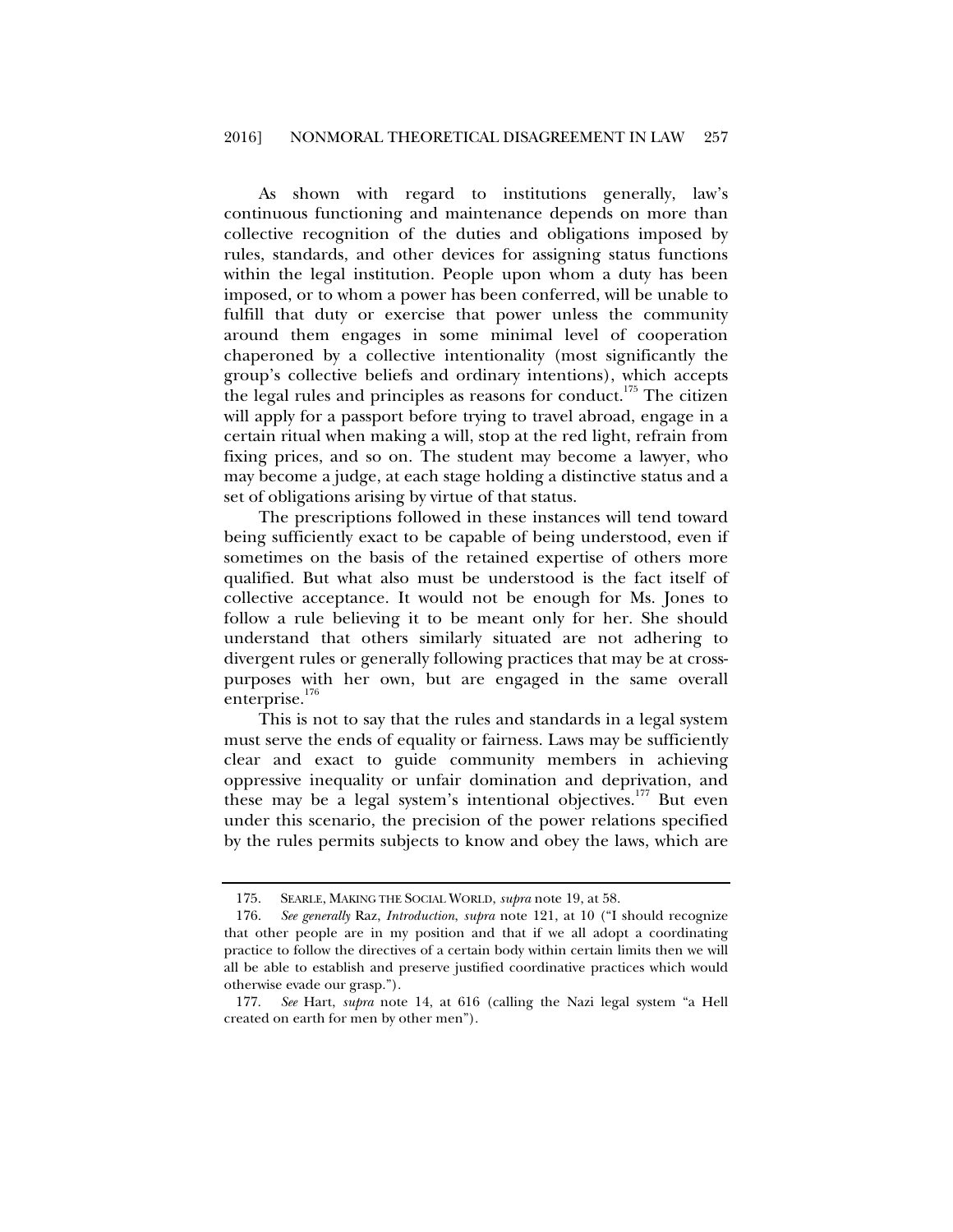in turn capable of standing as desire-independent reasons for action.<sup>178</sup>

Nor should the idea of a fairly equal assignment of rights and imposition of duties across the community rule out non-general, particularized expressions of law. In other words, an important aspect of the legal system is its flexibility in addressing localized or particular matters.<sup>179</sup> A town's zoning board, for instance, is charged with weighing several factors in deciding whether to grant Philippe Ifrah a variance to subdivide her property.<sup>180</sup> What is assumed by the larger community, however, is that each citizen—or at least each similarly situated (and similarly empowered) citizen would receive fairly equal treatment, the same factors being balanced, were they to apply for such a variance.

It should be noted that George Fletcher has offered an interesting objection to the notion that the constitutive rules by which law assigns status functions "must find support in the attitudes of those for whom the institutional fact resonates as true."<sup>181</sup> Fletcher, who has therein offered one of the few responses thus far to Searle's institutional philosophy as it may pertain to law, responds that it is validity, rather than social acceptance, which functions as the chief criterion of a law's "having force."<sup>182</sup> Laws are deemed binding, in other words, not necessarily because they are widely accepted by the society, but rather because they have been validly enacted. As an example, Fletcher refers to the case of gay and lesbian marriages, which might hypothetically be recognized as "legal" by various legislatures, but which may at the same time not be "accepted" by society except in a narrow "technical" sense.<sup>183</sup>

Being the prime mover behind a fairly original area of philosophical thought, Searle himself has acknowledged that his theory of institutions is nascent and will need to be ironed out.<sup>184</sup> Even so, it appears that the present theory is powerful enough to afford significant insight into controversy over the concept of legal

 <sup>178.</sup> *See* SEARLE, CONSTRUCTION OF SOCIAL REALITY, *supra* note 30, at 70; SEARLE, MAKING THE SOCIAL WORLD, *supra* note 19, at 127–31.

 <sup>179.</sup> *See generally* RAZ, THE AUTHORITY OF LAW, *supra* note 81, at 216.

 <sup>180.</sup> Ifrah v. Utschig, 774 N.E.2d 732, 733–34 (N.Y. 2002).

 <sup>181.</sup> Fletcher, *supra* note 84, at 98.

 <sup>182.</sup> *Id.* 

 <sup>183.</sup> *Id.* at 99.

 <sup>184.</sup> Searle, *What Is an Institution*?, *supra* note 43, at 10.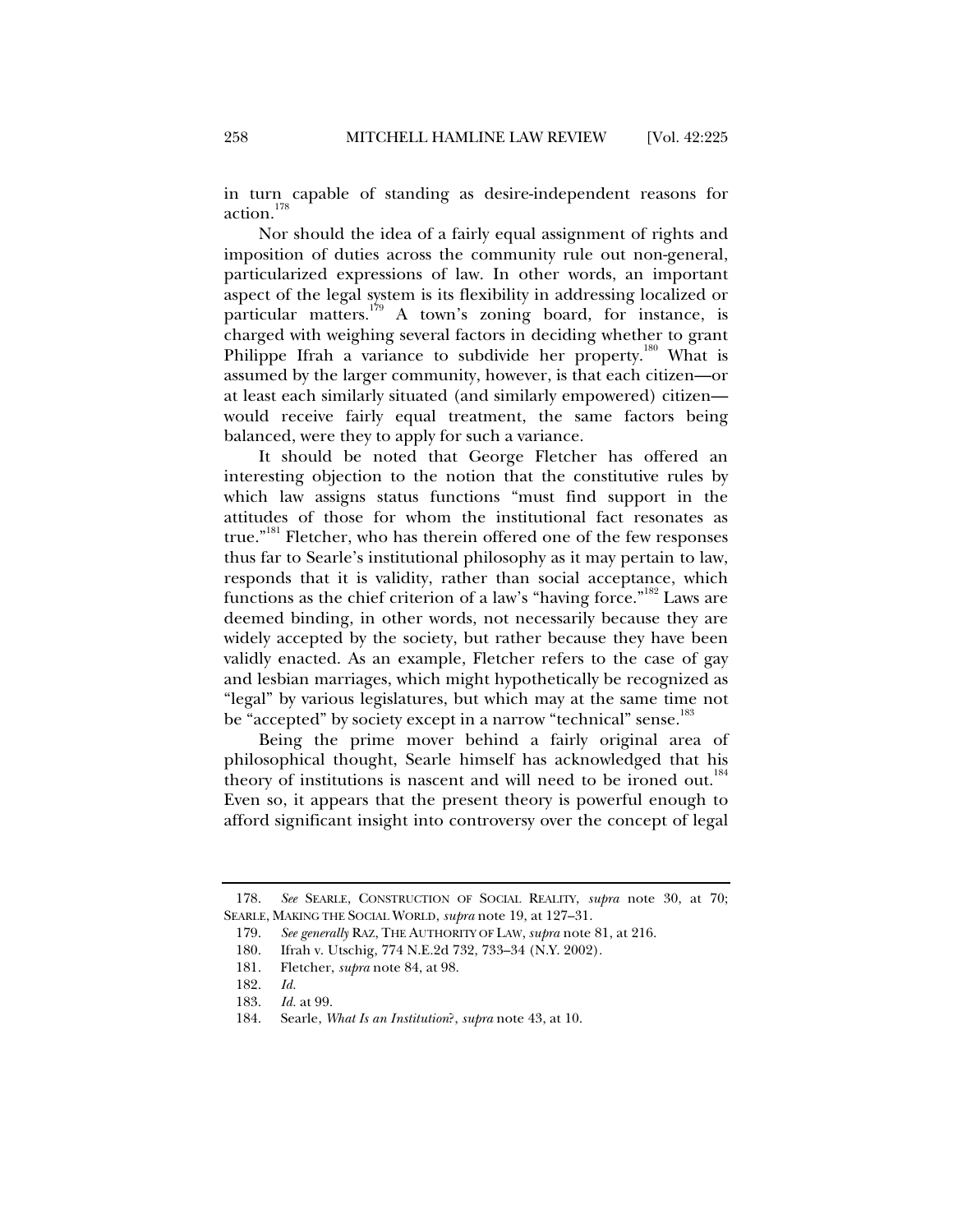validity, based on the idea that the assignment of status functions requires collective recognition and acceptance to work.

First, Searle points out that "acceptance" need not imply approval, but rather, may occur along a continuum beginning with a very weak grudging acknowledgment of the assignment.<sup>185</sup> In other words, the sort of collective recognition and acceptance discussed throughout this article should not be construed to imply endorsement. The level of acceptance of non-heterosexual marriage that Fletcher labels "technical" should, at the least, rise to the level of acknowledgment, however grudging, *that* such marriages have been deemed "legal" in the relevant jurisdictions, that such marriages are thenceforth "entitled," at least within the existing legal system to the same legal benefits as heterosexual ones, and that the political and legislative mechanisms, themselves accepted by the society, have acted validly.

Second, and rooted in the logic of institutional power structures, the legal validity of the legislation provides community members with "desire-independent" reasons for action, namely, a recognition of the marriages and their now legal trappings. These desire-independent reasons function precisely because they may run counter to, or serve to exclude, what the participants may believe to be right or may desire for themselves.<sup>186</sup> They will understand that the declaration of certain words in a certain context, on the part of a same-sex couple, now counts as assigning to that couple the status of being married. Although the odd baker may refuse to take a wedding cake order from a gay couple, or the odd county clerk to stamp marriage licenses,<sup>187</sup> even they may grudgingly acknowledge their legal obligation to do so absent a

 <sup>185.</sup> *Id.* at 10; SEARLE, MAKING THE SOCIAL WORLD, *supra* note 19, at 8.

 <sup>186.</sup> SEARLE, CONSTRUCTION OF SOCIAL REALITY, *supra* note 30, at 70; SEARLE, MAKING THE SOCIAL WORLD, *supra* note 19, at 127–31; *cf*. RAZ, PRACTICAL REASONS AND NORMS, *supra* note 62, at 183 ("An exclusionary reason merely requires us to avoid something which other reasons make legitimate, but do not require.").

 <sup>187.</sup> Michael Paulsen & Fernanda Santos, *Religious Right in Arizona Cheers Bill Allowing Businesses to Refuse to Serve Gays*, N.Y. TIMES (Feb. 21, 2014), http://www.nytimes.com/2014/02/22/us/religious-right-in-arizona-cheers-billallowing-businesses-to-refuse-to-serve-gays.html; Sarah Kaplan & James Higdon, *The Defiant Kim Davis, the Ky. Clerk Who Refuses to Issue Gay Marriage Licenses*, WASH. POST (Sept. 2, 2015), https://www.washingtonpost.com/news/morning-mix/wp/2015 /09/02/meet-kim-davis-the-ky-clerk-who-defying-the-supreme-court-refuses-toissue-gay-marriage-licenses/.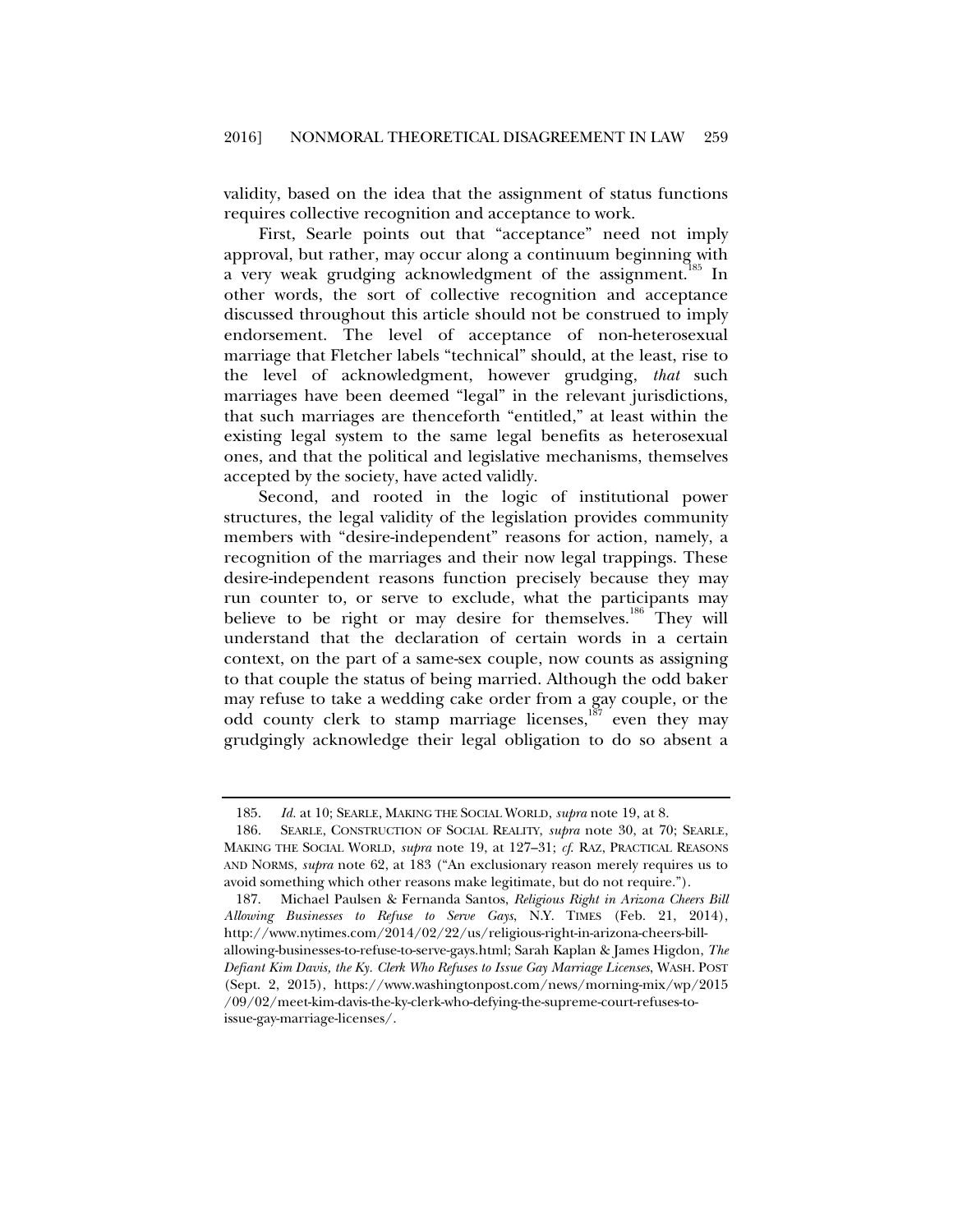further exemption granted—at least in the interim until subjected to constitutional review—by their legislature.<sup>188</sup>

## V. LAW'S WIDESPREAD "THEORETICAL" DISPUTES ARE NONMORAL CONTROVERSIES ABOUT EXACTNESS AND COLLECTIVE **INTENTIONALITY**

We might initially protest that, although by any definition the legal system certainly qualifies as an institution or set of institutions, it hardly seems clear that there is much exactness or expression of "collective" beliefs and intentions involved in legislation and judicial decision-making.<sup>189</sup> How will it make sense, therefore, to apply the exactness and intentionality constraints to an analysis of law? And if these constraints are included in the analysis, how will we not end up diluting our concept of law of its peculiar institutional character?

We would, for instance, call the well-worn rule *vehicles are prohibited in the park* a "law" when adopted by the appropriate lawmaking body. But this does not mean that the rule manifests official intentions and beliefs to sufficiently convey legal duties and obligations in a particular case. The rule is exact in a sense, but fairly imprecise when one considers bicycles, roller skates, or ambulances responding to an emergency.<sup>190</sup>

Somewhat paradoxically, however, the inherent inexactness of language—and therefore of declarations, rules and laws—should actually support, far more than it may tend to refute, a Searlean institutional explanation of legal phenomena central to the long debate over law's nature. Specifically, the institutional pull within

 <sup>188.</sup> Paulsen & Santos, *supra* note 187 ("Most states where same-sex marriage is legal have exemptions for religious organizations, but not for private businesses or individuals.").

 <sup>189.</sup> *See generally* Howard, *supra* note 7, at 390 (emphasizing that language and hence legal documents are inexact and indeterminate, and require extensive interpretation); Chris Williams, *The Search for Bases of Decision in Commercial Law: Llewellyn Redux*, 97 HARV. L. REV. 1495, 1495 (1984) (book review) (noting the legal realists' view that "language and rules are inherently imprecise and manipulable . . . and that formal or mechanistic approaches to the law mask the far more complex relationships between law and the rest of life").

 <sup>190.</sup> HART, *supra* note 3, at 607; *see, e.g.*, State ex rel. Miller v. Claiborne, 505 P.2d 732, 735 (Kan. 1973) (addressing whether chickens are animals for purposes of statute forbidding cruelty to animals); White City Shopping Ctr., LP v. PR Rest., LLC, No. 2006196313, 2006 WL 3292641, at \*1 (Mass. Oct. 31, 2006) (deciding whether the term "sandwiches" includes burritos, tacos and quesadillas).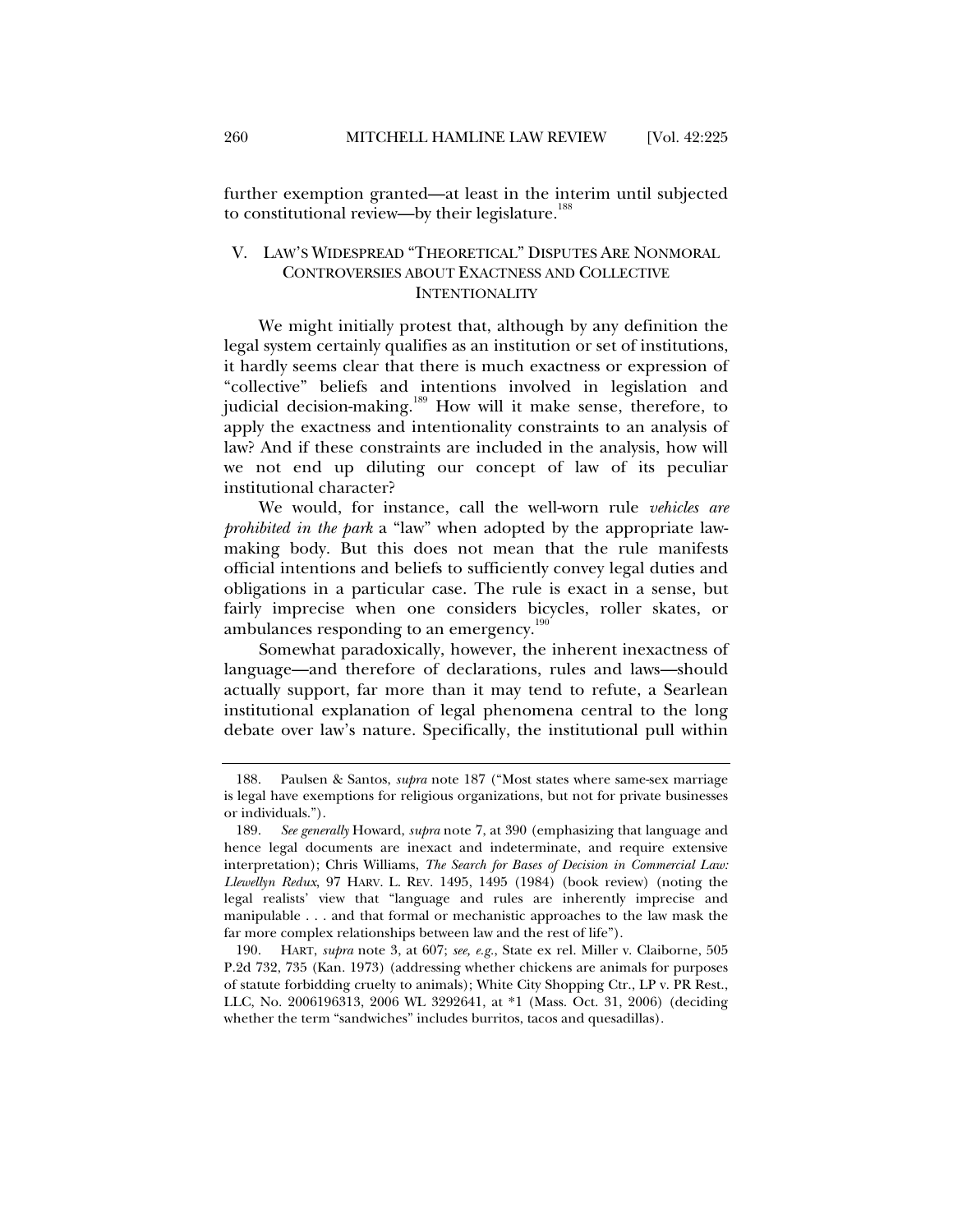law toward compliance with the intentionality and exactness constraints provides an interesting explanation of the argumentative structure of legal practice. Moreover, this reason may be more accessible, and ultimately more fitting, than Dworkin's because it need not rely upon a structure "hidden" beneath the surface of legal decision making.<sup>191</sup> Rather, the will to comply with institutional constraints upon the creation and exercise of deontic power should be fairly well apparent on the surface of judicial decisions.

Dworkin viewed controversy in law as rooted in dispute over moral content, with judges seeking to determine which legal—or moral hence legal—principle best fits the conflict at hand and justifies the new outcome.<sup>192</sup> Constructive interpretation rejects the idea of an "existing law" in which there will be a distinct *collection* of legal rules, principles, and other standards.<sup>193</sup> In a Dworkinian world, the right answer to legal cases should follow from our best interpretation of the data at hand, applying a principled consistency over time, using the soundest principles and standards of theory construction drawn from society's political morality.<sup>194</sup>

This is, for Dworkin, the hidden structure of legal argumentation, which engenders widespread theoretical disagreement in pursuit not only of justice and fairness, but integrity. $^{195}$  A precedent carries a "gravitational force" that "escapes the language of its opinion."<sup>196</sup> It is at Dworkin's second, "interpretive" stage, in the process of justifying the practice and placing law's existing materials in their best light, and then also at the fairly marginal third, "post-interpretive" or "reforming" stage of the constructive interpretive exercise—at which interpreters finetune their sense of what the legal practice "really" requires so as to

 <sup>191.</sup> *See* DWORKIN, LAW'S EMPIRE, *supra* note 6, at 265.

 <sup>192.</sup> *Id.* at 7–8, 225, 285 (setting out his view that lawyers and judges "are really disagreeing about . . . issues of morality and fidelity," and that such controversy is rooted in "principles of justice, fairness, and procedural due process" based on "some general scheme of moral responsibility"); Ronald Dworkin, *Hard Cases*, 88 HARV. L. REV. 1057, 1084, 1096 (1975).

 <sup>193.</sup> DWORKIN, TAKING RIGHTS SERIOUSLY, *supra* note 7, at 343–44 ("I do want to reject . . . the picture of 'existing law' . . . . There is no such thing as 'the law' as a collection of discrete propositions, each with its own canonical form.").

 <sup>194.</sup> *Cf*. Soper, *supra* note 1, at 1741–42 (discussing Dworkin's theory as just stated).

 <sup>195.</sup> DWORKIN, LAW'S EMPIRE, *supra* note 6, at 166.

 <sup>196.</sup> DWORKIN, TAKING RIGHTS SERIOUSLY, *supra* note 7, at 112–13.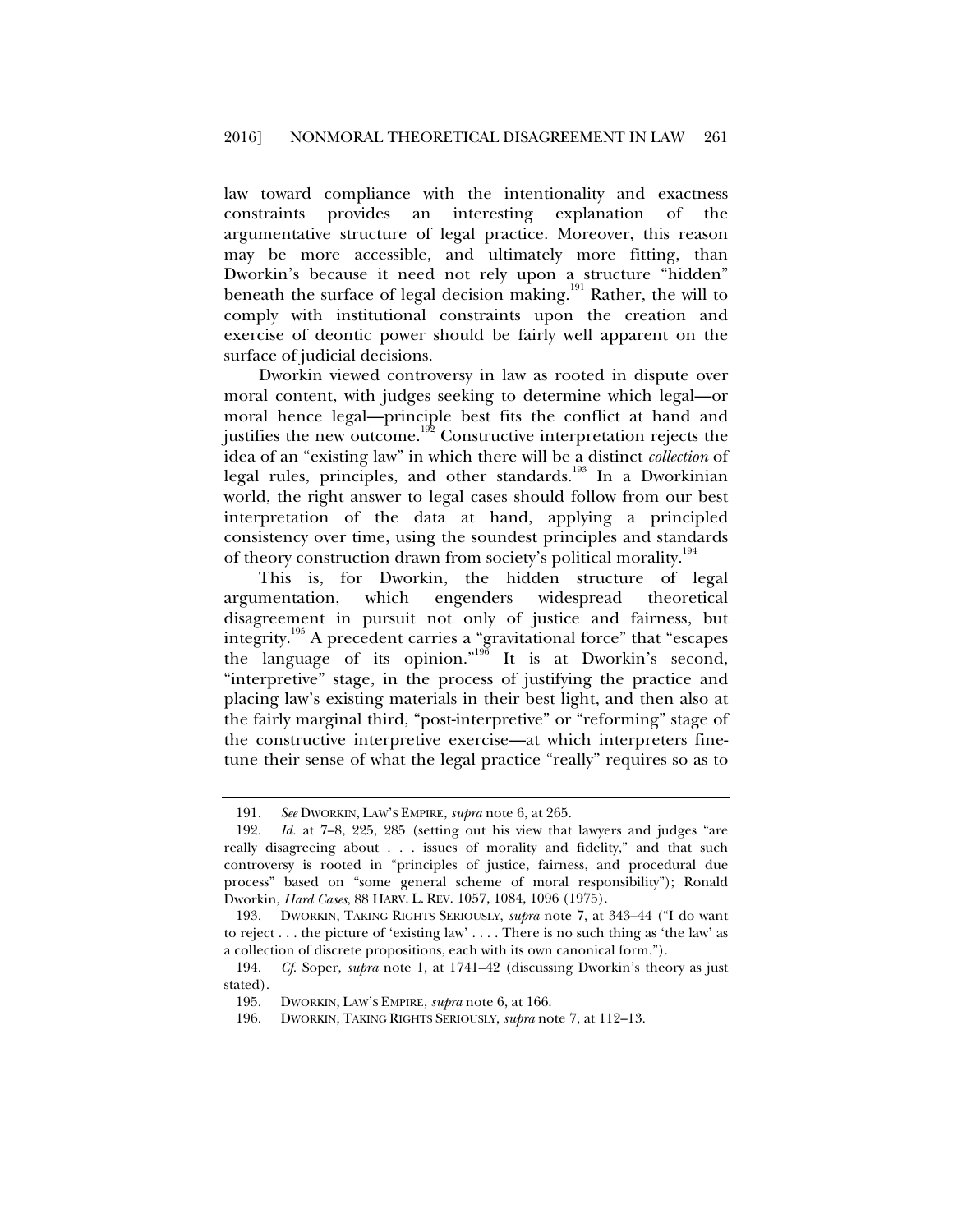best serve the moral justification located at the second stage—that consensus becomes far less likely and theoretical disagreement may abound. $197$ 

The theory of adjudication that views the "gravitational"—and deontic—force of institutionally binding determinations as "escaping" or being "hidden" from the language of those decisions appears to stand in quite some contrast to Searle's view of the logic of institutions. Recall that, for Searle, constitutive rules that construct the institution consist in speech acts known as "standing [d]eclarations."<sup>198</sup> It is by virtue of those declarations that institutions permit the individuals, entities, or objects involved to "count as" having a certain significance and status within the institution. At the same time, regulative rules that govern behavior within the institution are known, in linguistic terms, as "standing [d]irectives."<sup>199</sup>

This is not to say that institutional rules do not have "gravitational force" that transcends the language used to frame them or that they do not require constant interpretation. The point, however, is that the linguistic expression is primary. When an institution assigns power, it intends to communicate, and thereby needs to be fairly clear and precise lest the assignment be futile and incapable of collective recognition. Determining what sort of deontic power the declaration assigns is conceptually prior to an interpretation that may "escape" the language.

Like other speakers, courts and legislatures rely on linguistic conventions to convey meaning in an efficient and repeatable manner.<sup>200</sup> In the institutional setting, the question is what power the declaration or declaring entity intends and believes itself to assign—whether a positive power, such as a right, or a negative power, such as a duty or obligation—and with what level of exactness that assignment has been made. Language functions in

 <sup>197.</sup> DWORKIN, LAW'S EMPIRE, *supra* note 6, at 66–67, 230–31 (setting out his theory of the three stages by which law is constructively interpreted).

 <sup>198.</sup> SEARLE, MAKING THE SOCIAL WORLD, *supra* note 19, at 97.

 <sup>199.</sup> *Id.* (explaining that a regulative rule, such as "Drive on the right hand side of the road," functions as a standing directive aimed at conditioning the behavior of drivers); *see supra* notes 54–58 and accompanying text (providing examples showing the distinction between standing directives and standing declarations).

 <sup>200.</sup> *See* SEARLE, MAKING THE SOCIAL WORLD, *supra* note 19, at 73–74.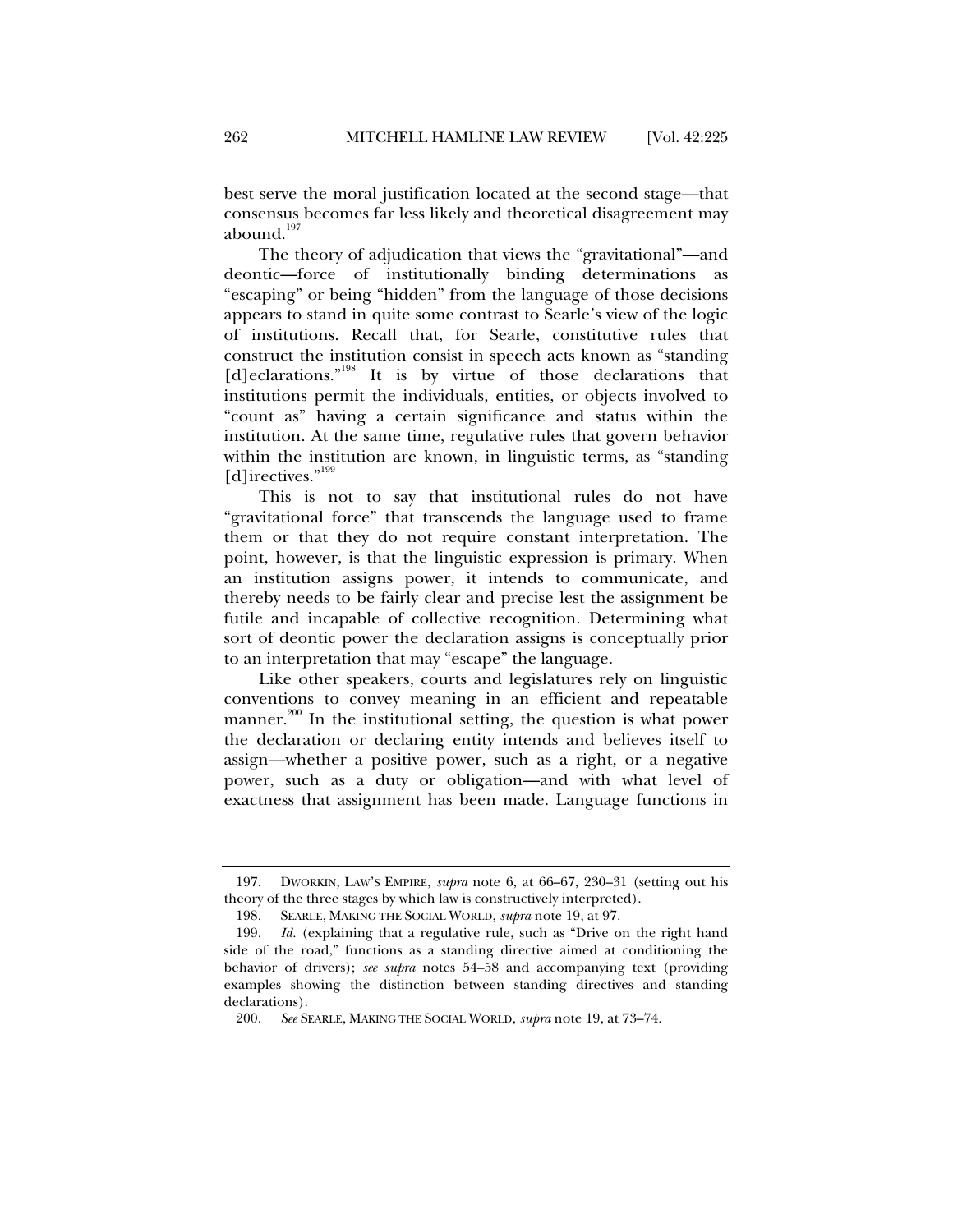the institutional setting to constitute, as well as describe, the obligation, right, or duty intended to be assigned.<sup>201</sup>

When citizens want to learn what legal right or duty they may have in a situation, they look to the statutory and regulatory materials, writings, sanctions, or permissions that the law will enforce, as well as any legal decisions that bear on the issue. Legal officials do the same when trying to figure out how to treat a case. By looking for authorities that bear on the issue, these participants seek out the data most exactly to the point. If the authority appears close enough to be decisive, the work in most cases is done. As Justice Roger Traynor put it:

[A] judge invariably takes precedent as his starting point; he is constrained to arrive at a decision in the context of ancestral judicial experience: the given decisions or, lacking these, the given clues. Even if his search of the past yields nothing, so that he confronts a truly unprecedented case, he still arrives at a decision in the context of judicial reasoning with recognizable ties to the past; by its kinship thereto it not only establishes the unprecedented case as a precedent for the future, but integrates it into the often rewoven but always unbroken line with the past. A judge is constrained not only to heed the relevant judicial past in arriving at a decision, but also to arrive at it within as straight and narrow a path as  $possible.<sup>202</sup>$ 

There should be an intuitive consensus about Trainor's view of the judge's duty. Few would disagree that the court's deliberation, even when not bound by a controlling precedent, is constrained by standards.<sup>203</sup> The path, as straight and narrow as possible, "establishes the unprecedented case as a precedent for the future;<sup>"204</sup> but the question remains whether this is accomplished owing to the moral content of law's embedded standards and principles, or by way of judicial discretion which creates the new precedent as an expression of the court's evolving practical philosophy about what the law, and self-referentially the institution, should be.

 <sup>201.</sup> SEARLE, FREEDOM AND NEUROBIOLOGY, *supra* note 66, at 93.

 <sup>202.</sup> Traynor, *supra* note 104, at 774–75.

 <sup>203.</sup> *See* Raz, *supra* note 106, at 115 (setting forth normative theses concerning the types of argument required to justify claims that authority is legitimate and the factors that should guide the exercise of practical authority).

 <sup>204.</sup> Traynor, *supra* note 104, at 775.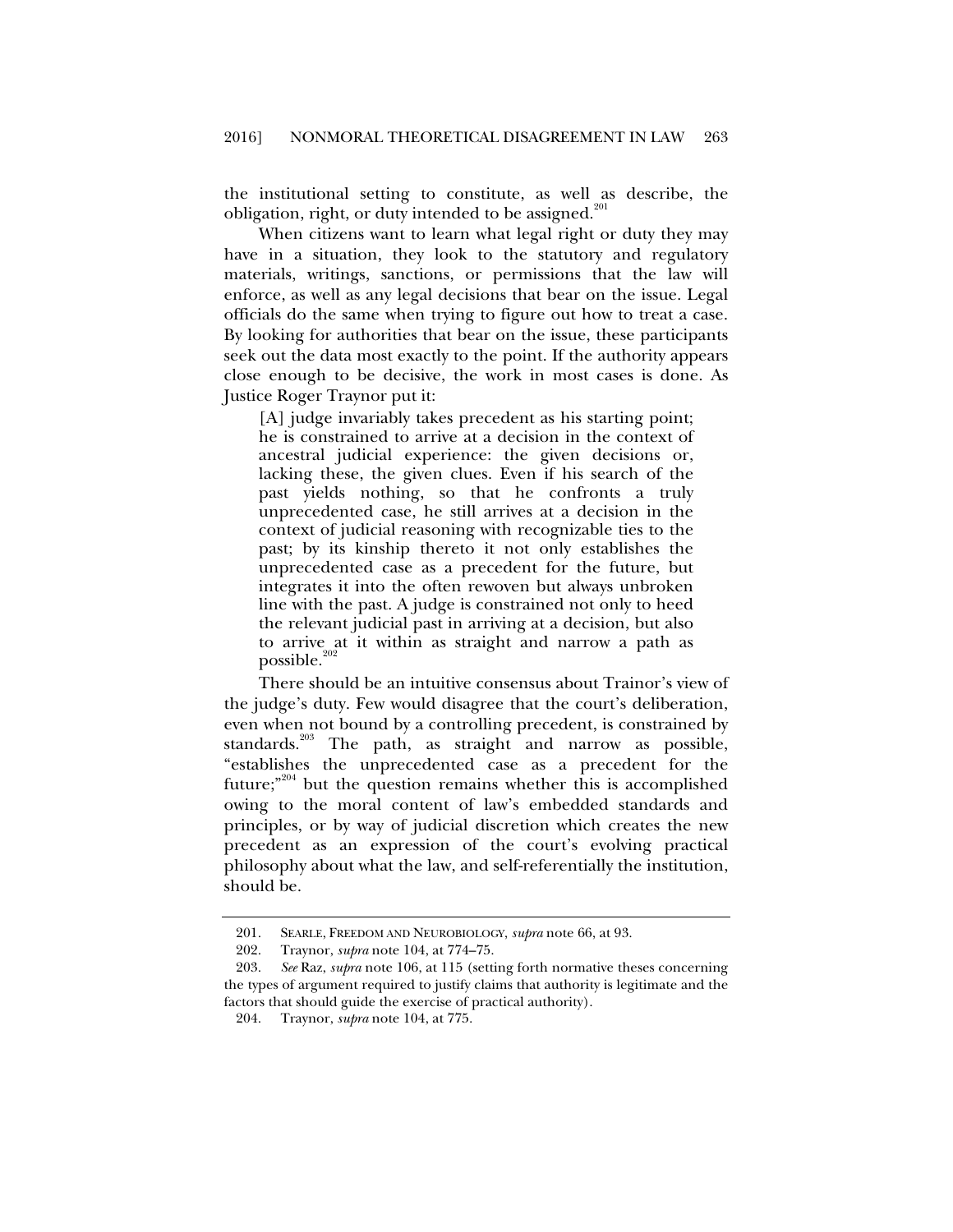Dworkin said that the argumentative structure of legal practice, which involves theoretical disagreement "about the soundest interpretation of some pertinent aspect of judicial practice,"<sup>205</sup> counts in favor of the non-positivist construction that asserts law's moral ground. This article presupposes theoretical disagreement, but contends that the conceptually prior disagreement that happens in a theoretical and widespread way is a dispute over standards of exactness and intentionality. The controversy is thereby, in the first instance, over the social fact of whether, gauged by those standards, the given law and decisions yield the outcome.

The non-positivist claim has always presupposed that theoretical disagreement in law rests on personal and political morality, and "usually raises moral issues."<sup>206</sup> For Dworkin, theoretical disagreement wrestles over the correct way to interpret the data or practice before the court, an exercise grounded on the moral quest to make legal practice the best social practice it can be.<sup>207</sup> Even in Dworkinian terms, however, theoretical disagreement is not *necessarily* grounded in morality. For this, unadorned, is a controversy "about the grounds of law, about which other kinds of propositions, when true, make a particular proposition of law true."<sup>208</sup> Paraphrasing, the parties to a dispute will be engaged in a Dworkinian theoretical disagreement when they disagree about what must occur in the legal system before a proposition of law can be said to be true. $209$ 

And even for Dworkin, an interpretation may justify *because* it fits, and therefore "the distinction between the two dimensions is less crucial or profound than it might seem."210 The question of fit alone should be an area of substantial disagreement.<sup>211</sup> At one extreme, dissents in legal decisions sometimes charge that the majority has ignored a controlling precedent and the majority may

 <sup>205.</sup> DWORKIN, LAW'S EMPIRE, *supra* note 6, at 87.

 <sup>206.</sup> BESSON, *supra* note 61, at 23; Shapiro, *supra* note 6, at 44.

 <sup>207.</sup> SHAPIRO, LEGALITY, *supra* note 1, at 293.

 <sup>208.</sup> DWORKIN, LAW'S EMPIRE, *supra* note 6, at 5.

 <sup>209.</sup> SHAPIRO, LEGALITY, *supra* note 1, at 285.

 <sup>210.</sup> DWORKIN, LAW'S EMPIRE, *supra* note 6, at 231.

 <sup>211.</sup> *See* Clark D. Cunningham et al., *Plain Meaning and Hard Cases*, 103 YALE

L.J. 1561, 1571 (1994) ("[E]ven the threshold question of whether the statute was ambiguous presented a hard case.") (citing LAWRENCE M. SOLAN, THE LANGUAGE OF JUDGES 70–71 (1993)).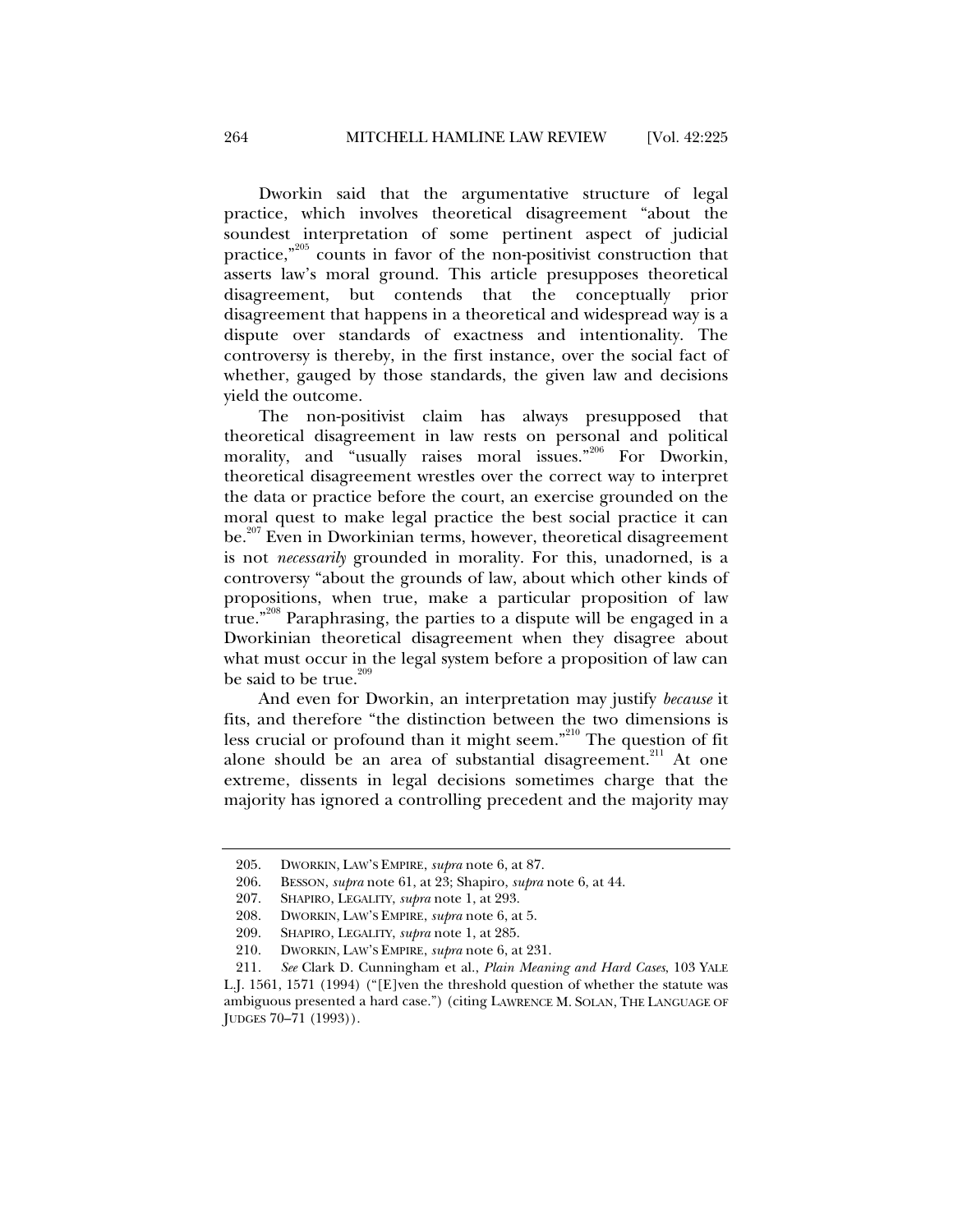say the same about the dissenting view.<sup>212</sup> In the usual and ubiquitous practice, though, the debate is whether or to what extent the precedents cited by the adversary are distinguishable from the case before the court.<sup>213</sup> Doctrines are also parsed and distinguished.<sup>214</sup> Before the new dispute arises, existing legal sources—whether they be as general as a statute or judicial holding, or as individualized as a zoning variance or contract—define the status functions that constitute legal relations and regulate society.

The non-positivist view has taken theoretical disagreement to be fairly lofty, involving dispute that goes to the core of political morality. If, however, legal controversy comes down to the widespread jockeying over standards of exactness and intentionality, including issues such as ambiguity and distinguishability, then theoretical disagreement is rather quotidian. But that is quite the point: theoretical disagreement is recurrent, hence quotidian. Yet positivists have acquiesced in the grander view and have thereby engaged in responding to the "powerful" challenge.<sup>215</sup>

Hart came to believe that "soft" or inclusive positivism, by which the identification of law may sometimes depend upon moral criteria and the "open texture" of language which renders law incomplete in hard cases, are the vehicles by which to answer Dworkin's claim of theoretical disagreement in law.<sup>216</sup> The problem, however, is to account for theoretical disagreement that not only occurs in law, but that is widespread. Hart was conceptually deterred from acknowledging any such widespread controversy owing to his theoretical commitment to law's certaintyproviding function. While not "paramount and overriding," the

 <sup>212.</sup> *See* Wetzel v. Lou Ehlers Cadillac Grp. Long Term Disability Ins. Program, 189 F.3d 1160, 1168 (9th Cir. 1999) (saying that, although the dissent "claims that we . . . ignore controlling precedent . . . , we feel that our precedents require our decision today").

 <sup>213.</sup> *See* United States v. Clark, 163 F.App'x. 799, 801 (11th Cir. 2006) ("Clark gives us no sound reason for his position, and he is not able to distinguish precedent that is closely on point, the logic of which applies to this issue."); Carson v. Nat'l Life Ins. Co., 80 S.E. 1080, 1081 (N.C. 1914) (noting that prior case was "so closely analogous as not to be distinguishable").

 <sup>214.</sup> *E.g.*, Arnold v. All Am. Assurance Co., 499 S.W.2d 861, 865 (Ark. 1973) ("In the law of agency the concept of ratification is closely related to the doctrine of estoppel, even though the two may be distinguished.").

 <sup>215.</sup> Shapiro, *supra* note 6, at 35.

 <sup>216.</sup> HART, *supra* note 3, at 251–52.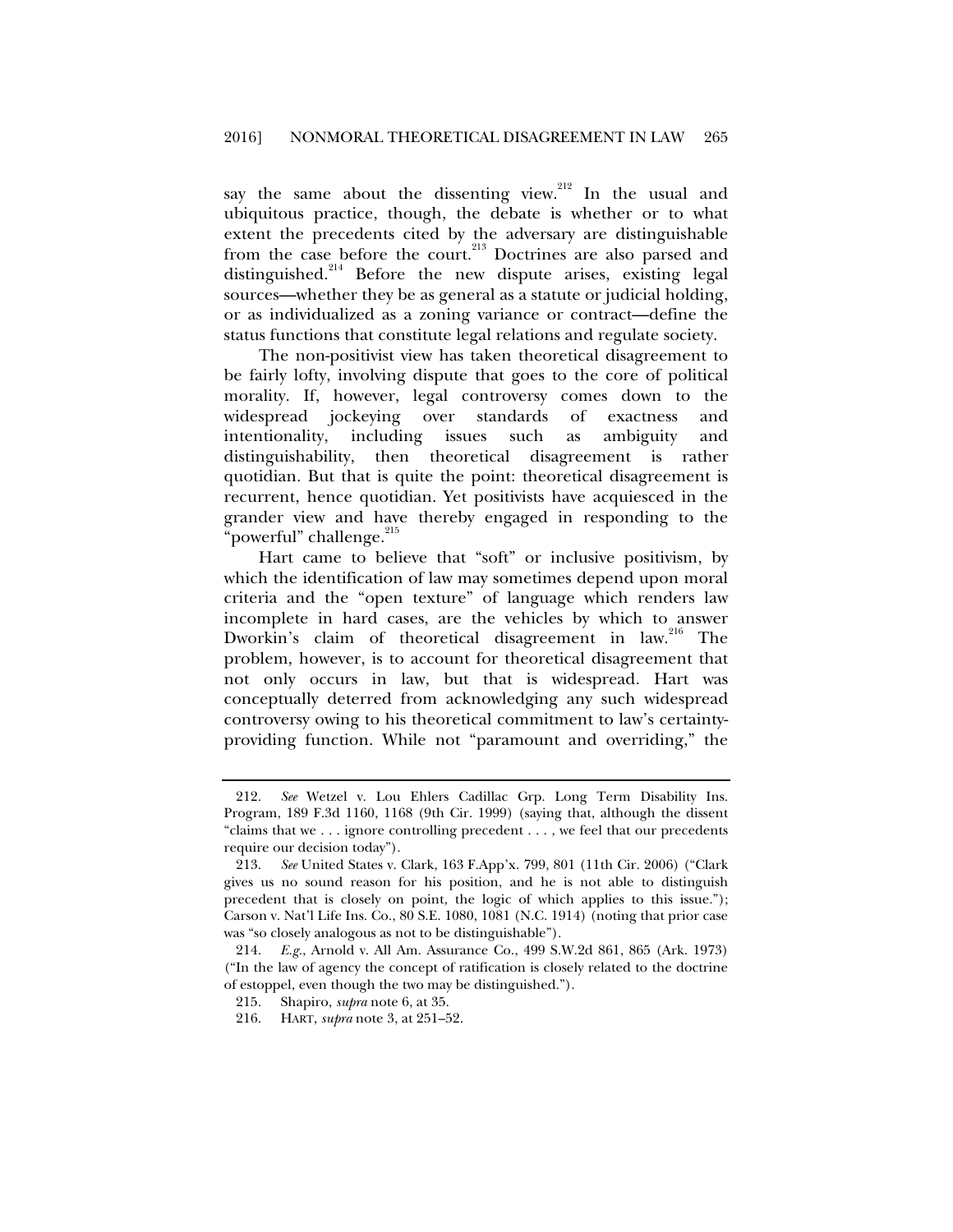certainty-providing function of the rule of recognition presupposed, for Hart, some limit on the degree of uncertainty that a society could tolerate.<sup>217</sup>

What should be considered, however, is the disconnect between legal philosophy—wherein the philosopher wrangles over the concept of legal validity—and the practice it interprets. $^{218}$ Ubiquitous tension in litigated cases over standards of exactness and intentionality explains the appearance of widespread theoretical disagreement from a nonmoral perspective. The legal norms set out in the prior case may or may not apply in the present one, with its dissimilar (in varying degrees) factual context. This uncertainty has been taken to result from an inherent vagueness in the language used and now needing to be "precisified [sic]" for application in the new context. $219$ 

In other respects, however, it is widespread stability and the *lack* of biting controversy rooted in political morality that characterizes legal systems. Were the implications of a substantial portion of institutional norms to be indeterminate, then the institution's status would itself be fledgling or doubtful—an arrangement striving to be a legal system.<sup>220</sup> The view, however, that law's argumentative structure engenders nonmoral disagreement arising from controversy over the standards governing the intentionality and exactness constraints—should align with Hart's insight that, while the *existence* of law is relatively certain, law's *application* in particular cases may be significantly controversial.<sup>221</sup>

The present view may also benefit the Dworkinian approach to some extent, by tamping down if not resolving an irksome paradox. In Dworkin's interpretive model, legal principles are identified in the exercise in which they are set forth to justify the legal practice.<sup>222</sup> Yet, the interpretive exercise seeking principles that fit the prior practice is epistemically prior. Principles must both fit and justify the legal practice at the second stage, and then, at the third, be fine-tuned based on the interpreter's best substantive convictions about the practice and the principles identified at the

 <sup>217.</sup> *Id.* at 252.

 <sup>218.</sup> *See* MARMOR, *supra* note 83, at 4.

 <sup>219.</sup> SOAMES, *supra* note 72, at 289; HART, *supra* note 3, at 128.

 <sup>220.</sup> KRAMER, *supra* note 4, at 142–44.

 <sup>221.</sup> HART, *supra* note 3, at 160.

 <sup>222.</sup> *See supra* text accompanying note 131.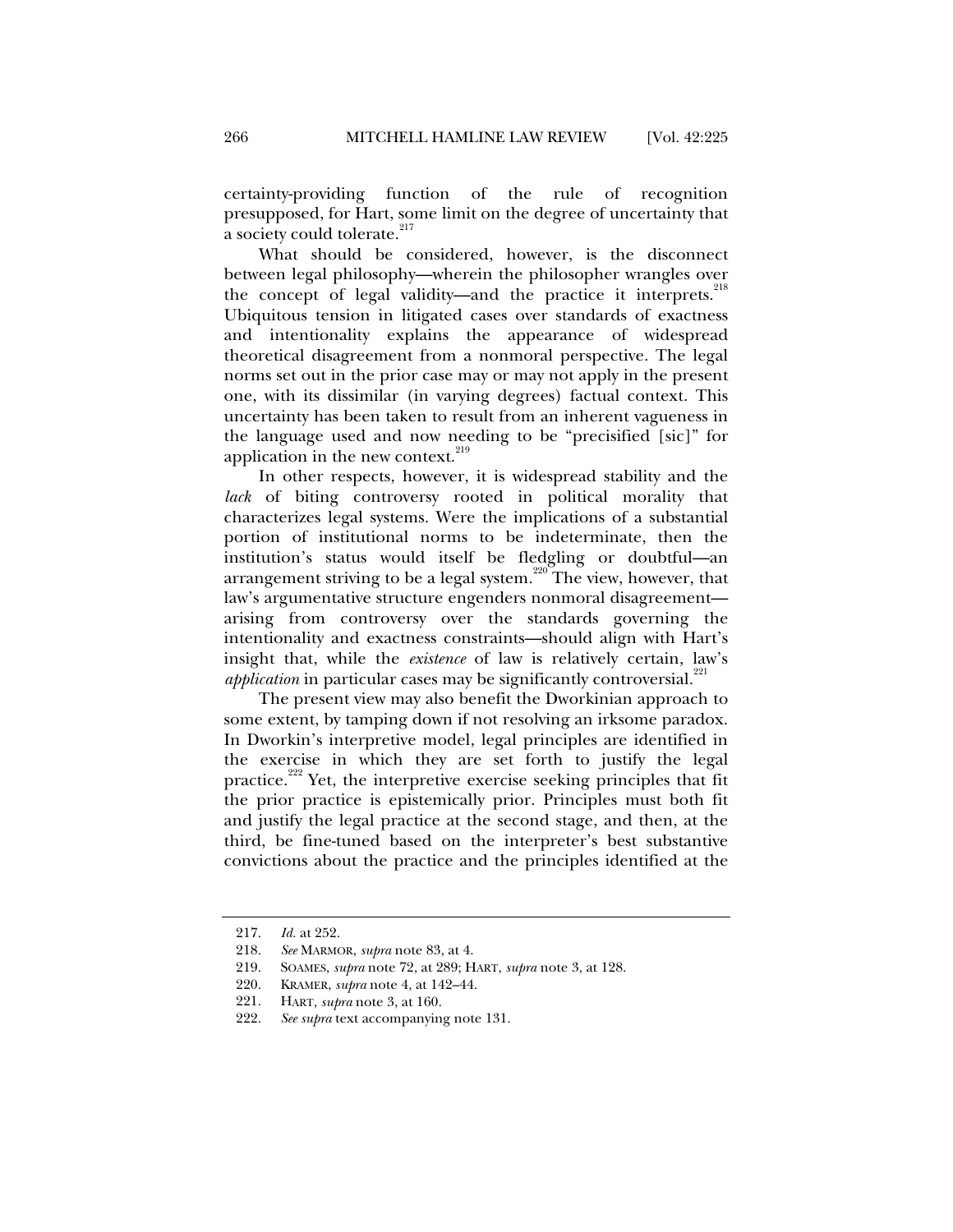second stage.<sup>223</sup> In the Dworkinian scheme we are more knowledgeable, and there is less controversy, about principles identified as fitting the practice and then we are left to ask more controversially whether the principles justify the practice. If, however, legal principles can only be demarcated at the latter stage involving justification, how can these be known to us at the epistemically prior interpretive stage gauging fit?

Rooting much of legal controversy in disagreement over standards of exactness and intentionality relocates the ground of theoretical disagreement to the interpretive exercise in which principles are measured for fit. This case must be decided and its degree of difference from the prior case becomes the focus of dispute. Each participant—whether an official or a litigant—asks whether the existing legal data, with its embedded norms, support her own interpretation with sufficient intention and specificity.<sup>224</sup> Remaining open to the inevitable claim that existing legal materials are "distinguishable," the court implicitly acknowledges that its decision making may cover greater terrain than provided by the given materials.

Engaging in this exercise by deciding which rights and duties have been intended or sufficiently specified, or alternatively which the law *should* assign, judges reflectively engage in the development of their practical philosophy concerning the court's institutional role. Developing their practical philosophy, judges do not passively receive societal norms but actively participate in norm elaboration.225 Portions of prior decisions not necessary to the holding, and thereby not contained within the holding's intentional contents, are dismissed as "obiter dicta,"<sup>226</sup> and dicta becomes law if later adopted. $227$ 

 <sup>223.</sup> DWORKIN, LAW'S EMPIRE, *supra* note 6, at 228.

 <sup>224.</sup> *E.g.*, Drattel v. Toyota Motor Corp., 699 N.E.2d 376, 378–79 (N.Y. 1998) (disagreeing over whether, by the language and purpose of the National Traffic and Motor Vehicle Safety Act, and its legislative history, Congress intended to preempt state common law claims for injuries arising from the lack of a driver'sside air bag).

 <sup>225.</sup> *See* Diver, *supra* note 123, at 1441 (discussing suggestions by Christopher F. Edley, Jr., "on how a reviewing court would go about elaborating norms of sound governance and how the judiciary could be better equipped, by training and expert assistance, for the demands of such a challenging assignment").

 <sup>226.</sup> *See* Shearin v. Wayne Davis & Co., P.C., 637 S.E.2d 679, 681 (Ga. 2006).

 <sup>227.</sup> *E.g.,* State v. Fahringer, 666 P.2d 514, 515 (Ariz. Ct. App. 1983).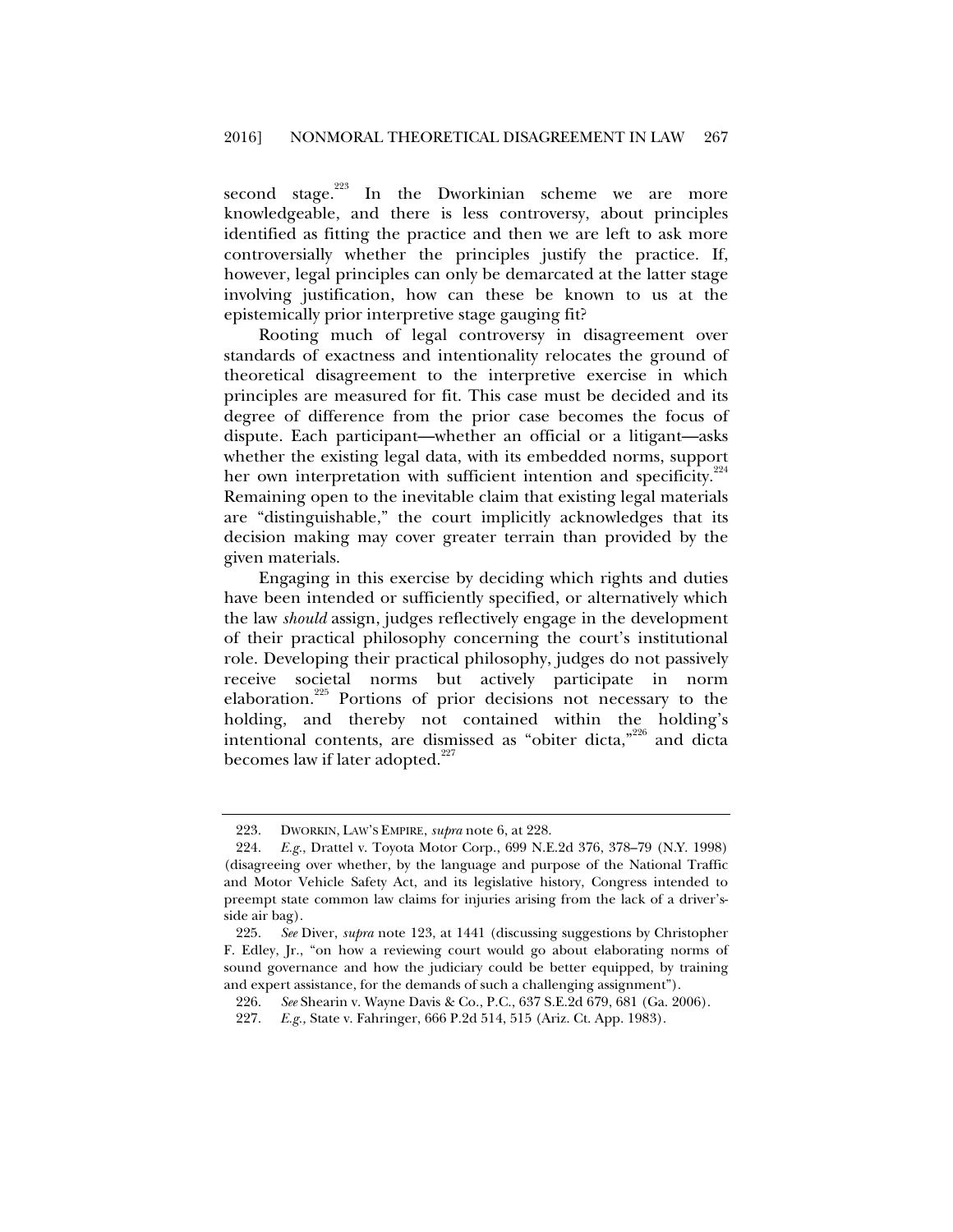The legal system necessarily wields power, but fulfillment of the epistemic exactness constraint is requisite to the attribution of power. When the legal system adopts the rule *vehicles prohibited in the park*, one side may argue that the exactness constraint has not been satisfied when it comes to a certain thing. The claim that law's power has not reached the use of that thing is, in effect, a claim that the thing does not exist within the rule's collective intentional content. Not, that is, until sufficiently precise social facts exist by which citizens may be able to delimit *vehicle* in the desired way.

Secondary rules, and in particular "rules of change,"<sup>228</sup> give the *procedure* for changing the law. A statute of wills, for instance, might be seen as a rule of change from the statutory default distribution of property should a person die intestate.<sup>229</sup> Nearly by definition then, the *content* of the testator's choice of whom to favor in his will results from extralegal considerations, whether this is persuasive authority or, more likely, the nonlinguistic influence of personal affections.

Persuasive authority runs the gamut, from the opinions of coequal courts to legislative histories to legal treatises to Aristotle.<sup>230</sup> A great source of the compelling nature of Dworkin's view is that, indeed, courts will hold out their reliance upon persuasive authority to be a legal, as opposed to extralegal, exercise. In the classic case of *Sherwood v. Walker*,<sup>231</sup> for instance, Hiram Walker agreed to sell his cow, Rose 2d of Aberlone, to the banker, T. C. Sherwood, both parties falsely believing Rose was barren.<sup>232</sup> Said the court:

This question as to the passing of title is fraught with difficulties, and not always easy of solution. An examination of the multitude of cases bearing upon this subject, with their infinite variety of facts, and at least apparent conflict of law, ofttimes [sic] tends to confuse rather than to enlighten the mind of the inquirer. It is best, therefore, to consider always, in cases of this kind,

 <sup>228.</sup> HART, *supra* note 3, at 95–96 (explaining that the most basic "rules of change" authorize officials to alter or adopt new primary rules of conduct for the ordinary citizen subject to those primary rules).

 <sup>229.</sup> *See* Jeremy Waldron, *Who Needs Rules of Recognition*, *in* THE RULE OF RECOGNITION AND THE U.S. CONSTITUTION 327, 330–31 (Matthew D. Adler & Kenneth Einar Himma eds., 2009).

 <sup>230.</sup> Flanders, *supra* note 98, at 63–64.

 <sup>231. 33</sup> N.W. 919 (Mich. 1887).

 <sup>232.</sup> *Id*. at 920.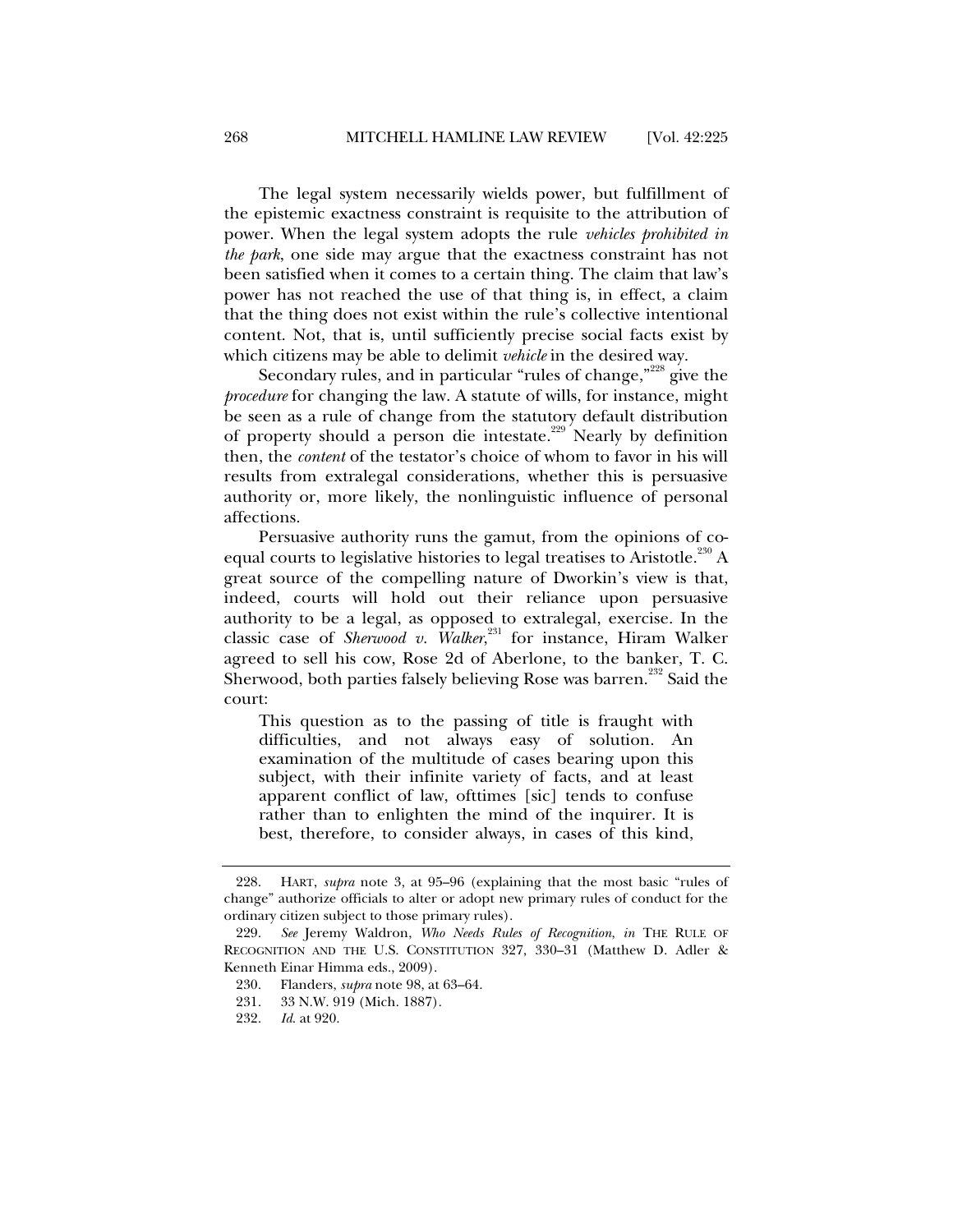the general principles of the law, and then apply them as best we may to the facts of the case in hand.<sup>2</sup>

However, the *Sherwood* court then disregarded existing legal principles as applied to horses and opted for a new legal rule channeling Aristotle's *Categories*. 234 The dissenting opinion agreed with the Aristotelian language, but insisted that prior authority "clearly sustains the views I have taken."<sup>235</sup> This was a controversy over the standards inhering in the legal system's institutional exactness and intentionality constraints.

The primary controversy in *Sherwood* was whether law about horse trading was sufficiently "directed at" cow bargaining. It was also about whether prior law concerning a mutual mistake over the soundness of a horse was sufficiently directed at larger situations reaching mutual mistakes over bovine fertility. These issues suggest disagreement rooted in the intentionality constraint.<sup>236</sup> The controversy might also be seen as stemming from disagreement over whether the existing law covered the present situation with sufficient exactness. The practitioner's first question in *Sherwood*  was whether there had been a sufficiently precise assignment of Walker's right to rescind, Sherwood's obligation to replevy, or his entitlement to walk away with unexpected profit in hand.<sup>237</sup>

Exactness and intentionality disputes reveal the conceptually prior layer of controversy, and account for the argumentative structure of legal practice. The controversy arises when one side claims that a precedent covers the new kind of circumstance, while the other side deems the new situation to be of an unprecedented kind; this disagreement typically boils down to competing litigation stances in which one side defines the kind broadly enough to

 <sup>233.</sup> *Id*. at 921.

 <sup>234.</sup> *Id.* at 923 (fashioning a rule using the terms "substance," "quality," and "accident" derived from *Aristotle's Categories 3b10*). *See* Aristotle, *Categories 3b10*, *in* 1 THE COMPLETE WORDS OF ARISTOTLE 3, 6 (Jonathan Barnes ed., Oxford trans., 1984) (1956).

 <sup>235.</sup> *Sherwood*, 33 N.W. at 926 (Sherwood, J., dissenting).

 <sup>236.</sup> *See* MARMOR, *supra* note 83, at 129–31 (showing that there may well be secondary disputes regarding intentionality, including over the method for determining judicial and legislative intention in the ordinary sense); *cf.* Marc L. Miller & Ronald F. Wright, *The Black Box*, 94 IOWA L. REV. 125, 187 n.179 (2008) (indicating that this level of disagreement should be minimized with regard to judicial decisions, which by their nature tend to supply reasoning and thereby, or at least, claim to be somewhat transparent).

 <sup>237.</sup> *Sherwood*, 33 N.W. at 921.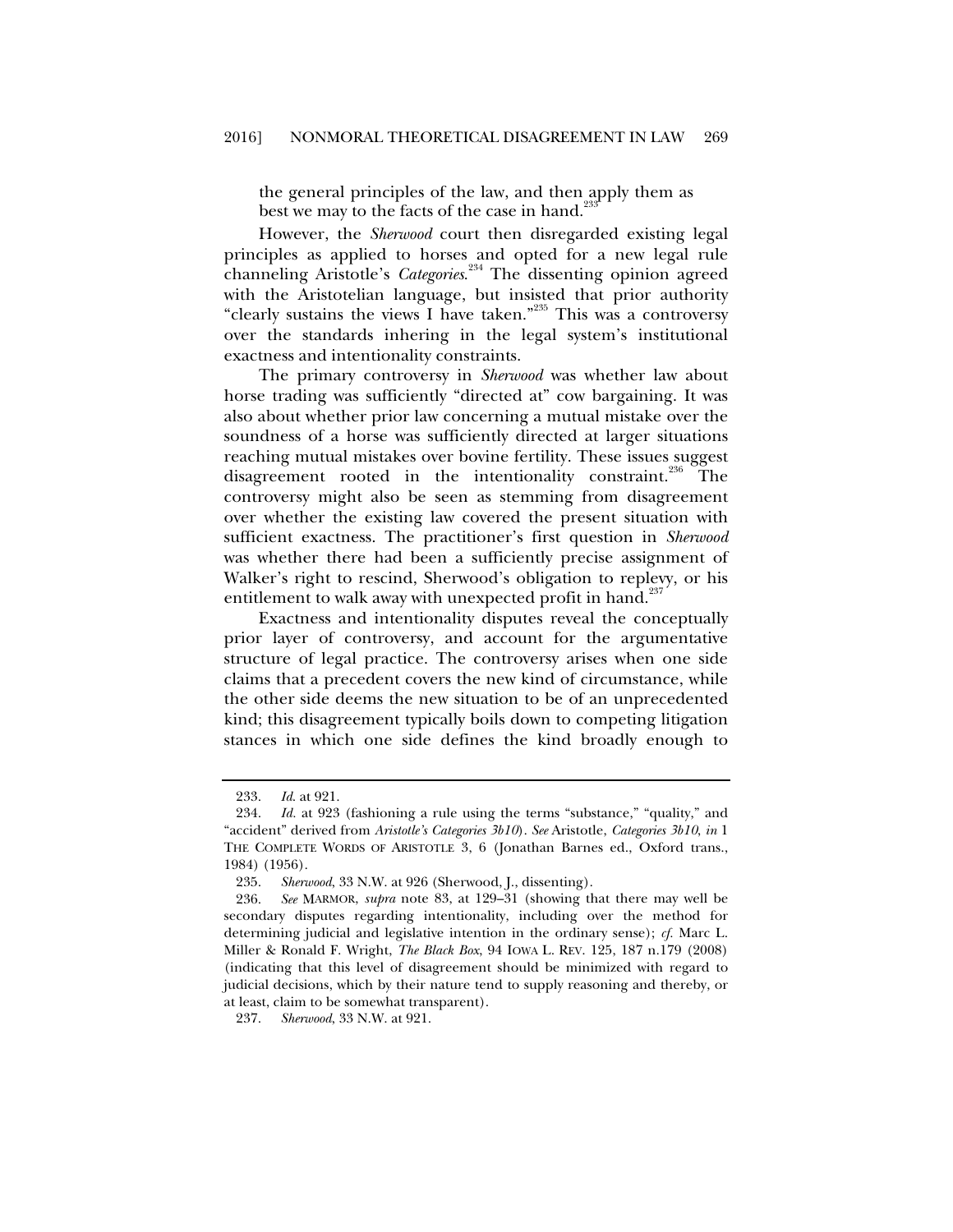support its expansive view, while the opposing side defines the kind so narrowly as to exclude it from consideration.<sup>238</sup> The nonpositivist approach has been too eager to move from the realm of fit into the conceptually richer domain of justification.

Nevertheless, Dworkin, for example, held out the search for a morally best outcome in the case of *Riggs v. Palmer*, 239 as characteristic of legal practice.<sup>240</sup> Even in *Riggs*, in which Elmer had murdered his grandfather in order to gain his inheritance, the outcome-determinative disagreement did not center on the moral issue. The entire appellate panel agreed that morality would frustrate Elmer's scheme. $^{241}$  The judges disputed whether the case should be decided in accord with the morally required outcome. They struggled to delimit their theoretical disagreement to the standard by which to weigh the presumed collective intention of the legislators against the precision of their statutory language regulating the making of testamentary documents.

Even for the limited range of cases arising from the unsettled construction of constitutional or statutory clauses, and in which different interpretive methodologies are available, the issue of whether prior legal assertions and stipulations are sufficiently directed to the question typically takes priority over, and often preempts, any theoretical debate concerning interpretive approaches.<sup>242</sup> Owing to its institutional logic, the legal system

 242. *See* Lan-Dale Co. v. United States, 85 Fed. Cl. 431, 435 (2009) ("While the Court would have been quite comfortable following [a different] position . . . that option is not available. The Court has no choice but to follow the precedent . . . , but it does so grudgingly, hoping that 28 U.S.C. § 1500 might be restored to its original intent in the near future."); Phillips v. City of Oakland, No. C 07-3885 CW, 2008 WL 1901005, at \*2 (N.D. Cal. Apr. 28, 2008) (declining to decide with plaintiff, stating "[p]laintiff . . . urges the Court to apply an interpretation of the Commerce Clause based on the original intent of the framers of the Constitution. Even if the Court were inclined to adopt such an interpretation, however, it is not

 <sup>238.</sup> *See* QUINE, *supra* note 17, at 5 (explaining that our definition of concepts and our understanding of dispositions may vary depending upon how narrowly or broadly we define the sort the thing, the "kind," at issue).

 <sup>239. 22</sup> N.E. 188 (N.Y. 1889).

 <sup>240.</sup> DWORKIN, LAW'S EMPIRE, *supra* note 6, at 15–20.

 <sup>241.</sup> *Compare* Riggs, 22 N.E. at 190 (wherein the majority opinion asks, "[u]nder such circumstances, what law, human or divine, will allow him to take the estate and enjoy the fruits of his crime?"), *with* Riggs, 22 N.E. at 191 (Grey, J., dissenting) (agreeing that, "if I believed that the decision of the question could be effected by considerations of an equitable nature, I should not hesitate to assent to views which commend themselves to the conscience").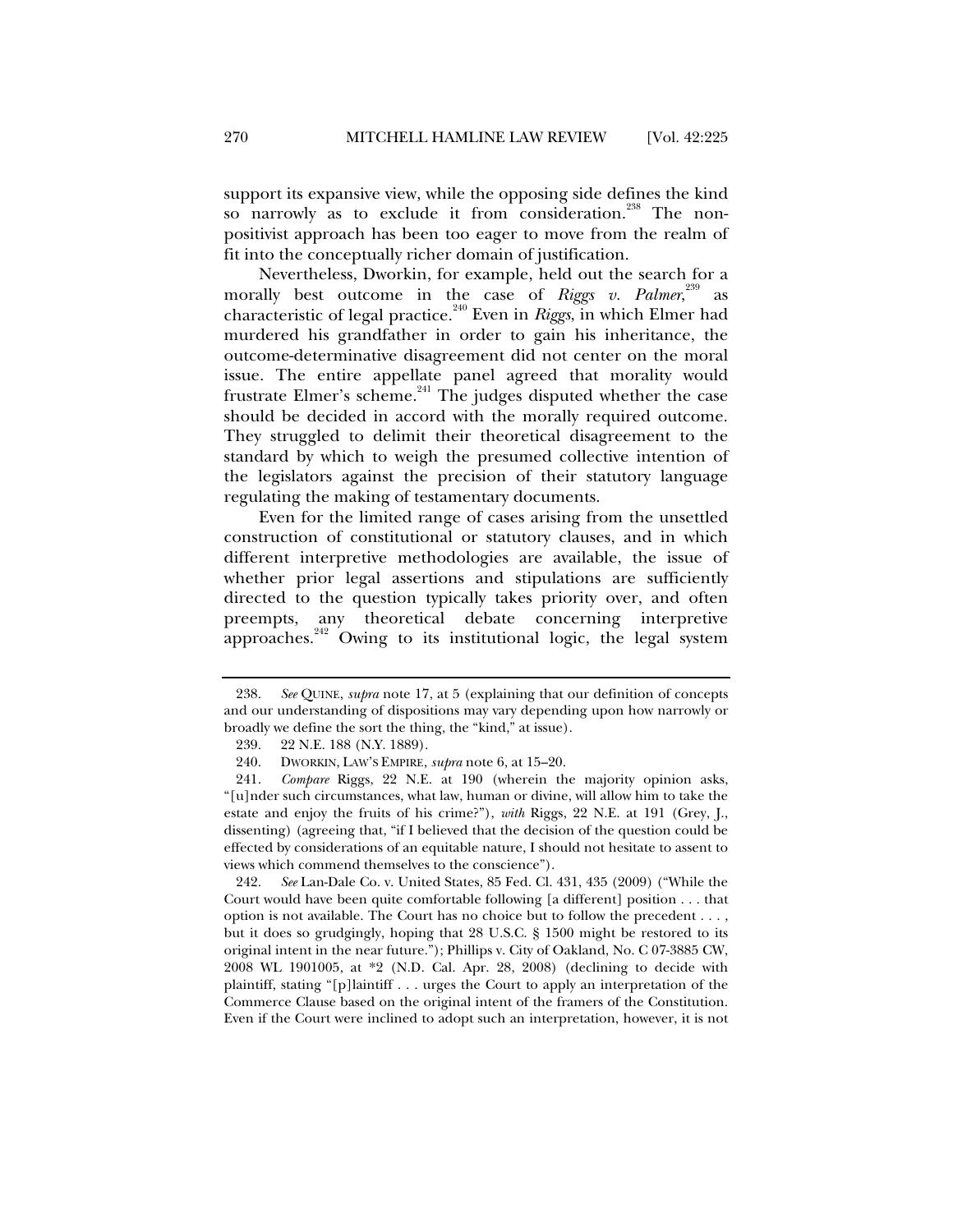ascribes a higher status to prior status function assignments, as evidenced by the existing legal materials, than to theoretical debate not arising from institutional exactness and intentionality constraints.<sup>2</sup>

A constructive interpreter may ask which outcome is morally best but, apart from questions of competence, this is not the practitioner's priority. The existing law, as communicated in the legal materials, might have successfully assigned rights and obligations, such that the parties and legal officials are able collectively to recognize the content of this assignment of positive and negative powers.<sup>244</sup> The idea of this sort of success is a loose one, and a matter of degree, hinging on whether the current matter is resolved because the current participants consider themselves to be grasping, and covered by, the intentions expressed in the earlier determination. If so, the parties and officials are under the sway of desire-independent institutional reasons to act. If not, or occasionally because it seems time for a change, they turn to the complex network of persuasive authority derived from moral reasoning and other sources.

#### VI. CONCLUSION

Recent social and institutional philosophy affords us new analytic tools for assessing the logic and dynamics of institutions. Applying this new thinking to legal philosophy sheds further light on how we can move the latter project beyond the well-rehearsed parameters of the Hart-Dworkin debate. Efforts to do so in the past few years have been compelling, but are subject to challenge. This

free to disregard established precedent"); Lowery v. Haithcock, 79 S.E.2d 204, 208–09 (N.C. 1953) ("Our former decisions have liberalized the lien statute upon which plaintiff relies—perhaps beyond the original intent. Even so, we must apply the statute as heretofore construed by this Court.").

 <sup>243.</sup> Although case precedents afford a legal system a mobile and efficient means of assigning status functions and of adjusting prior assignments and functions, this article is ultimately neutral with regard to a theory of judicial precedent. Its thesis is consistent with the idea that there may be a legal system in which officials are assigned status functions obligating them to disregard or devalue prior case decisions, and thereby not to treat those individual decisions as carrying status-function-assignment functions. *See, e.g.*, Frances H. Foster, *Linking Support and Inheritance: A New Model from China*, 1999 WIS. L. REV. 1199, 1206 ("China does not publish U.S.-style case reporters or even formally recognize judicial precedent.").

 <sup>244.</sup> *See* MARMOR, *supra* note 83, at 21–22.